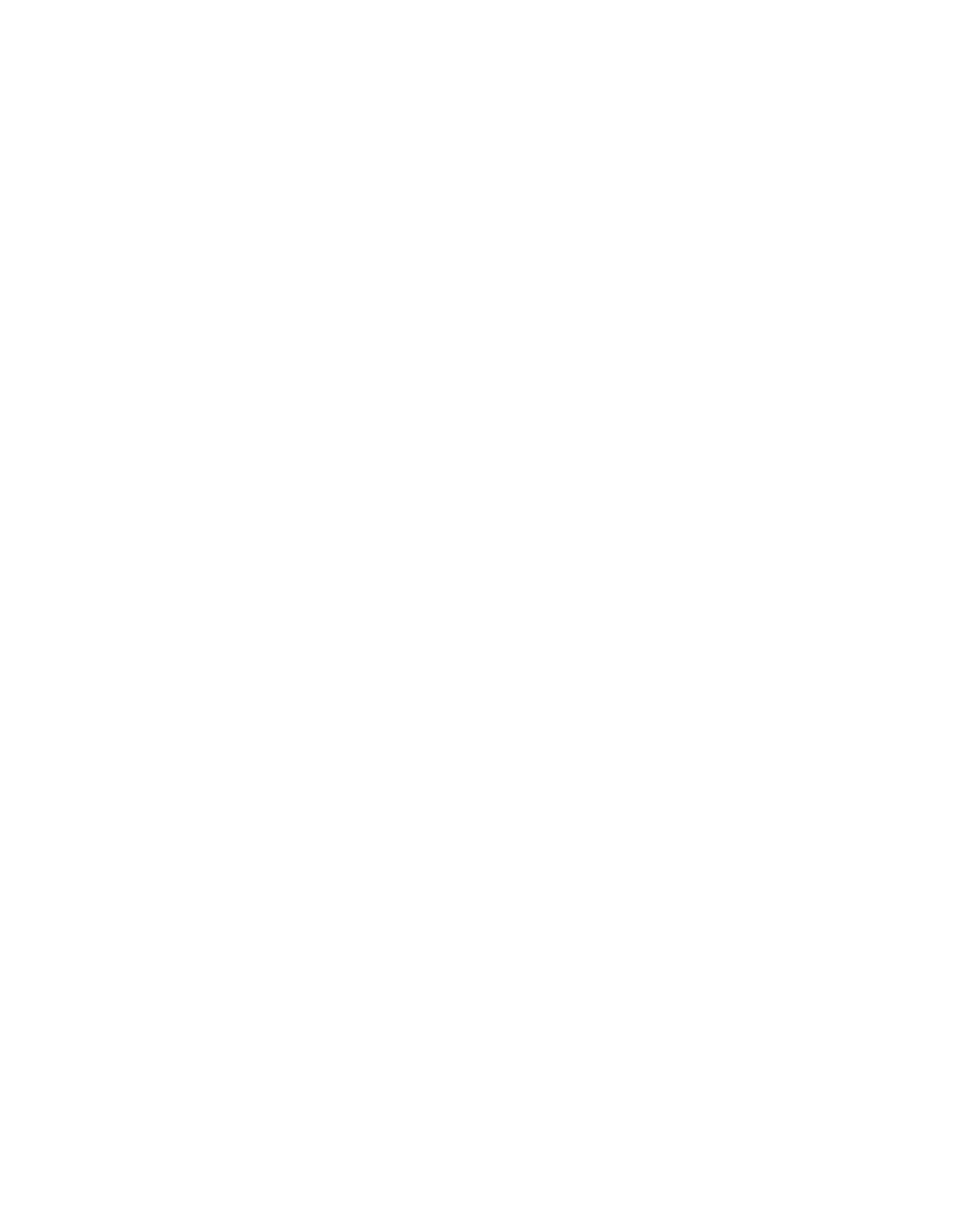"Sometimes I've used my daughters as interpreters. For me it's uncomfortable that my daughters find out about my condition before I do. Sometimes I've used other interpreters, but I've noticed that I'll be saying one thing and they're saying something else . . . I have noticed several times that what I say is not interpreted fully."

"Language is important, because if we don't speak English fluently, we can't explain what we feel. Medical terms are very different from the terms we use daily. Sometimes the doctors start asking questions and we don't understand what they're asking. For me, language is a barrier."

"Once I went to a hospital in the San Fernando area. I had an emergency with my son, who had a fever . . . After I had waited a long time, I said in English, 'I'm leaving. Just because you see my Latina face and I didn't speak English—but I do, and I also have insurance.' . . . So the doctor came right away to help me . . . I thought, 'Too bad that when [these people] see patients who don't speak English, who look different, of a different color, they value them less.'"

# — Focus group participants

mericans spend vast sums on<br>health care every year, far out-<br>stripping expenditures in other<br>industrialized nations.<sup>1</sup> Yet the<br>United States lags well behind<br>other industrial countries in health mericans spend vast sums on health care every year, far outstripping expenditures in other industrialized nations.1 Yet the United States lags well behind metrics such as life expectancy, infant mortality, and access to insurance coverage, indicating that too many Americans do not have adequate access to health care.2 Thus, despite increased health spending and signals from the American people that out-ofpocket cost remains the largest single barrier to equitable health, the global health standing of the United States has actually slipped in recent decades.<sup>3</sup> Given that US residents with a limited

proficiency in English are more likely to be poor—over one in three have family income below the federal poverty level, compared to about one in five people who are English proficient these persons and their communities are at particular risk when it comes to the high price of health in America.4

Although there is growing evidence that language influences both health insurance coverage and the quality of health services received, and despite the fact that the number of US residents who are limited English proficient (LEP) has increased substantially in recent decades, language proficiency is still too often overlooked in research on health care access.5 This report focuses on language proficiency as a potential barrier to equitable health care, presenting consumer data collected from two focus groups organized by the UCLA Chicano Studies Research Center at Mission Community Hospital in the San Fernando Valley in 2011.

Findings from the study are considered in the light of the legal history of Title VI of the 1964 Civil Rights Act, which mandates that institutions that receive federal funds must provide equitable access to their programs and services regardless of "race, color, or national origin," a stipulation that directly affects people with limited English.6 The US Justice Department, responsible for enforcing the Civil Rights Act, has stated that Title VI prohibits both intentional discrimination and "practices that have the effect of discrimination."7

The meaning of "effect" has been of central concern in legal cases and executive orders concerning Title VI.8 Partly because of this ambiguity, the Justice Department indicates that "separate analyses should be undertaken with respect to each different language group" within a given beneficiary class.<sup>9</sup> Executive Order 13166, signed into law by President Bill Clinton in 2000, stipulates that in the effort to improve access to services for LEP people, "stakeholders, such as LEP persons and their representative organizations, recipients, and other appropriate individuals or

entities, [must] have an adequate opportunity to provide input."10

The findings of our study provide a nuanced understanding of published research that indicates that limited English proficiency is a barrier to access in institutions and programs that receive federal funds. Our hope is that by presenting stakeholders' input we can aid future efforts to close the equity gap.

# BACKGROUND: LEP LATINOS AS A VULNERABLE POPULATION

Almost 52 million Latinos lived in the United States in 2011 (a 48 percent increase over 2000), meaning that roughly 17 percent of the US population is now Latino.11 However, a disproportionate three in ten of the nation's poor are Latino, and a greater share of Latinos live in poverty than any other racially defined group.12 Latinos and African Americans also continue to lag well behind in home ownership, the largest single source of wealth for middle-class Americans: only 44 percent of black Americans and 46 percent of Latinos own homes, compared to 58 percent of Asian Americans and 72 percent of white Americans.13 The connection between wealth and health is well established and is exemplified by the positive correlation between income and insurance coverage.14

In 1986, the landmark Heckler Report attempted for the first time to produce a federally funded, synthesized analysis of minority health in America.15 The Office of Minority Health within the US Department of Health and Human Services (HHS) was established as an outcome of that study. Since then, evidence has accumulated to indicate that although Latino immigrants tend to arrive in the United States in better-than-average health their health deteriorates with time and increased acculturation (though the gap between the health of "new immigrants" and "settled residents" is closing).16 Research shows, for example, that the longer immigrants from Mexico spend in the United States, the greater their odds of becoming obese, and foreignborn Latinos have lower rates of obesity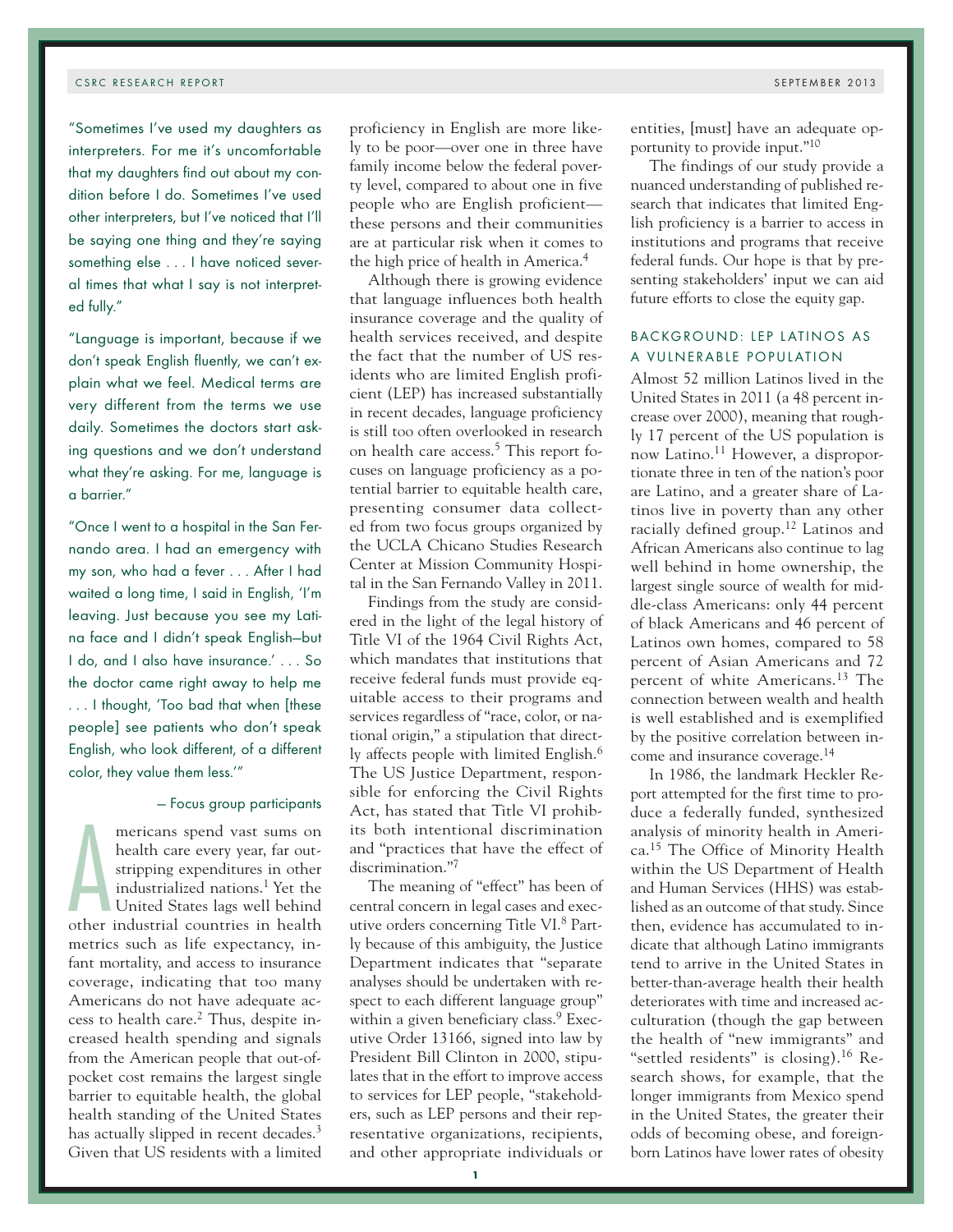# UCLA CSRC ACHIEVING EQUITABLE HEALTH CARE ACCESS FOR LATINOS WITH LIMITED PROFICIENCY IN ENGLISH

than their US-born offspring (suggesting that the US environment may be distinctively "obesogenic").<sup>17</sup> Foreignborn Latino immigrants actually tend to live longer than their US-born Latino counterparts.18

Language fluency and usage varies greatly both across generations of Latinos and among Latino subgroups. However, the 2010 census indicated that 76 percent of US Latinos speak a language other than English at home, and 35 percent are not fluent in English.19 Among Latinos who are legal permanent residents, just 30 percent say they speak English "very well" or "pretty well."20

Spanish speakers accounted for 66 percent of the total US LEP population in 2010, dwarfing the next-largest linguistic group, Chinese speakers at 6 percent.21 California has more than twice the LEP population of any other state (including Texas, the state with the second-highest share) and over a quarter of the total LEP population of the United States.22 The Los Angeles– Long Beach metropolitan area is home to the nation's largest Latino population, 5.7 million people, largely of Mexican origin, and accounts for 11 percent of Latinos nationwide (fig. 1).23

A 2009 study by the School of Public Health at the University of California, Berkeley, indicated that 6 to 7 million Californians—one in five—are LEP, meaning they speak English less than very well. In Los Angeles, San Francisco, Monterey, and Imperial counties, one-quarter to one-third of the population is LEP.24 In Los Angeles County, where we conducted our focus groups, Spanish was the primary language spoken in over a quarter (26.5 percent) of households in 2007, more than three times the rate of the next non-English language. To put that number in perspective, there are almost five primarily Spanish-speaking households for every ten primarily English-speaking households in Los Angeles County.25

Fortunately, language proficiency as a barrier to health is now gaining increasing attention and clarity due to its widespread implications. The Berkeley report, for example, concludes that "language barriers contribute to inadequate patient evaluation and diagnosis, lack of appropriate and/or timely treatment, and other medical errors that compromise the safety of LEP patients and result in increased medical costs."26 Indeed, public health data continue to show that LEP individuals face significant barriers to accessing health coverage and care compared to those who report speaking English very well.27

LEP individuals are more likely to have lower levels of education and are significantly more likely to be uninsured. They are also less likely to seek medical care, including preventive services, even when they are insured. Perhaps most tellingly, LEP individuals are more likely to report negative health care experiences.28

It is important to remember that language is one in a broader web of barriers to equitable health care and that it should not be considered in isolation. The Kaiser Commission on Medicaid and the Uninsured notes, "The cumulative effects of race/ethnicity, citizenship status, low education, and poverty that frequently characterize the LEP population often result in additional barriers."29 These barriers affect every aspect of health, from the most basic preventive health measures—such as access to a clean, healthy environment for exercise and to high-quality fruits and vegetables—through care and treatment all the way to health outcomes.

Our study comes at a time when two major developments are having a

significant impact on health access for Latinos in California, especially those with limited English skills. One is the Patient Protection and Affordable Care Act of 2010, also known as the Affordable Care Act (ACA), major provisions of which are set to take effect in 2014.30 The other is the state budget of California. We wrote the bulk of this report during the 2012–13 fiscal year, when the budget included more than \$1 billion in cuts from health programs. The 2013–14 budget, which was signed into law by Governor Jerry Brown on June 27, 2013, is generally kinder to health and social services and includes Medi-Cal and education expansions (which include extra funding for English language learners and a halt to adult education cuts). $31$  Yet it also fails to bring most spending measures back to pre-recession levels, signaling the ongoing fragility of the state's economic recovery.32 As a result of these decisions, which are discussed in more detail near the end of this report, Californians and all Americans face critical new challenges and opportunities in the effort to achieve equitable access to affordable, high-quality health care.

# FOCUS GROUP METHODOLOGY

In light of these trends, and with the generous support of the California Endowment, the UCLA Chicano Studies Research Center (CSRC) organized a summit at UCLA in fall 2010 on the issue of health care access for local LEP Latinos. It focused on the integrated goals of increasing access (e.g.,

**Figure 1. Latino Population of the Los Angeles–Long Beach Metropolitan Area**



Source: Data from 2010 American Community Survey, US Bureau of the Census.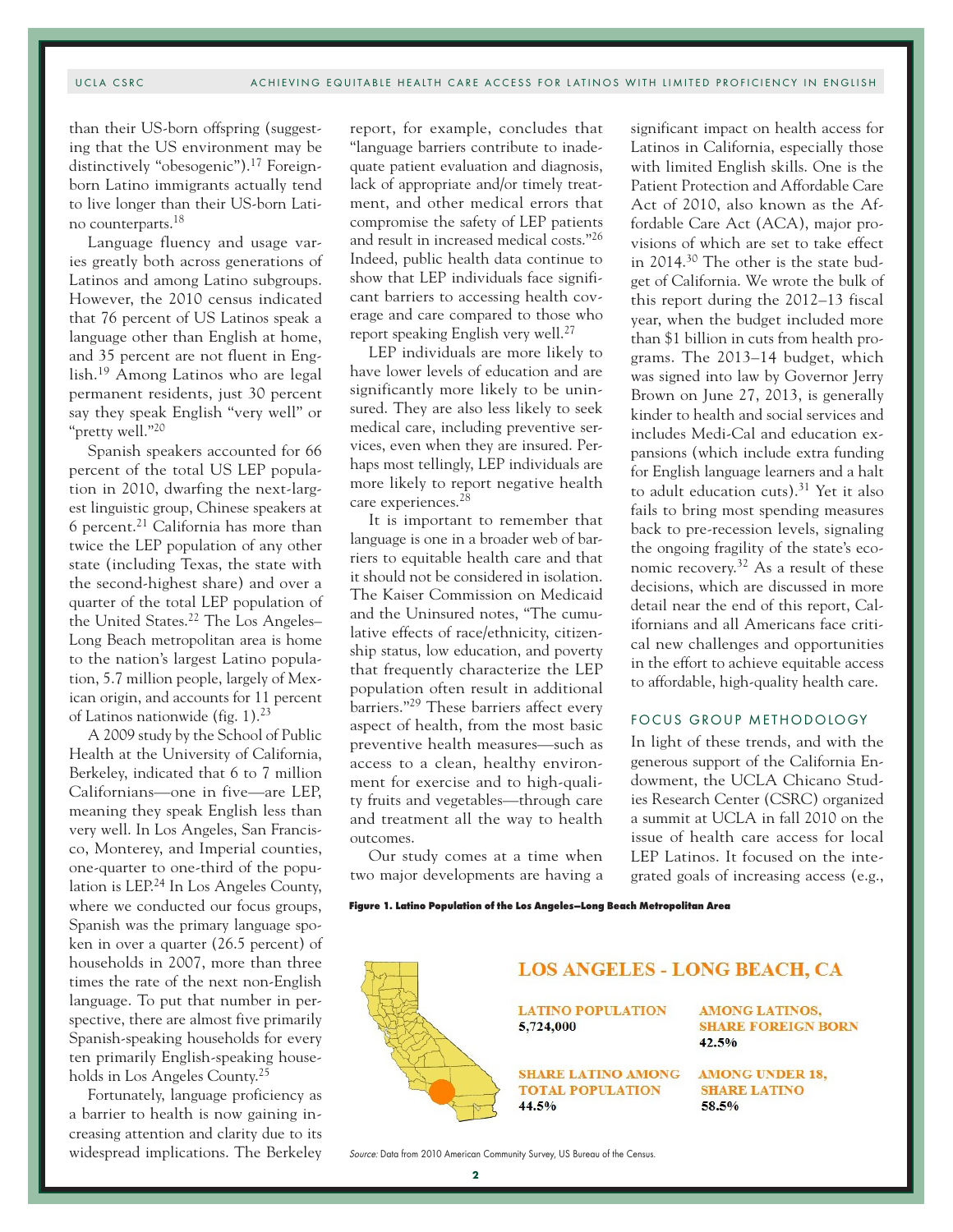insurance coverage), efficiency (i.e., the effectiveness of actual care), and health outcomes.33

One of the participants' recommendations was to organize focus groups in Los Angeles with the goal of gathering information from Latino community members regarding access to health care for primary Spanish speakers. Accordingly, the CSRC organized and conducted two focus groups at Mission Community Hospital's San Fernando Community Campus for Health and Education on November 30 and December 7, 2011.34 This study is intended as a local, Latino-centric stakeholder evaluation of whether discrimination, intentional or unintentional, affects access to health care programs that receive federal funds—specifically, insurance programs and physical care settings such as hospitals and clinics and, if so, whether affordable and focused public policy measures could help correct such discrimination.

# **Focus Group Composition**

The two focus groups conducted by CSRC had thirteen and nine participants, for a total of twenty-two people. The first group was entirely female, while the second included two men. Each group responded to a brief written questionnaire and then engaged in guided discussions in Spanish, with the same questions asked of both groups. The sessions lasted two and a half hours and were tape-recorded. Afterward, the recordings were transcribed and translated into English for analysis.

Focus group participants were selected on the basis of language proficiency (primary Spanish speakers) among people from the city of San Fernando and adjacent areas. One of the authors of this report, Roberto Belloso, was in charge of conducting the focus groups. He has experience conducting focus groups as part of other collaborative research projects between different academic institutions (including UCLA) and the Latino community in the San Fernando area. Of the twenty-two participants, a significant majority, fifteen participants, or 68 percent, identified Spanish as their primary

language (figure 2). An even larger majority, eighteen participants, or 82 percent, reported that they prefer to speak Spanish at home (figure 3). The same number reported that they speak less than excellent English (figure 4), which, for our purposes, is synonymous with the federal government's self-rated guideline for being considered LEP.35 Thus, a large majority of our focus group participants could be considered to have limited English proficiency.

Of the twenty-two participants, twelve (55 percent) had some form of health insurance coverage and ten (45 percent) were uninsured (figure 5).

# **Qualitative Content Analysis**

To analyze our focus group data, we employed conventional qualitative content analysis, also known as inductive category development, in which we derived coding categories directly from the transcripts.36 One key aspect of this approach was the use of established methodologies that allowed us to generate inferences from transcripts, freeing us from inflexible quantification.

Conventional qualitative content analysis follows an iterative process, beginning with the repeated reading of the data and the development of the coding process. Category development involves the derivation of criteria from the data, based on background considerations and research objectives.37 This underscores why substantial background research on health care developments and trends is indispensable for any project concerning equitable health care access for local LEP Latinos.

As the iterative process progressed, transcripts were analyzed for patterns and descriptive codes were developed. We then looked at the patterns to identify the presence of larger themes, and categories were revised or removed based on their frequency and reliability. For our purposes, this involved identifying barriers to equitable health care that were repeatedly mentioned in our focus groups (sometimes in response to a direct question).





**Figure 3. At-Home Language Preference**



Source: Focus Groups 1 and 2.

#### **Figure 4. Self-Rated English Skills**



Source: Focus Groups 1 and 2.

#### **Figure 5. Health Insurance Coverage**



Source: Focus Groups 1 and 2.

After the inductive process of category development, we moved on to a deductive process of category application.38 In this step we defined how texts should be coded after a category was established. For example, after inferring from repeated comments about interpreter qualifications that there is a need for a federal language certification program, we returned to the comments to delineate the participant's statement (e.g., whether language services are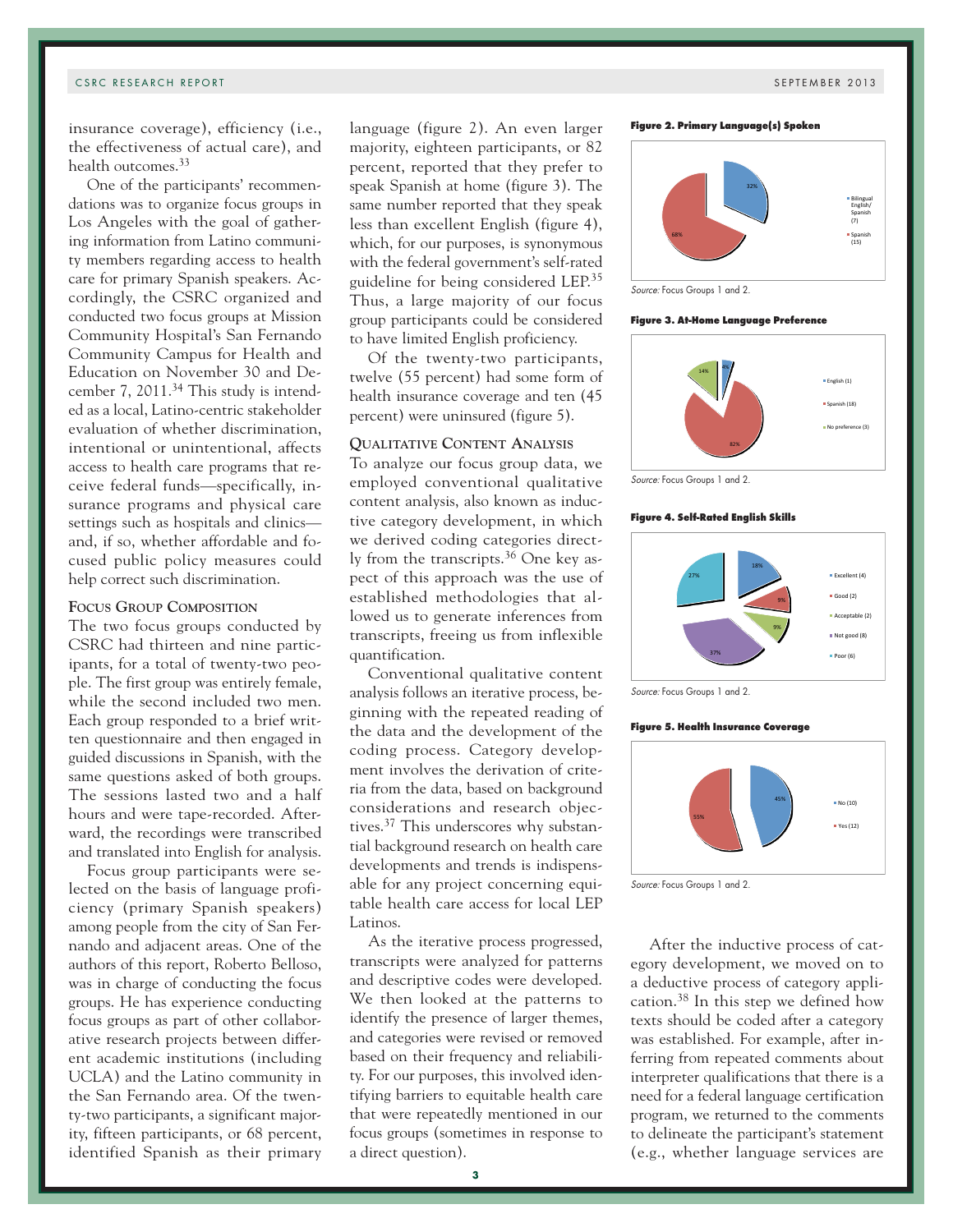# UCLA CSRC ACHIEVING EQUITABLE HEALTH CARE ACCESS FOR LATINOS WITH LIMITED PROFICIENCY IN ENGLISH

more urgent for nursing staff or for primary care physicians; whether phone and/or TV services are more, or less, or just as appropriate as in-person interpreter services).

These findings were then compared to pertinent published research and, as relevant, to common experience, which refers to the concerns, knowledge, and aspirations that form the public domain.39 As it relates to health care in America, common experience involves, among other things, discussions in the public domain about the relationship between income and/ or wealth and insurance coverage, the weighing of cost against the necessity of care, and the debate over health care as a government (public) responsibility. Common experience is therefore reflected in widespread public and private debate in, for example, the media, the political arena, and academia.

Our methodology yielded results that proved largely compatible with the existing academic research literature on health care access for LEP Latinos, which, although increasingly substantial, is still rather young.

### **Analytic Categories**

Working in conjunction with the lead investigator, a co-author (not the focus group moderator) examined the transcripts for each focus group. Initial emphasis was placed on identifying responses concerning the relationship between limited English skills and equitable health care access in three areas: (a) participants' access to care (e.g., insurance coverage); (b) the efficiency of the care they receive (i.e., affordability and quality); and (c) their health outcomes, determined from their comments regarding common negative health indicators and specific health conditions that disproportionately affect the Latino community.40

The research team then identified three key barriers to equitable health care access among the focus group participants: (a) lack of coordinated interpreter qualification and training across health services at both state and federal levels; (b) the challenge of improving English skills within LEP households

and communities; and (c) the integrated system of socioeconomic factors and ethnoracial discrimination. Socioeconomic factors (including income and wealth inequalities, as well as social mobility) and ethnoracial discrimination together constitute, in our view, by far the most significant threat to equitable health care for LEP Latinos because it is an integrated system that overarches all other barriers to access. In other words, it is the root cause of most inequities in health.

After identifying these areas, the research team used consensus methodology to develop coding categories that were then applied to the transcripts. Development of these categories was guided by existing public health research on the barriers to health faced by vulnerable populations. These studies increasingly recognize that socioeconomic factors disproportionately affect lifespan and health and that education, in particular, is an influential determinant of health.<sup>41</sup> Our study encompasses the hypotheses that support this research and presents additional, largely qualitative evidence that limited English skills also contribute to disparities in health.<sup>42</sup>

Our findings resonate with the National Health Law Program's "Language Access in Health Care Statement of Principles" and with the *National Healthcare Disparities Report, 2012*, of the US Department of Health and Human Services.43 Both describe the goal of a world in which language barriers do not affect health outcomes, contrasting this ideal picture with the current system in which appropriate health care is distributed both inefficiently and unevenly across populations. Notwithstanding the small population sample and limited geographic range of our focus groups, our research offers an up-close, in-depth view of barriers to health care from the perspective of people who experience them on a daily basis. We hope that the findings will provoke further discussion of the barriers to care, both in LEP Latino communities and in all communities facing disparities in access to health.

# FOCUS GROUP FINDINGS: HOW LANGUAGE FUNCTIONS AS A BARRIER TO EQUITABLE HEALTH CARE ACCESS

The following sections present results of our qualitative focus group analysis on the three main hurdles to health access faced by LEP Latinos: (a) the lack of coordinated interpreter qualification and training, (b) the challenge of improving English skills, and (c) the effects of an integrated system of socioeconomic factors and ethnoracial discrimination. We identify some general findings based on survey questions administered to the focus groups in writing or orally (participants were asked to respond by raising their hands). In addition, we include selected quotes from the participants that present their experiences, opinions, and analysis in their own words.44 There is some redundancy in the inclusion of quotes because we consider interpreter services, improving English skills, and socioeconomic factors and ethnoracial discrimination to be interconnected and overlapping concerns and have integrated this thinking into our data analysis.

# **Lack of Coordinated Interpreter Qualification and Training**

Our focus groups relayed numerous experiences with absent or unsatisfactory interpreter services, highlighting the need for a more coordinated, strategic process of interpreter training and qualification. Interpreter services can be provided in person, over the phone, through video interface, or using some combination of those options. It is worth noting that California has the most comprehensive legislation on language services of any state, and it continues to lead the nation in this aspect of health care.45 We can therefore infer an even greater need for interpreter services in states with less-robust policies on language access. They include some with substantial Latino populations, particularly Texas, which has the second-largest Latino population after California.

Participants repeatedly pointed to a lack of specifically trained (i.e.,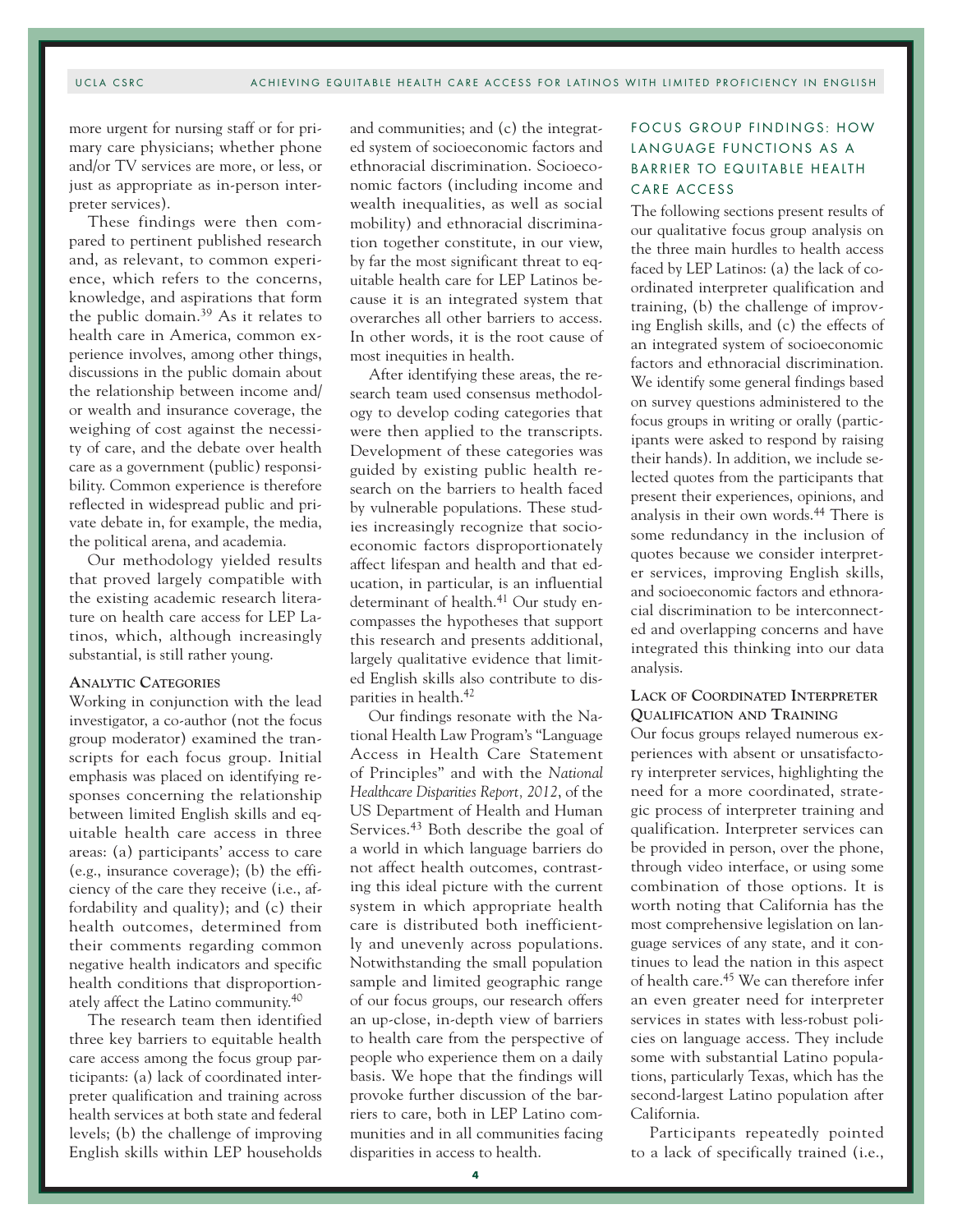certified) interpreters at every step along the health care path, from reception to diagnosis to treatment to discharge and home care (for chronic conditions). They emphasized that this issue was of major importance to them and their health.

Participants testified to the significant improvement in language services for LEP Latinos in recent years, which stems in large measure from California's policy efforts in this regard. Yet our data also point to the ongoing problems caused by a lack of stringent state and federal guidelines and regulations for the provision of qualified, trained interpreters and translators.

#### *Focus Group Data*

Tables 1 and 2 present focus group data and selected quotes from participants. The interpreter-related issues highlighted by the groups included a sometimes inappropriate reliance on family members, including minors, as health interpreters; the general dangers of using untrained interpreters in health settings; the need for interpreting services to be available 24/7; and the often dependent role that English skills play in determining health access and outcomes.

#### *Discussion*

Health care in the United States relies on a lexicon and knowledge system that is esoteric for the average citizen. Even for fluent English speakers, understanding the complexities of medical diagnoses and treatment recommendations can be as difficult as understanding the intricacies of private equity firms or collateralized debt obligations for non-economists. These difficulties are compounded for people with limited proficiency in English. As one of our participants commented, "Medical terms are very different from the terms we use daily." Not only is interpretation necessary, therefore, but interpreters benefit from standardized training that enables them to accurately and effectively translate the specialized medical terminology used by health care providers. This points to an urgent need for a coordinated and

enforceable system of interpreter training and qualification, potentially at the federal level.

Participants in our focus groups called for more regularized, streamlined interpreter services that are culturally sensitive. They pointed out that interpretation was often provided informally, if at all: "If the doctor doesn't speak Spanish, there's a nurse who interprets for me. If there is no nurse, then I try to make myself understood, in my own way." Participants highlighted the unreliability of noncertified interpreters, particularly in terms of not providing full interpretation: "They do not interpret everything we say." Many had relied on friends or family members, including children, for interpretation, leading to embarrassing and sometimes potentially dangerous situations. "Sometimes I have used my daughters [as interpreters]. For me it's uncomfortable that my daughters find out [about my condition] before I do."

Taken together, the responses spoke to recent trends in language service provision in California. These include the observation that California's language services have improved dramatically: participants indicated that there were significantly fewer doctors who spoke Spanish years ago. However, there is an evident need for more educational outreach to dispel fundamental misconceptions about language services, reflected in one participant's comment that "hospitals are not obligated to have staff who speak Spanish." Moreover, all participants said they worry about the quality of health services they receive because of their difficulties in communicating effectively. Many participants reported having experienced discrimination in health care settings, and language was a part of this.

In the public discourse on health care, a common response to the assertion of a need for improved interpreter services is that it would be too costly. However, research suggests that the long-term savings associated with appropriate interpreter services would outweigh the short-term cost. A recent

study found that when a group of California hospitals banded together to offer interpreter services via phone and video, the cost per patient was only \$25 per event.46 With respect to national costs, a 2002 report from the White House Office of Management and Budget (OMB) estimated that it would cost the United States \$268 million per year to offer interpreter services in inpatient hospital, outpatient physician, emergency department, and dental visits.47 The OMB's estimate, however, "does not discount for the costs of language services already being provided or for reductions in other health costs that might occur if there is better patientprovider communication." As a result of these additional savings, which include reduced hospitalization and better handling of home-based chronic conditions, the net costs of expanding language services in the near term are almost certainly eclipsed by the associated long-term savings.48

Another way that better interpretation saves money is by reducing medical malpractice costs. A 2010 study conducted by the University of California, Berkeley, School of Public Health and the National Health Law Program found that health care providers, insurers, and patients bear many direct and indirect costs that "could be avoided with effective communication. Those costs include damages paid to patients, legal fees, the time lost when defending a lawsuit, the loss of reputation and patients, the fear of possible monetary loss, and the stress and distraction of litigation." The ultimate and unacceptable medical cost is, of course, patient harm. Thus, the study concluded, "The investment in language services is far less than the direct and indirect costs of not providing language services."49

The overhauling of the language services system could involve a federally instituted or enforced interpreter certification program, as well as the creation of further incentives for existing health practitioners to become certified bilingual interpreters. Such a system must ultimately reflect the varied needs of LEP stakeholders, many of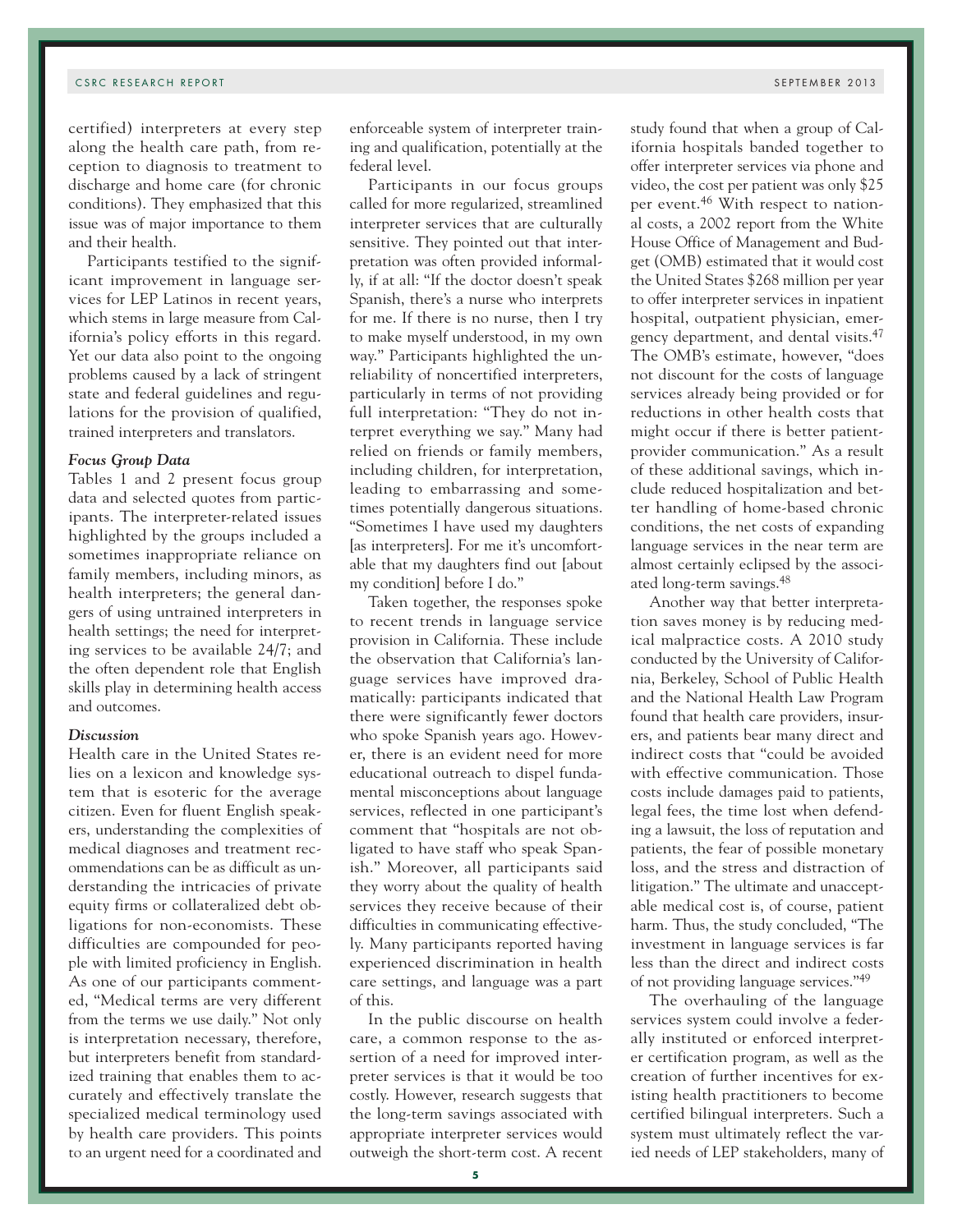#### **Table 1. Findings and Statements Regarding Interpreter Services, Focus Group 1**

### **GROUP FINDINGS**

When asked whether they personally had experienced discrimination when seeking medical care, 10 of 13 participants raised their hands.

All participants said that they had received services from people who speak Spanish to some extent.

The majority of participants said that the issue of not fully interpreting everything a patient says remains a major concern. However, a majority said that the provision of basic Spanish language services has improved significantly in recent years.

The majority of participants said that they have used a family member or friend to interpret for them. Sometimes the person doing the interpreting was a child.

All participants said that the quality of services is related to the ability to speak English. This opinion has not changed in recent years even though language services have improved significantly.

All participants indicated that language plays an important role in their health outcomes.

Nine participants said that they did not receive services in Spanish when they first arrived in the United States but that services have improved since then. Given the age of most of our participants, this is a testament to the improvement in language services over the years, particularly in California.

#### **SELECTED QUOTES**

"Discrimination comes from the Latino doctors and staff themselves. When Americans hear us speaking English, they say, 'I understand, I understand.' On the contrary, Latinos say, 'I don't understand. What are you saying?' . . . Then, we feel bad."

"Once I had a doctor who was trying to speak Spanish, and I asked her, 'Do you want my daughter to help you?' And the doctor said, 'No, no, no. I want to continue practicing Spanish.'"

"I asked my doctor, 'Why did you learn Spanish?' The doctor replied, 'Because I knew that I would provide services to people like you.' In some cases doctors learn the languages that are spoken in the area they work. That is very important."

"One time, I waited more than an hour, not understanding that they were calling me by my first name. Then, my doctor didn't speak Spanish. I didn't understand instructions like 'don't walk,' 'rest,' or 'lie down.' My nephew explained to me the meaning of those phrases.

"During pregnancy, for example, my doctor—I can't remember if he spoke Chinese or Japanese—did not speak Spanish or English. He only spoke his language. I don't know how I was able to understand him, but I did. We used body language."

"They don't interpret everything we say. There are very few interpreters [who are excellent in relation to interpreting everything we say]."

"It is uncomfortable [to use a relative as an interpreter] because we can't express ourselves in a direct manner. We have to tell [our situation] to another person."

"Those who speak English get services first."

"I believe that if we speak Spanish, they don't give us information. They don't want to waste their time."

"At the clinics, we don't receive this type of information [about services available]. We receive this type of information from 'outside'—at schools or health fairs."

#### **Table 2. Findings and Statements Regarding Interpreter Services, Focus Group 2**

#### **GROUP FINDINGS**

Only 4 of the 9 participants said their doctors speak Spanish. The rest said their doctors speak only English.

Half of the participants said that they are offered services in Spanish before they need to request them.

All participants agreed that when they need Spanish services they always get help.

Participants said that they appreciate a doctor who tries to speak Spanish.

Participants recalled that there were significantly fewer doctors who spoke Spanish years ago.

All participants indicated that they worry about the quality of health services they receive because of their ability to communicate effectively.

All participants indicated that language plays an important role in their health.

All participants agreed that non-English-speaking people are not made aware of all the health services available to them, while the availability of services is made known to those who speak English.

#### **SELECTED QUOTES**

"I don't think about the language. That's because if the doctor doesn't speak Spanish, there's a nurse who interprets for me. If there is no nurse, then I try to make myself understood, in my own way."

"Language is important, because if we don't speak English fluently, we can't explain what we feel. Medical terms are very different from the terms we use daily. Sometimes the doctors start asking questions and we don't understand what they're asking. For me, language is a barrier."

"If there is no interpreter available right away, I have to wait."

"We feel 'safe' [when a doctor or nurse speaks Spanish]. It feels good to know that the doctor understands what we are saying. It helps to give the correct diagnosis. Can you imagine if the doctor doesn't understand us? Or [worse], if the doctor says that he/she understands but in reality doesn't understand what disease or symptoms we're talking about? He/she may give us the wrong prescription."

"One day, there was a lady interpreting for me but I asked her not to do it. I said about 20 words and she just interpreted three words. Also, she was going back and forth [in and out of the room] because she needed to interpret for another person as well."

"Sometimes I've used my daughters [as interpreters]. For me it's uncomfortable that my daughters find out [about my condition] before I do. Sometimes I've used other interpreters, but I've noticed that I'll be saying one thing and they're saying something else . . . I have noticed several times that what I say is not interpreted fully."

"Now that they have more staff who speak Spanish, they offer better services."

"My son has private insurance and the same doctor [who I see at UCLA] takes care of him. My son [who speaks English] receives a totally different type of care than I receive."

"If we speak with somebody who speaks Spanish, we will keep asking [follow-up questions], depending on the answers we get. However, if [a provider] speaks English and there is an interpreter, the interpreter doesn't look at you. He/she just turns to you and says, '[The doctor] says this and that.' We don't have a chance to ask questions or express any doubt we may have."

"I know that hospitals are not obligated to have staff who speak Spanish\* . . . However, it would be easier for hospitals to do that than for people to learn English because [learning English] is a very long process." \*Note: This is not true for hospitals that receive federal funds and is particularly untrue in California, given its more stringent language service laws. The participant's statement thus reflects the importance of targeted knowledge outreach.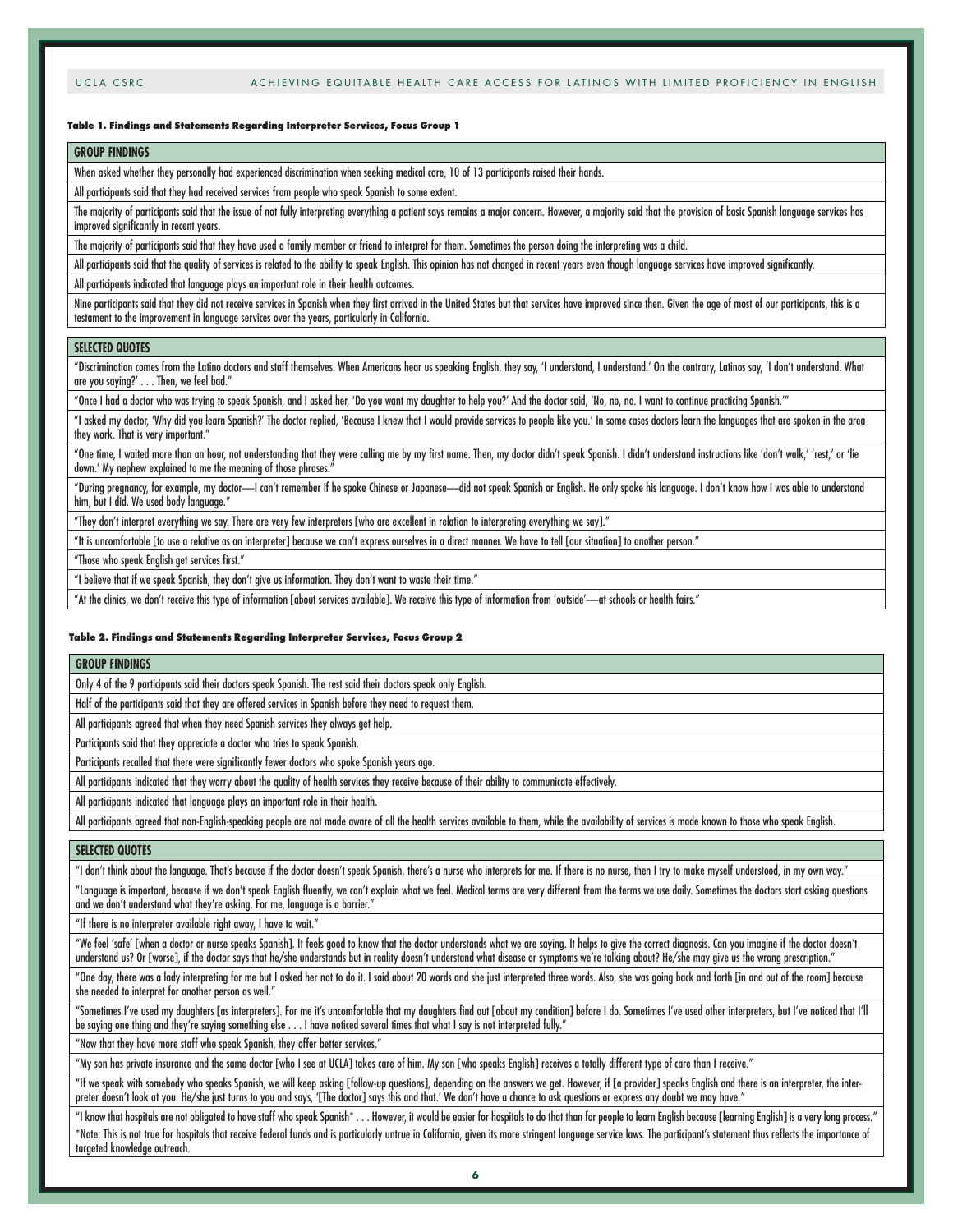whom do not see a primary care physician consistently. Meeting the needs for interpretation will be an uphill battle, but it is one that our participants pointed to as essential to their health.

# **The Challenge of Improving English Skills**

Americans view English skills as a key component of national identity. A 2007 survey conducted by Tufts University showed that 94 percent of US residents believe that being able to speak English is "somewhat" or "very" important in determining if someone is considered a "true" American.50 A May 2011 study conducted by the Migration Policy Institute affirmed that English proficiency is a "virtual requirement for full participation in U.S. society."51 When the Pew Hispanic Center asked Latino permanent residents why they had not naturalized, 26 percent, the largest percentage for any single response, identified personal barriers such as a lack of English proficiency.52

A common nativist charge against non-European immigrants—and Latino immigrants in particular, since they are the most numerous group of foreign-born—is that they make little or no effort to acculturate into American society. Language proficiency is commonly argued to be a key baseline measurement of such effort.<sup>53</sup> Because of this lack of personal initiative, the argument goes, today's immigrants are not following the path of acculturation and success trod by the primarily European immigrants that preceded them.54

Immigrants from Spanish-speaking nations make up the bulk of the US migrant population, and given their numbers, they have ample opportunity to speak Spanish while in America. So it is not a great surprise that Latin Americans have higher LEP rates than other immigrant groups. However, multiple studies indicate that the Latino population is indeed acquiring English proficiency and acculturating over time. Perhaps the most notable irony of the nativist argument is that new Latino immigrants unavoidably internalize American acculturation in

**Figure 6. Proportion of Individuals Age 5 and Over Who Speak Only English or English Very Well, by Ethnoracial Group and Generation, 2004**



Source: Tomás R. Jiménez, Immigrants in the United States: How Well Are They Integrating into Society? Washington, DC: Migration Policy Institute, 2011. Based on data from the March 2004 Current Population Survey of the US Census Bureau.

their bodies, often in ways that are detrimental to their physical and mental well-being.55

The shift to English among contemporary immigrants and their descendants is particularly striking when one looks at language use across generations. Analyzing Census Bureau data, the Migration Policy Institute found that in all ethnoracial groups, the proportion of immigrants who "speak English well" jumps to over 80 percent by the second generation (the US-born children of immigrants) (figure 6). The improvement in English skills between the first and second generations is most dramatic among Latinos, despite common misconceptions. The study states, "By the third and higher generations, close to everyone, regardless of ethnoracial group, reports speaking only English or English very well."56

These patterns hold among Mexican immigrants, currently the largest US immigrant group and the group most often criticized in nativist discussions of immigrants' purported reluctance to assimilate. This is pertinent to our study, as Mexican Americans are by far the largest LEP Latino community in Los Angeles and constituted nearly all of our volunteer participants. A study published in 2006 showed that among immigrants of Mexican ancestry in Los Angeles who are twenty-five

years of age and older, only about 25 percent of the second generation preferred to speak Spanish at home, while 4 percent of the third generation and 3 percent of the fourth generation expressed the same preference.<sup>57</sup>

### *Focus Group Data*

Of our twenty-two focus group participants, a large majority, nineteen people, were born in Mexico (figure 7). In addition, a majority of the twenty-two participants immigrated when they were over twenty years of age (figure 8). This is notable because studies

#### **Figure 7. Place of Birth**



#### **Figure 8. Age at Emigration**



Source: Focus Groups 1 and 2.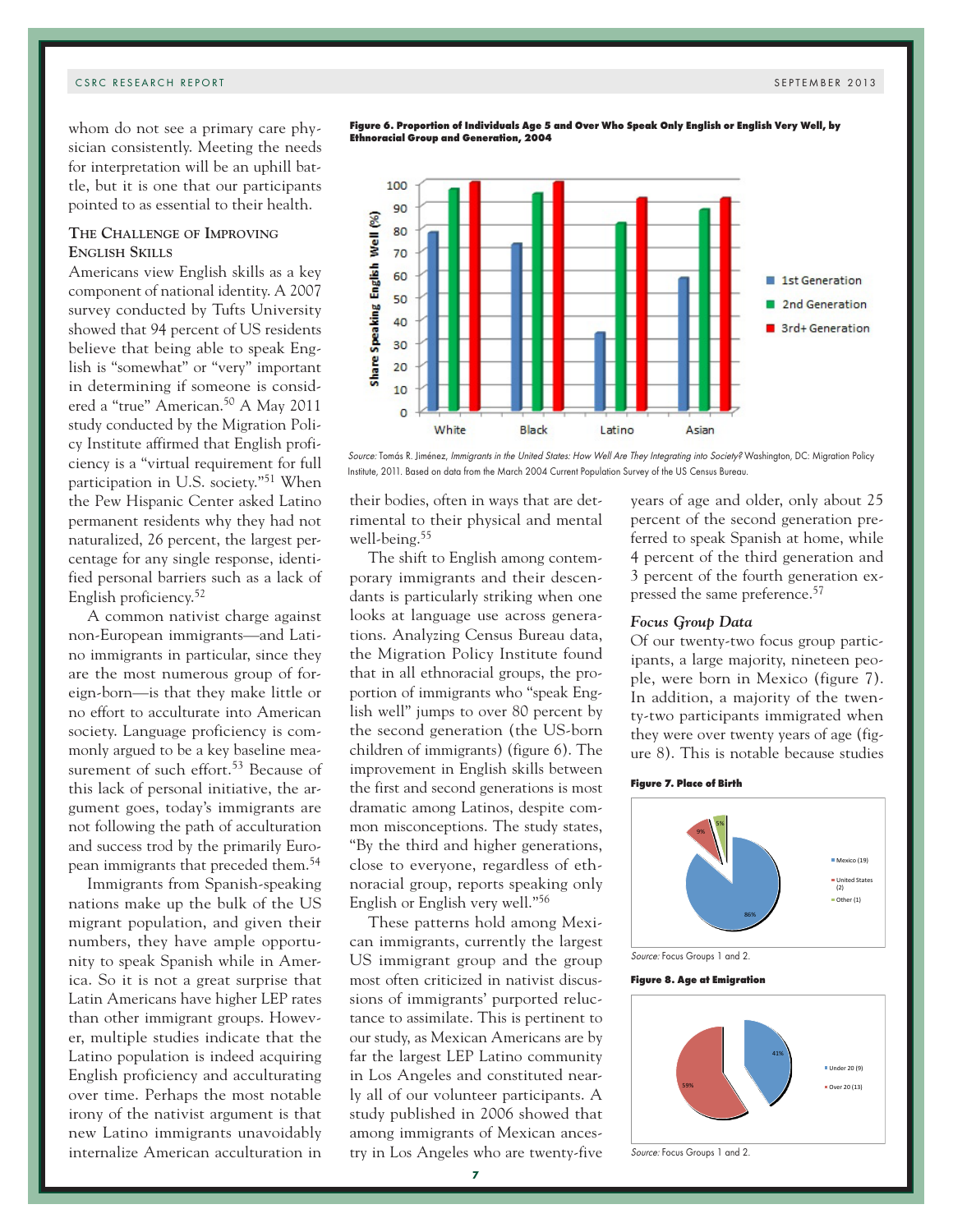demonstrate that younger immigrants become fluent in English more quickly than older immigrants.58

Of the six participants who rated their English skills as good or excellent, two grew up in the United States and the remaining four immigrated at age seventeen or younger. Furthermore, of these six, only one received less than a secondary (i.e., high school) education; this person was also the only one of the six who listed her primary language as Spanish rather than "bilingual." These limited data confirm research indicating that English acculturation within Latino immigrant communities occurs at higher rates among immigrants who entered the country at a young age and/or received more extensive education.<sup>59</sup>

Tables 3 and 4 present focus group data and selected quotes on improving English skills. Themes include the importance of learning English in general and the specific importance of language proficiency in health care settings.

# *Discussion*

Contrary to nativist stereotypes, our focus groups suggest that LEP Latinos are highly aware of the importance of learning English and are constantly striving to do so, sometimes at the expense of their cultural heritage. "Of course it's a good thing we have our language, but we live in this country," one person noted. Our participants made clear that they want to improve their English skills and are well aware of the social benefits of doing so. For

many, however, learning English has been and remains a challenge. "I have four children, so I dedicated myself to work and taking care of my children," one woman said. "I would have loved to go to school [to learn English], but I didn't have that opportunity." Another emphasized that learning English "is a very long process." All participants expressed an appreciation of efforts to provide low-cost or free language services and called for more access to affordable English classes.

Participants suggested that learning English would give them more power over their health care, particularly in terms of responding to treatment perceived to be unjust. One person commented, "Language is very important. I remember one of the Anglo nurses who

#### **Table 3. Findings and Statements Regarding English Skills, Focus Group 1**

| <b>GROUP FINDINGS</b>                                                                                                  |  |
|------------------------------------------------------------------------------------------------------------------------|--|
| All participants agreed that the quality of health services they receive is related to their ability to speak English. |  |

All participants said they were concerned about the quality of health care they receive because of their ability to communicate properly.

All participants agreed that language plays an important role in their health outcomes.

# **SELECTED QUOTES**

"What about the doctor telling us, 'Oh good, you are speaking English'? I think that we also must do our part [by learning English]."

"Of course it's a good thing that we have our language, but we live in this country. Sometimes our community doesn't make an effort to learn English. This is not fair."

"Well, for me [the language issue] is different. That's because I am learning English. I can now communicate a little better. I don't use an interpreter."

"I try to encourage families to learn English. This is good not just for them but for their children. English is useful to help our children do homework, to be able to obtain other things. The best thing we can do is to prepare ourselves to be able to help our children. This is the only way to prosper and get a good job. We must learn English . . . We must learn to be able to defend ourselves."

#### **Table 4. Findings and Statements Regarding English Skills, Focus Group 2**

#### **GROUP FINDINGS**

There were mixed feelings among the participants as to whether the quality of services is related to the ability to speak English.

However, all participants said they were concerned about the quality of health care they receive because of their ability to communicate properly.

All participants agreed that language plays an important role in their health outcomes.

#### **SELECTED QUOTES**

"Language is important, because if we don't speak English fluently, we can't explain what we feel. Medical terms are very different from the terms we use daily. Sometimes the doctors start asking questions and we don't understand what they're asking. For me, language is a barrier."

"I thought that if I knew how to speak English, the doctor would have to pay attention to me [listen to what I have to say]."

"Now that there are more Latinos, they want us to speak 'English only.' That is what they want."

"Language is very important. I remember one of the Anglo nurses who did not treat me right. If I knew how to speak English, I would have defended myself."

"I know that hospitals are not obligated to have staff who speak Spanish\* . . . However, it would be easier for hospitals to do that than for people to learn English because [learning English] is a very long process."

\*Note: This is not true for hospitals that receive federal funds and is particularly untrue in California, given its more stringent language service laws. The participant's statement thus reflects the importance of targeted knowledge outreach.

"I have four children, so I dedicated myself to work and taking care of my children. I would have loved to go to school [to learn English], but I didn't have that opportunity."

"I just want to say that, as others have said, I agree that English is important for facing our needs."

"[Not knowing English] is a barrier for many of us."

"I also agree that language [English] is the barrier that does not allow us to obtain information about available services."

**8**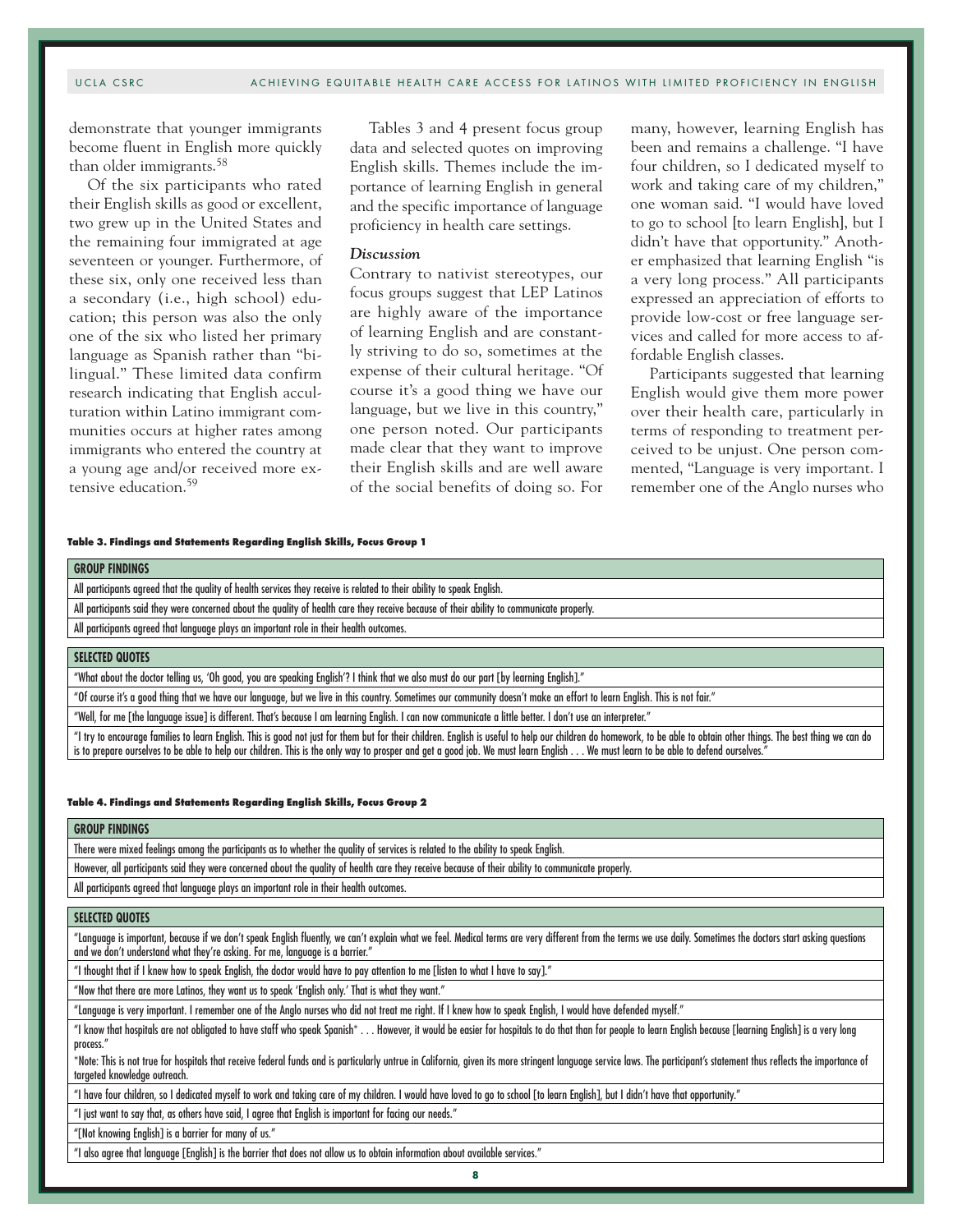did not treat me right. If I knew how to speak English, I would have defended myself." Another noted, "If we don't speak English fluently, we can't explain what we feel. Sometimes the doctors start asking questions and we don't understand what they're asking. For me, language is a barrier."

All participants agreed that language plays an important role in their health outcomes. However, there was some divergence between the two focus groups. In the first, made up of women, all participants expressed concern that the quality of health care they receive may be negatively affected by their difficulties with English communication. In the second, which contained two men, there were mixed feelings as to whether the quality of services received is related to the ability to speak English. We do not have enough data to say whether gender or other demographic factors played a role in this divergence of opinion, but it is worth noting.

All participants ultimately assumed personal and collective responsibility for improving their English skills. "What about the doctor telling us, 'Oh good, you are speaking English?' I think that we also must do our part [by learning English]," one person said. They stressed the importance of language acculturation as a means to secure a better life for their children. For families to prosper, "we must learn English," one person emphasized.

Unfortunately, access to affordable English language instruction has been increasingly restricted in the wake of the economic crash that began in 2007. Public disinvestment in the California educational system left the state near the bottom in national rankings of education spending as a share of a state's economy, and this has had direct consequences for English language instruction. In an October 2011 report, the California Budget Project wrote,

California schools with large numbers of English language learners and students from lowincome families face significant challenges. Yet, despite research that shows English language learners and students from lowincome families are more costly to educate, California spends less than other states that have fewer of these students. Moreover, most spending measures do not account for the additional resources required to educate students from low-income families and English language learners. As a result, the spending gap between California schools and the rest of the US does not reflect the resources required to adequately educate California's diversity of students.<sup>60</sup>

Adult education, perhaps the single most important source of affordable English as a second language (ESL) classes, also experienced unprecedented budget cuts in California. Spending declined well over 50 percent following the economic crash, though the demand for classes continued to outpace supply.<sup>61</sup> High school completion, ESL, and career preparatory programs serve over 140,000 adult students in Los Angeles alone.62 EdSource, an education nonprofit, reported in 2012 that twenty-two of the state's thirty largest school districts had made major cuts to adult programs in the preceding year; one district had eliminated adult education completely.63

California's 2013–14 budget offers additional resources for educating English learners and students from lowincome families. It also promises to protect adult education from cuts for the next two years and includes \$25 million in planning grants.<sup>64</sup> Despite these positive aspects, the new budget does not restore the funding that was available before the crash, seriously hampering the efforts of low-income LEP adults who are trying to improve their English proficiency.

If ESL classes are not available or are price-prohibitive (particularly given Latinos' general economic standing), then access to language education, especially for recent immigrants, is essentially cut off. Because this may effectively lock in a key aspect of inequality in health access for LEP

Latinos, the limited availability of ESL classes may itself constitute a barrier to health care.

Despite the obstacles, Latinos, including our focus group participants, are making strides in their English language education both within single lifetimes and, most significantly, across generations.65 We would argue that, as is the case with interpreter services, policy efforts to provide for affordable and accessible English classes would lead to the improvement of all aspects of health care, from access to affordability to outcomes.66 Curtailing access to English instruction is a prime example of public policy that prioritizes short-term savings at the expense of long-term benefits for individuals and the broader society.67

# **The Effects of Socioeconomic Factors and Ethnoracial Discrimination**

Our focus group sessions reflected the reality that language proficiency cannot be considered within a public policy vacuum. As we have seen, the issue of language as a barrier to health is closely connected to specific policy concerns, such as the need for a federally certified interpreter certification program and the availability of low-cost English classes. Even more significant, however, are the structural factors, both political and economic, that shape one's experience with the health care system. Chief among these is what we refer to as the integrated system of socioeconomic factors and ethnoracial discrimination.

Our participants' comments affirm what public health research is increasingly finding: socioeconomic factors influence many key measures of health and lifespan, and nonwhites are hampered in their pursuit of equitable health care by racism, affecting their mental as well as physical health.<sup>68</sup> Nearly every aspect of health is shaped by income and wealth, and education is a particularly powerful determinant: higher levels of education are associated with better health and longer life, in part because of the impact of education on future earnings and wealth.<sup>69</sup>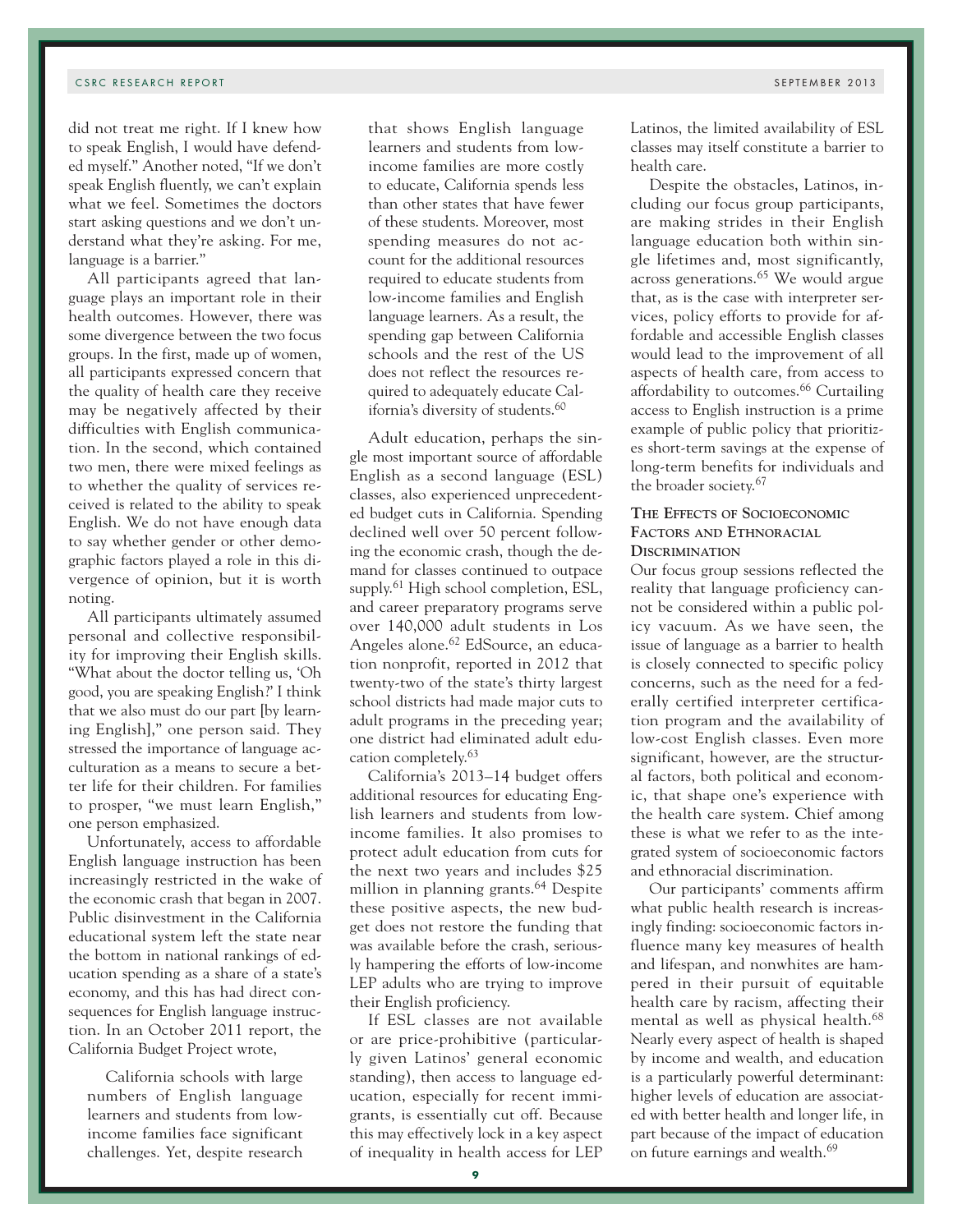Unfortunately for Americans, particularly vulnerable Americans, the nation is now about as unequal in terms of wealth and income as it was during the Great Depression, though we benefit from a higher standard of living and a stronger social safety net.70 The United States also ranks near the bottom of OECD nations in terms of social mobility across generations.<sup>71</sup> Wealthy Americans rarely struggle with exorbitant health costs in the same ways that poor Americans do, in part because they are more likely to be covered by top-tier private health insurance. When integrated with related indicators such as education, geographic location, and race/ethnicity, affluence itself significantly improves the chances of positive health outcomes.72

Important new scholarship has focused on the strong correlation between affluence and political influence. Princeton professor Martin Gilens, for example, compared the policy preferences of earners in the top, middle, and bottom income brackets with subsequent policy outcomes, based on thousands of survey questions conducted between 1964 and 2006. He concludes that American citizens are vastly unequal in their influence over policy making: "In most circumstances, affluent Americans exert substantial influence over the policies adopted by the federal government, and less well off Americans exert virtually none." Gilens also found that inequality in policy influence is growing.73

Our focus group participants repeatedly referred to their lack of influence and the difficulty of making their voices heard, both directly and indirectly. For example, our participants repeatedly noted the difficulty of filing health care–related complaints in English.

The impact of socioeconomic factors on health care is particularly worrisome because of the spread of poverty in the United States. A September 2012 report from the Pew Research Center indicated that the percentage of Americans who self-identify as being in the lower-middle or lower class has risen from a quarter of the adult population to about a third in the previous four years. Latinos led the march into the lower brackets, with 40 percent selfidentifying as in the lower-middle or lower class in 2012 compared to 30 percent in 2008, a remarkable 10 percent difference.74

Perhaps most relevant here, the selfidentified lower classes report being less happy and less healthy than their more affluent counterparts, and the stress levels they report are higher than those of adults who are not poor. Pew found that people in low socioeconomic brackets are four times as likely to report being in subpar health as affluent people, three times as likely to be unhappy, and twice as likely to be frequently stressed. "By significant margins, those in the self-identified lower classes say they are less satisfied than others with their family life, housing, education, and finances. On many responses, the gap between the lower and middle classes is much larger than that between the middle and upper classes." When it comes to health care, 45 percent of those who identified themselves as being in the lower-middle or lower class had difficulty paying for medical care for themselves or their families, while just 18 percent of middle-class adults and 11 percent of upper-class adults faced a similar problem.75

Our focus group participants indicated that language proficiency represents a serious barrier to equitable health care access. Because of the correlations between limited English proficiency, poverty, and ethnoracial difference, the language barrier must be seen as thoroughly integrated within a larger system of socioeconomics and race/ethnicity. Discrimination based on language proficiency does not simply constitute a violation of the intent of Title VI of the 1964 Civil Rights Act, it also interacts with other socioeconomic and ethnoracial factors to contribute to inequalities in health.

# *Focus Group Data*

Of the twenty-two focus group participants, over half (twelve) had less than a secondary education (figure 9).76 All of those participants were born

abroad, with eleven of the twelve born in Mexico. Although we did not ask participants for income or wealth information, studies show that educational attainment is a key barometer of future socioeconomic status. As a result, we used education data as a (loose) proxy for socioeconomic status.

Of the twelve respondents with less than a secondary education, seven relied on low-income, state-sponsored health insurance (often for emergency care), while the other five were without any insurance coverage (figure 10).

As noted earlier, twelve of the twenty-two participants had some form of health insurance coverage and 10 had none. The majority of those who were insured reported that they relied on Medi-Cal, California's version of Medicaid (figure 11). One participant, shown in the figure as covered by "other insurer," listed a public hospital in the San Fernando Valley as her provider, and the focus group facilitator surmised that this patient is also likely covered by Medi-Cal. Only two participants were enrolled in a major, private insurance plan (Kaiser); both of these individuals had at least some college education.

When asked to self-rate their health, over three-quarters of our participants (seventeen people) rated their health as either acceptable, not good, or poor. Only five people rated their health as good, and none reported excellent health (figure 12).

Of the ten people who relied on (or was surmised to rely on) Medi-Cal, three ranked their health as not good and five as acceptable. The remaining two ranked their health as good.

Among the ten people without any insurance coverage, the breakdown was similar, but it skewed slightly toward worse health. One participant reported poor health, and three reported that their health was not good. Five reported acceptable health, and one reported good health (figure 13).

By contrast, the two participants covered by a major private insurance plan reported their health as good. As noted, they were also the only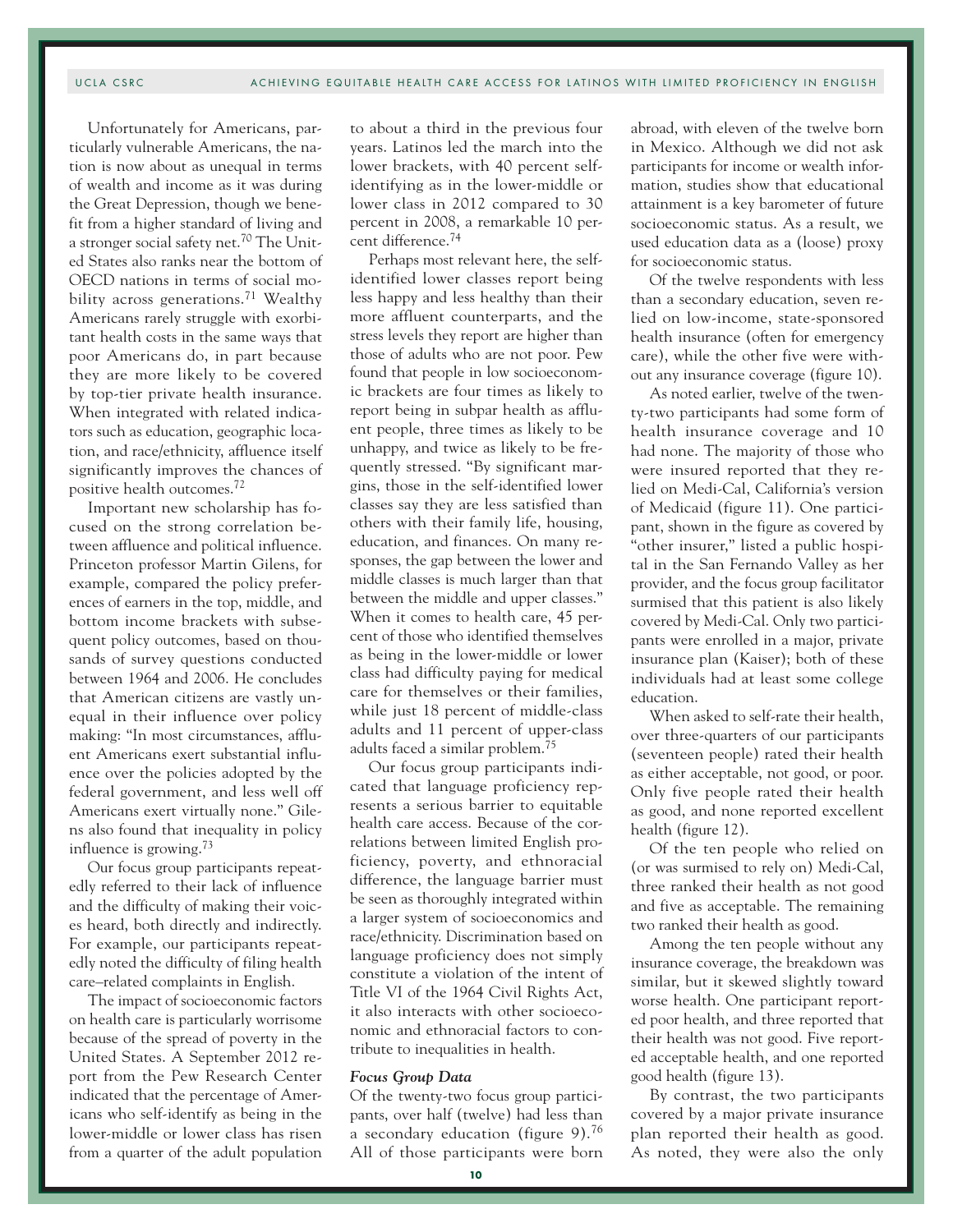#### **Figure 9. Educational Attainment**



Source: Focus Groups 1 and 2.

#### **Figure 10. Health Insurance Coverage, Respondents with Less than Secondary Education**



#### **Figure 11. Type of Health Insurance (If Covered)**



Source: Focus Groups 1 and 2.

#### **Figure 12. Self-Rated Health**



Source: Focus Groups 1 and 2.

#### **Figure 13. Self-Rated Health, Respondents with No Health Insurance Coverage**



participants in our focus groups who had attended college. Thus, our findings likely align with those in the PEW study.77

With respect to English proficiency, only four participants identified their English skills as excellent. We consider this rating to be comparable to HHS's self-rated language proficiency of speaking English "very well," the level below which HHS considers an individual to be LEP (figure 4).78 Of those four participants, two were covered by Medi-Cal, one had private insurance, and one was uninsured. Of the eighteen remaining participants, who indicated that they speak less than excellent English, nine lacked insurance coverage altogether and eight relied on Medi-Cal (figure 14). Only one of the eighteen participants who qualified as LEP was covered by a major private insurer, though it should be noted that she self-rated her English as "good," considered herself bilingual, and had a college education.

Delving deeper, we compared English proficiency with education and found similar trends. Three out of the twenty-two participants spoke excellent English (self-rated) and had attained at least a secondary education. Two of these three were born in the United States, while the third immigrated from Mexico at the age of four and thus had the opportunity to acclimate to US culture during early childhood. Of these three participants, one had private insurance, one had statesponsored insurance, and one was uninsured (figure 15).

By contrast, of the eleven participants who attained less than secondary education and spoke less than excellent English, six relied on state-sponsored, low-income insurance, and the remaining five were uninsured (figure 16).79 Furthermore, of these eleven participants, all were born abroad and all but one in Mexico.

When we equate our language proficiency standards to those of the federal government, a significant majority of our participants (82 percent) is classified as LEP. Of that group, all but





Source: Focus Groups 1 and 2.

#### **Figure 15. Health Insurance Coverage, Respondents with Secondary Education or Above and Excellent English Skills**



Source: Focus Groups 1 and 2.

#### **Figure 16. Health Insurance Coverage, Respondents with Less than Secondary Education and Less than Excellent English Skills**



Source: Focus Groups 1 and 2.

one were either uninsured or relied on Medi-Cal. This makes the increase in health access under the Affordable Care Act, and a strengthening of state-level Medicaid plans such as Medi-Cal, all the more meaningful. It also highlights the ongoing need for strong health care cost controls in the American health care system.

Tables 5 and 6 present findings and selected participants' comments related to socioeconomic factors and ethnoracial discrimination. Given that this barrier to health encompasses many interrelated factors, many of the quotes and trends are broader in scope than those discussed in the previous sections.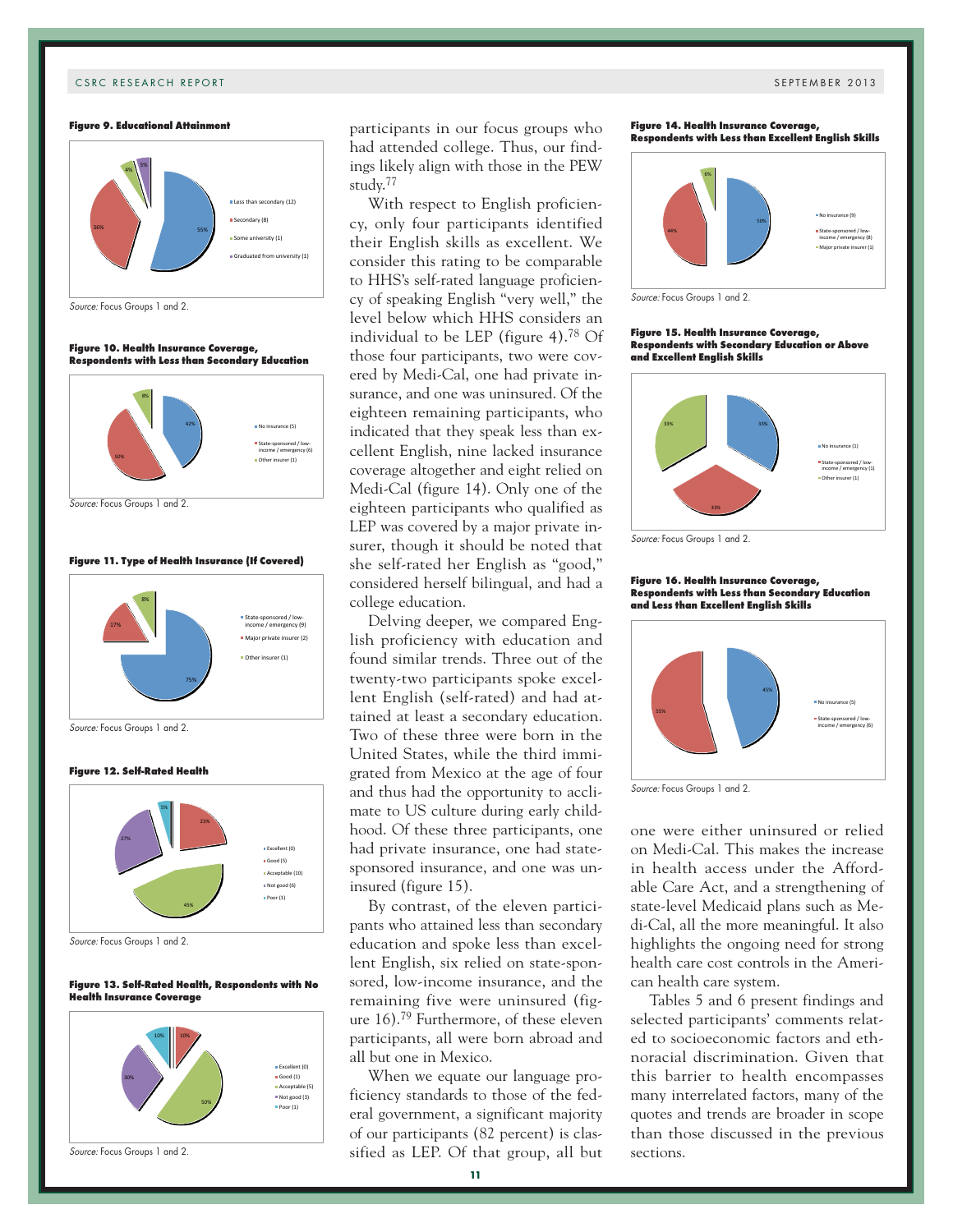#### **Table 5. Findings and Statements Regarding Socioeconomic Factors and Race, Focus Group 1**

#### **GROUP FINDINGS**

At least half the participants reported that they use urgent care clinics.

10 of 13 participants raised their hands when asked, "Have you personally experienced some kind of discrimination when you seek medical services?"

At least 8 participants agreed that some providers have a negative attitude toward Medi-Cal.

At least 4 participants reported having chosen an urgent care clinic over the emergency room because of cost and, moreover, selecting a specific clinic based on its copayment cost.

All participants agreed that the quality of the services they receive is related to the ability to speak English.

All participants agreed that they were concerned about the quality of health care they receive because of their ability to communicate properly.

At least 3 participants said they had taken the time to submit a complaint about the quality of their health services.

At least 10 participants had a complaint but never expressed or filed it.

#### **SELECTED QUOTES**

"In general the clinics are expensive . . . If I get a cold, I just deal with it. I don't go to the clinic. I simply go to Target and get Tylenol or something that can help."

"I speak English, so I haven't had any issues with communication. Once I went to a hospital in the San Fernando area. I had an emergency with my son, who had a fever of 103 degrees. After I had waited a long time, I said in English, 'I'm leaving. Just because you see my Latina face and I didn't speak English—but I do and I also have insurance.' . . . So the doctor came right away to help me . . . I thought, 'Too bad that when [these people] see patients who don't speak English, who look different, of a different color, they value them less."

"They discriminate against us when they ask, 'What insurance do you have?' and we answer, 'Medi-Cal.' Many times when I take my children to the clinics and I mention Medi-Cal, they don't provide my children with the care that they should . . . I took my daughter in July for a checkup; then, by the end of the year, she started showing diabetes symptoms. So I took her back to the clinic and they didn't want to do any tests because they had already done the physical exam. They said that Medi-Cal would not cover [those tests]."

"The copayment [influences my decision of where to go for medical care]. Like she said, I prefer to go to urgent care and pay \$20 than to the emergency room where I would have to pay \$100."

"One day my neighbor took my husband to the hospital. They found my husband on the street, so it was an emergency . . . When I arrived at the hospital they still had not taken care of him. I told the staff that he had Emergency Medi-Cal. The lady that was checking in the computer said, 'This Medi-Cal coverage is not good for you because he works. He must have his own insurance.' . . . She then told us, 'You know what? You come to this country to steal. You have no right to have Medi-Cal.' I was shaking and very mad. She turned to her coworker and said, 'These Latinos come here to create a nuisance.'. . . [A secretary at Human Resources later] confirmed that we had Medi-Cal."

"As far as insurance, I believe there must be some reforms. My father-in-law has a truck business. He had an accident in downtown LA and one of his arms was completely destroyed. They took him to a hospital. He couldn't talk due to his pain. They didn't give him any painkillers. They wanted to see his insurance first. They had him sitting in a wheelchair and did nothing. He was bleeding and they were ready to cut his hand because it was the less expensive thing to do. They didn't know that he had good insurance, Blue Cross . . . The reason why they didn't help him in the first place was because they saw he was Latino. He looked so dirty due to his work . . . they discriminated due to his appearance. They didn't look in his pockets . . . There should be a reform so that everybody has the same opportunity.

"Years ago, [we received] excellent services because my children had private insurance. Unfortunately, my husband changed his job and we couldn't pay the private insurance. It was too expensive. My children then got Medi-Cal. My oldest son was moved to Kaiser. Each of them goes to a different clinic. The service is not so satisfactory."

When asked whether available services are made known at urgent care clinics: "At the clinics, we don't receive this type of information. We receive this type of information from 'outside'—at schools or health fairs.' "[Communication is the] problem with our community. It's not that they don't listen to us. We have to write letters, but some people don't want to take the time to do that. Yes, they listen. Yes, they implement the

changes. We must insist and not back down . . . They listen because it is not to their advantage to have a bad record." Another participant: "Yes, but again [the ability to write a complaint] is influenced by language." "They should provide services—not free, because we don't value them—but low-cost, to prevent diseases. If we can't afford medical care, we don't go to checkups. Then we go and find out that we already have diabetes and it's too late. They should make it possible for those who have no resources to get services . . . Medi-Cal is cutting benefits. Before, Medi-Cal used to cover Tylenol; now I have to pay for it. For the health of our children we buy it, no matter how hard it is. But for us [adults] we always say, 'Later, later.' Then, we realize it's too late. I hope they will offer insurance programs at low cost. We need opportunities for adults. My children have Medi-Cal but I don't. I only have Medi-Cal for emergencies. So, I wonder, 'Should I throw myself under a truck so that they take care of me?'"

#### **Table 6. Findings and Statements Regarding Socioeconomic Factors and Race, Focus Group 2**

#### **GROUP FINDINGS**

At least 6 participants indicated that they use public clinics run by Los Angeles County.

Only 1 participant reported having a primary care physician.

All participants agreed that doctors often allow too little time for visits.

All participants agreed that they were concerned about the quality of health care they receive because of their ability to communicate properly.

All participants indicated that language plays an important role in their health.

All participants agreed that non-English-speakers are not made aware of all the services that are available to them, while the availability of services is made known to those who speak English.

#### **SELECTED QUOTES**

"I go to private clinics . . . I won't be able to continue because I have been unemployed for about six months."

"I also couldn't continue with an eye surgery I needed because I couldn't afford to pay."

"I have always paid for my care and for my medicine. But my husband had a stroke. Neither of us has a job, so it's not possible for us to go to a hospital. It would be too expensive."

"I go to places [where] I have to wait eight hours. It's an emergency! But they still make me wait eight hours. I ask them, 'Why do I have to wait eight hours?' It's the system . . . I don't want to have emergencies."

"I believe the way they treat us and the services we receive determine where to go. If we receive bad service [and] have to wait 8, 10, 12 hours at the emergency room, feeling bad, [this is not a good thing]." "Besides the problem with the language, we have another problem: they don't care about us. I believe that those who answer the telephone should receive a course in human relations. Also, the people who

are at the front desk, they think that we go to the clinics or hospitals to beg. They treat us as if we are objects."

"I have had bad experiences with the county. Since I started using county services, those people have made me feel like I'm begging for those services. Many times, I left [county facilities] crying. They don't understand that their salaries come out of the same funds that the government uses to provide us health assistance. They underestimate us. They look down on us."

"I believe the reason why we don't [file complaints] is because we don't use this system in the countries that we come from . . . We don't exercise our right because of lack of information, not knowing, or choosing not to argue."

"[Not knowing English] is a barrier for many of us. However, I have seen some changes. Those changes are due to the fact that there are many Latinos in this country. There are more than 50 million Latinos, approximately—30 million who are Mexican and more from other countries. Let us hope that Spanish continues 'growing' for the well-being of all of us."

"I also agree that the language [English] is the barrier that does not allow us to obtain information about available services . . . I think that there are politicians in control of resources that they don't want to share. They just want to advance in their political careers. Some people are selfish. There are people [in the community] with different needs."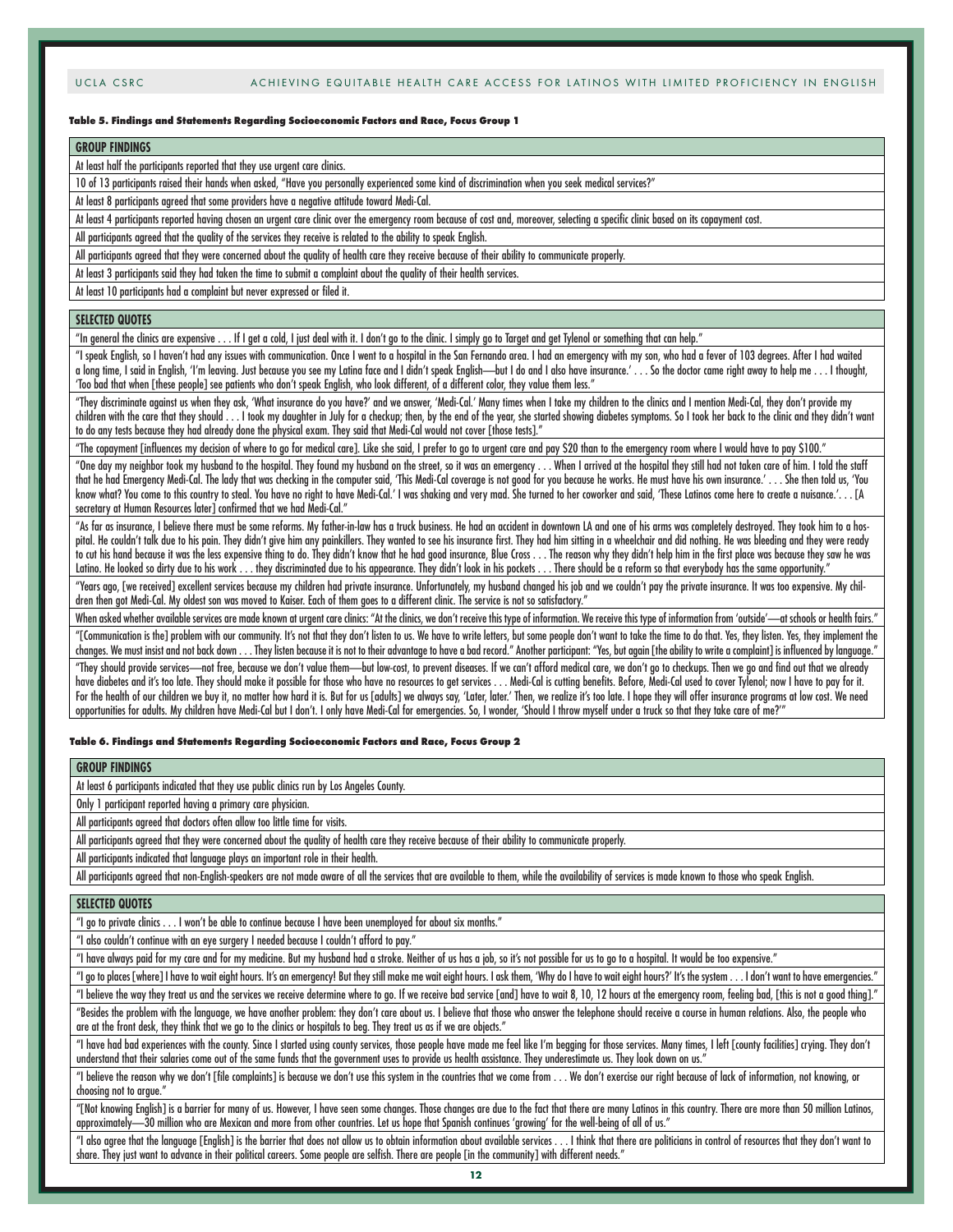# *Discussion*

Our focus group data are consistent with the findings of many recent public health studies concerning LEP communities and, more specifically, LEP Latino communities. Chief among them is the disproportionate impact that socioeconomic factors have on equitable health care access, with language proficiency serving as a key mediator and barrier. Our participants confirm that English proficiency, ethnoracial factors, income, and type of insurance coverage affect Latinos' ability to receive health services, especially services that are affordable, efficient, and oriented to prevention.

At least four people mentioned that they selected a care location based on copayment cost, and sometimes not seeking care at all: "In general the clinics are expensive . . . If I get a cold, I just deal with it. I don't go to the clinic. I simply go to Target and get Tylenol or something that can help." This decision may not cause harm when the illness is really a cold, but the practice of foregoing care can have negative consequences when a health problem is more serious. A vicious cycle can result when health care is cost prohibitive: untreated conditions worsen, leading to a reliance on costly emergency care: "I go to places [where] I have to wait eight hours. It's an emergency! But they still make me wait eight hours. I ask them, 'Why do I have to wait eight hours?' It's the system . . . I don't want to have emergencies." In turn, overreliance on emergency care drives up provider costs.

Participants noted the stresses that result from the stigma of poverty and/ or poor English skills and demonstrated a nuanced awareness of how socioeconomic and ethnoracial factors affect their access to health care. When asked if they personally had experienced discrimination when seeking medical care, ten of the thirteen participants in one focus group raised their hands. One person's story was telling: "My father-in-law has a truck business. He had an accident in downtown LA and one of his arms was completely

destroyed. They took him to a hospital. He couldn't talk due to his pain. They didn't give him any painkillers. They wanted to see his insurance first. They had him sitting in a wheelchair and did nothing. He was bleeding and they were ready to cut his hand because it was the less expensive thing to do. They didn't know that he had good insurance, Blue Cross. . . . The reason why they didn't help him in the first place was because they saw he was Latino. He looked so dirty due to his work . . . they discriminated due to his appearance. They didn't look in his pockets.... There should be a reform so that everybody has the same opportunity."

Our participants spoke about direct experiences with racism, even when language proficiency was not at issue. "I speak English, so I haven't had any issues with communication. Once I went to a hospital in the San Fernando area. I had an emergency with my son, who had a fever of 103 degrees. After I had waited a long time, I said in English, 'I am leaving. Just because you see my Latina face and I didn't speak English but I do and I also have insurance.' . . . So the doctor came right away to help me . . . I thought, 'Too bad that when [these people] see patients who don't speak English, who look different, of a different color, they value them less." Notably, concerns about discrimination existed independent of the race and ethnicity of health personnel. In fact, multiple focus group participants said they perceived discrimination by Latino health staff in particular.

Another theme was the stigma of public health insurance. At least eight participants agreed that some providers have a negative attitude toward Medi-Cal. "They discriminate against us when they ask, 'What insurance do you have?' and we answer, 'Medi-Cal.' Many times when I take my children to the clinics and I mention Medi-Cal, they don't provide my children with the care that they should."

Participants seemed to lack access to care that focuses on prevention and lifestyle, in part for language reasons.

All participants agreed that non-English speakers are not made aware of all the services that are available to them, while the availability of services is communicated more clearly to those who speak English. When asked whether available services are publicized at urgent care clinics, one person said they are not: "At the clinics, we don't receive this type of information. We receive this type of information from 'outside'—at schools or health fairs."

Language proficiency was also cited as a barrier to seeking remedies for poor treatment and inefficient health delivery: "[Communication is the] problem with our community. It's not that they don't listen to us. We have to write letters, but some people don't want to take the time to do that. Yes, they listen. Yes, they implement the changes. We must insist and not back down. . . . They listen because it is not to their advantage to have a bad record."

Participants' responses supported a now widely accepted public health hypothesis: that people with less education and lower English proficiency tend to have poorer-than-average health (figure 14).

The Los Angeles County Department of Public Health divides Los Angeles County into eight Service Planning Areas (SPAs). Our focus groups were conducted in SPA 2, the San Fernando Valley. Data from the 2010 census show that 39.1 percent of residents in SPA 2 were Latino. In addition, 45 percent of adults were not born in the United States, and 23.8 percent of adults spoke mostly Spanish at home.80 However, pockets of wealth within SPA 2 give the area a lower poverty rate than Los Angeles County as a whole and skew many of the socioeconomic and ethnoracial metrics we might use to evaluate the link between socioeconomic/ethnoracial status and health.

A more striking example of this link is found in the data for SPA 6, South Los Angeles, which includes the communities of Athens, Compton, Crenshaw, Florence, Hyde Park, Lynwood,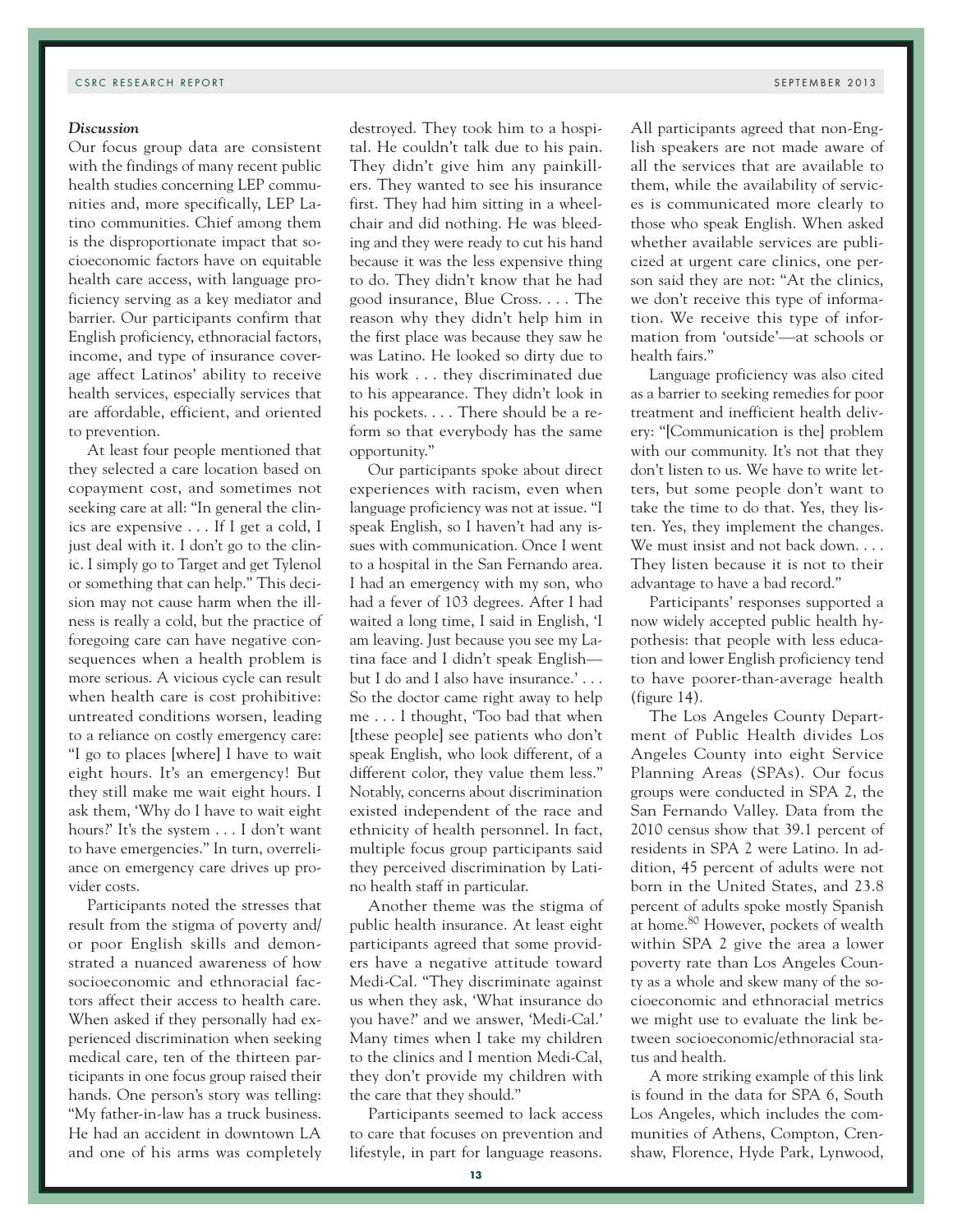Paramount, and Watts. Within Los Angeles County SPA 6 contains the highest percentage of residents who speak mostly Spanish at home (51.7 percent), ranks second in terms of overall Latino population (67.7 percent), and ranks third in terms of adults who are foreign-born (50.2 percent). Black Angelinos make up 28.5 percent of SPA 6 residents, the highest concentration of blacks in the eight SPAs and well above the county average of 8.5 percent. Together, Latinos and blacks make up a remarkable 96.2 percent of the population of SPA 6.

SPA 6 has the highest rate of poverty in Los Angeles County, 31.1 percent, which is 13.1 percentage points higher than the county average. For comparison, in 2011 the national Latino population had a poverty rate of 23.2 percent (about 9 percentage points higher than the overall US rate) and black Americans had a poverty rate at 25.8 percent (about 11 percent higher than the overall rate). Only Native Americans and Alaskan Natives had a higher poverty rate, a testament to the ongoing struggles these communities face.<sup>81</sup>

Tellingly, SPA 6 leads, or is close to leading, Los Angeles County in most causes of preventable death. It ranks a close second, for example, in coronary heart disease deaths, the number one cause of preventable death in the county and nationwide. SPA 6 also leads or places a close second in many negative aspects of general health, including the percentage of adults and children who report their health as fair or poor, the average number of days per month in which adults limited their daily activities due to poor physical or mental health, and the average number of unhealthy days experienced per month (table 7).

As we saw in our focus groups, socioeconomic and ethnoracial factors appear to be strongly correlated with self-reported health in South Los Angeles. In addition to having the highest levels of poverty in Los Angeles County, SPA 6 was also home to the highest percentage of uninsured adults and

children and the highest percentage of adults who reported experiencing difficulty in accessing health care. With respect to education, SPA 6 led the county in the percentage of the population with less than a high school education and was last in terms of the percentage with a college degree or higher. It also had the second-highest unemployment rate, at 15.5 percent.

SPA 6 also lags behind county averages in measures of the "built environment," which evaluate the presence and use of infrastructure, which in turn has a major impact on preventive health and lifestyle factors. In addition, SPA 6 contains the lowest percentage of residents who feel that their neighborhood is safe (64.4 percent, nearly 20 percentage points below the county

average), the lowest percentage who report that children have a safe place to play (68 percent), and the lowest percentage who report that it is easy to get fresh fruits and vegetables (77.9 percent). Access to healthy, fresh produce is particularly important for preventive health as research continues to indicate that eating fewer than five servings of fruit and vegetables each day is linked with a higher chance of dying early.82

This also has a significant impact on children, whose bodies are still developing and who thus are more susceptible to the ill effects of their environment. The US Environmental Protection Agency has documented that Latino children are almost twice as likely to be hospitalized for asthma

|  | Table 7. Profile of South Los Angeles: SPA 6 Rankings among All Eight SPAs in Los Angeles County <sup>a</sup> |
|--|---------------------------------------------------------------------------------------------------------------|
|  |                                                                                                               |

| <b>DEMOGRAPHICS</b>                                                                                                          |
|------------------------------------------------------------------------------------------------------------------------------|
| #1 - Percentage of adults who mostly speak Spanish at homeb                                                                  |
| #1 - Percentage of population in poverty <sup>c</sup>                                                                        |
| $#1$ - Percentage of adults with less than a high school education <sup>b</sup>                                              |
| $#2$ - Percentage of adults who are unemployed and looking for workb                                                         |
| #2 - Percentage of population that is Latinod                                                                                |
| #3 - Percentage of adults who are foreign-bornb                                                                              |
| <b>GENERAL HEALTH</b>                                                                                                        |
| $#1$ — Percentage of adults whose health is fair or poorb                                                                    |
| $#1$ - Percentage of children with no regular source of health careb                                                         |
| $#1$ — Average number of poor mental health days in the past month reported by adultsb                                       |
| #1 - Percentage of adults who are uninsured <sup>b</sup>                                                                     |
| #1 - Percentage of children who are uninsuredb                                                                               |
| $#1$ — Percentage of adults who experience difficulty in accessing health careb                                              |
| $#8$ — Percentage of adults who think their neighborhood is safeb                                                            |
| #8 - Percentage of adults who report it is easy to get fresh produce (fruits and vegetables) <sup>b</sup>                    |
| <b>PREVENTABLE DEATH</b>                                                                                                     |
| #1 - Deaths related to homicide (ages 15-34) <sup>e</sup>                                                                    |
| $#1$ - Deaths related to stroke <sup>e</sup>                                                                                 |
| #2 - Deaths related to coronary heart disease <sup>e</sup>                                                                   |
| $\#2$ - Deaths related to diabetes <sup>e</sup>                                                                              |
| Stockhooler Countrie divided into ojaht Semice Planning Areas (SDA), SDA 6, South includes the communities of Athons Compton |

Los Angeles County is divided into eight Service Planning Areas (SPAs). SPA 6, South, includes the communities of Athens, Compton Crenshaw, Florence, Hyde Park, Lynwood, Paramount, and Watts.

b Self-reported data collected in 2011 from adults and parents or guardians by the Los Angeles County Department of Public Health, Office of Health Assessment and Epidemiology.

c Data collected in 2011, prepared for Urban Research, LA County Internal Services Department. "Poverty" is defined as having a household income of less than 100 percent of the federal poverty level.

<sup>d</sup> Data estimate of the April 1, 2010, resident population of the United States, by county, by the US Bureau of the Census.

<sup>e</sup> Data collected in 2009 by the Los Angeles County Department of Public Health, Office of Health Assessment and Epidemiology. Two SPAs did not report homicide data.

Source: Los Angeles County Department of Public Health, Office of Health Assessment and Epidemiology, Key Indicators of Health by Service Planning Area (Los Angeles: County Department of Public Health, 2013).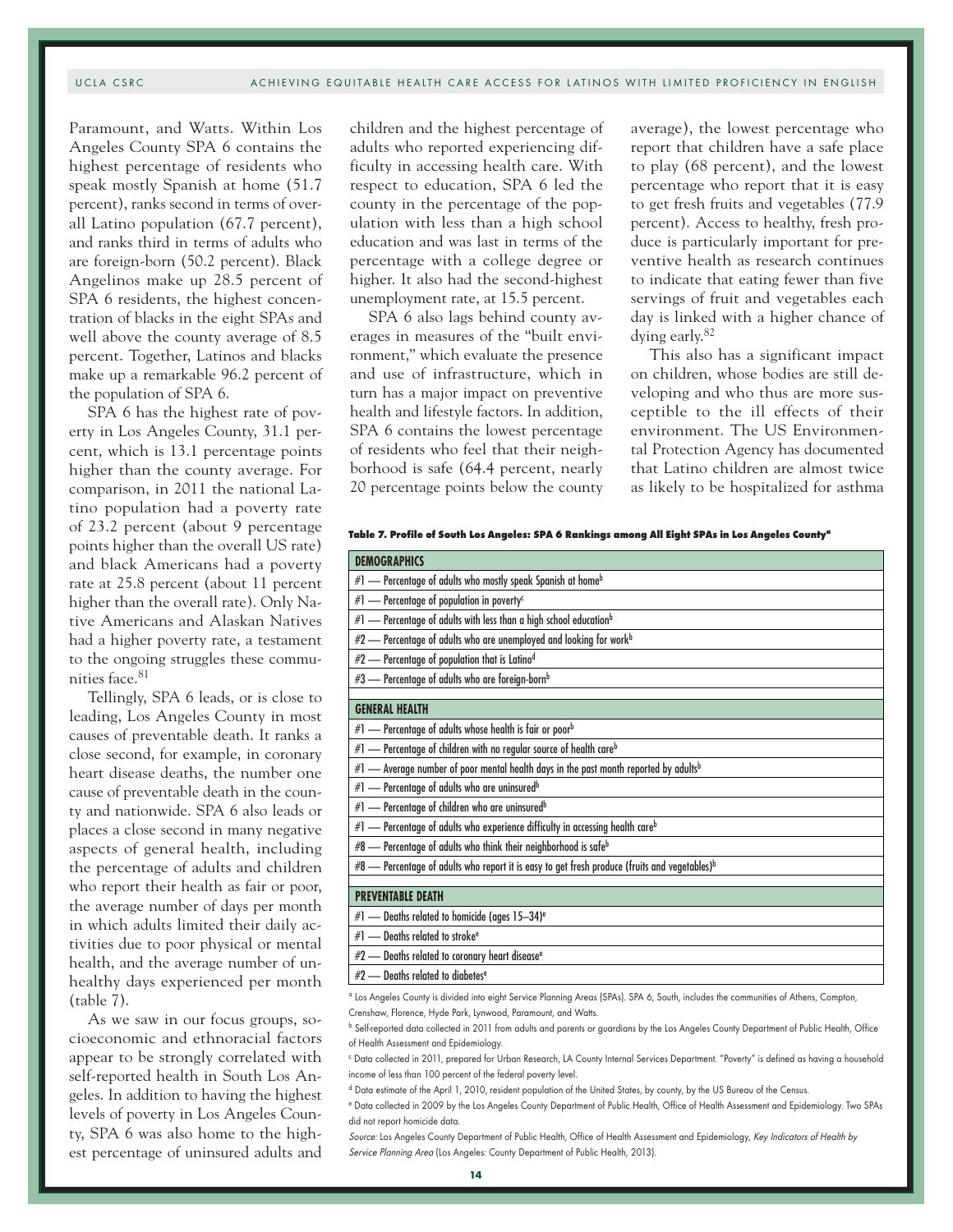as white children. The agency noted that asthma is a complex disease with a number of causes, including heredity, but that "racial and ethnic differences in the burden of asthma may be related to social and economic status, access to health care, and exposure to environmental triggers."83

The barriers to equitable health care experienced by our focus groups, particularly the LEP participants, can be placed in perspective by looking at SPA 6. This area, which has the highest percentage of Spanish speakers in Los Angeles County, is also home to some of the worst socioeconomic conditions, including those related to health care access, poverty, educational achievement, and access to preventive health resources such as healthy food and a safe neighborhood. Just as our focus groups indicated that LEP Latinos tend to self-rate their health as poorer than non-LEP Latinos, and that education and English proficiency correlate with wealth and health, data from SPA 6 show that socioeconomics and ethnoracial discrimination have substantial influence over access to equitable health care. Both data sets mirror national trends, which show that Latino Americans (like African Americans and Native Americans) remain disproportionately likely to experience both poverty and lower health standards. It seems fair to conclude that in Los Angeles County, just as in the nation as a whole, one's ability to speak English "very well" has a concrete and nuanced impact on access to equitable health care.

# UPDATE: RECENT POLICY INITIATIVES AND THEIR IMPACT ON HEALTH ACCESS FOR LEP LATINOS

Major health policy developments took place after our focus groups were conducted and this report went to press that will affect LEP Latinos both statewide and nationally. These include the US Supreme Court's decision to uphold the constitutionality of President Barack Obama's landmark Affordable Care Act and the

the nearly 24 million people likely to gain health insurance will be people of color.86 As a substantial number of LEP Latinos have low or moderate incomes, this is an important development for this population.

As part of the ACA, all states, including California, have the option to expand their Medicaid programs, with 100 percent of funds for the initial expansion and no less than 90 percent after that coming from the federal government.87 California is one of the states that have chosen to accept this federal help and expand its Medicaid program. According to the California Health and Human Services Agency, at least 1.6 to 1.9 million Californians are expected to join Medi-Cal as a result.88

However, while the bill's passage is widely regarded in the public health community as an improvement over the status quo, it falls short in significant respects. For one, the individual mandate, which requires individuals to purchase still-costly private health insurance beginning in 2014, provides a federal subsidy to some but not all purchasers. There is no guarantee that the private plans offered will be affordable. Given the socioeconomic trends for Latinos, especially LEP Latinos, this is a significant concern for this population. Moreover, even after 2014, as many as 29 million Americans are expected to remain without any insurance coverage; in addition to undocumented immigrants, they include people who are eligible for, but not enrolled in, Medicaid.89

Advocacy groups also argue that the federal poverty level, to which the new health care subsidies are pegged, is too low, given the national and regional cost of living. Under the ACA, families that earn up to 138 percent of the federal poverty level (\$26,951 for a family of three in 2013) will be eligible for Medicaid.90 For households that earn from that threshold up to 400 percent of the federal poverty level, subsidies will be available. If the poverty line is set unrealistically low when these changes to Medicaid take effect

California legislature's approval of Governor Jerry Brown's 2012–13 and 2013–14 budgets. As a result of these developments, LEP Latinos, as well as all Californians, face new challenges and opportunities on the path toward accessibility, affordability, and quality

Prior to the Supreme Court's landmark ruling on June 28, 2012, which upheld the constitutionality of the ACA, the US Department of Health and Human Services stated that the health care overhaul law had already extended health insurance to a substantial number of racial and ethnic minorities by allowing young adults to stay on their parents' insurance plans through age twenty-six. The agency indicated that approximately 1.3 million young minority adults, 736,000 of them Latino, had been able to obtain health insurance as a result of the plan since 2010. At that time HHS Secretary Kathleen Sebelius stated, "We are making strides in giving every American regardless of race or ethnicity a fair shot at quality, affordable health care coverage. Because of the law, more and more young adults can breathe a little easier knowing they have health coverage."84

When the Supreme Court upheld the ACA, many advocates for low-income and minority people applauded the effort to make health care more accessible and affordable. Latinos and African Americans are expected to see further substantial gains in insurance coverage as the ACA's central provisions are implemented in 2014. According to a report by the Urban Institute, the ACA's coverage expansions will significantly reduce discrepancies in baseline insurance coverage, offering the greatest assistance to those with low and moderate incomes, despite ongoing concern from community service providers that a lack of information and resources is already erecting obstacles as providers prepare Latinos to enroll in public or subsidized health insurance.<sup>85</sup> Yet given the close correlations between income, race,

in health care. **Federal Level**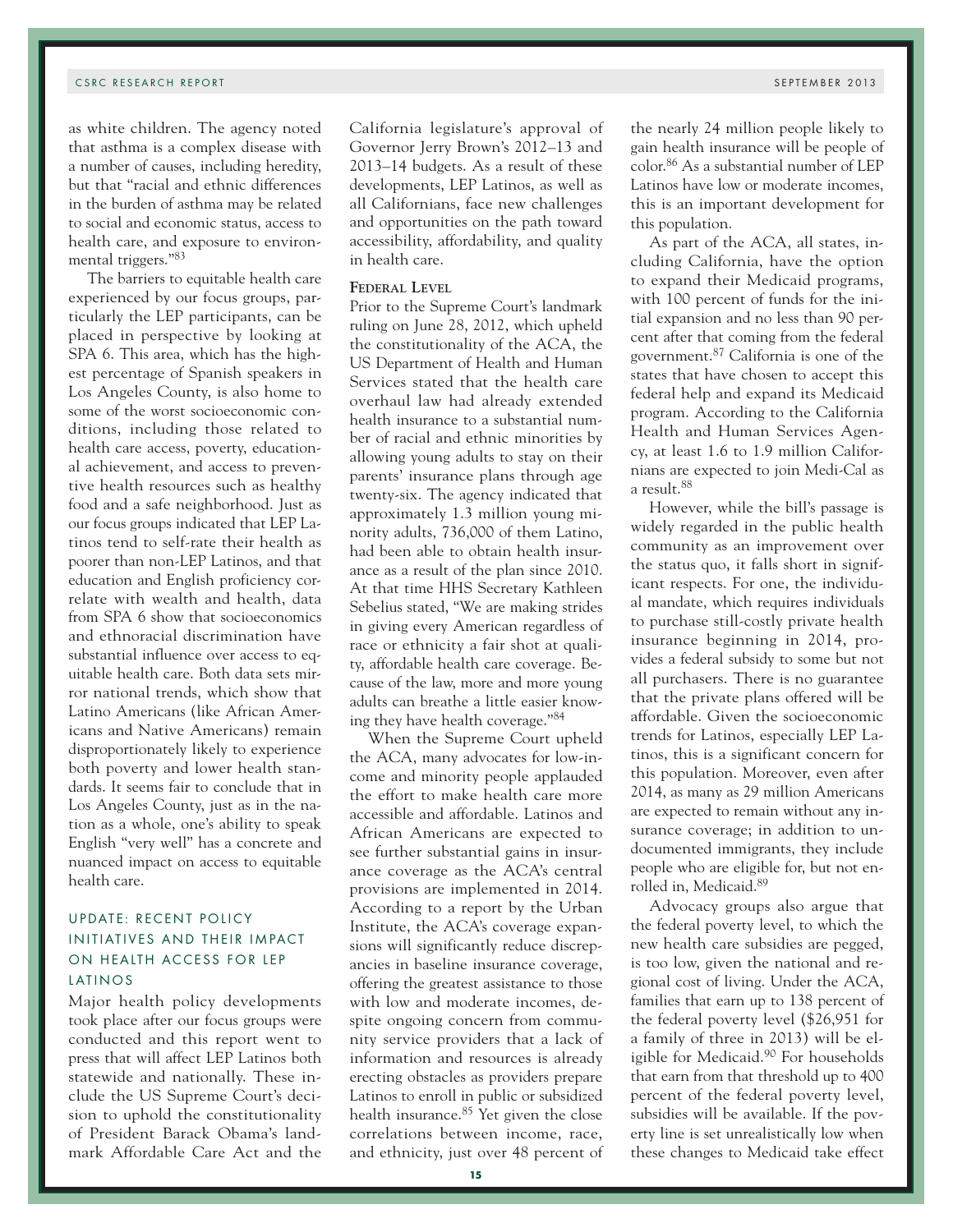on January 1, 2014, many needy families will be excluded from the program, and the subsidies offered them may not be sufficient to make coverage affordable. This constitutes an additional barrier to health that results in a serious underreporting of inequities in health access, particularly in states that refuse to expand Medicaid.

It is important to note that the ACA offers no benefits—whether in the form of a federal subsidy or Medicaid eligibility—to undocumented immigrants. Millions of Latinos in the United States live in mixed immigration status families in which some members are US citizens and others are not. As a result, states with high ethnic minority populations will have to make strong efforts to clarify that taking advantage of subsidies for those who are eligible will not lead to negative contact with immigration authorities.91

Just as important for the Latino LEP community, the law does not directly address the root causes of minority health disparities, including high health care costs, a problem that the ACA mostly likely will not solve. The Massachusetts health reforms, on which the ACA was modeled, dramatically increased health insurance coverage in that state (Massachusetts had a 6 percent uninsured rate in 2010 compared to an 18 percent national average). But they did little to address the structural causes, and consequences, of high health costs. Massachusetts has the highest individual market premiums in the country, and per capita health spending there remains 15 percent higher than the national average.92 While the individual mandate is predicted to lower premium rates in the short term as insurers sign up millions of young and healthy residents who previously went uninsured, higher premiums could well return once insurers have a better handle on the new market.93

Nor does the ACA address the many barriers to quality health care, highlighted by our focus group participants, that are rooted in inequality

and discrimination in the society at large. These include discrimination by health care providers based on language, appearance, or type of insurance coverage; scarcity of providers that will accept public insurance and provide adequate time for health interactions; lack of qualified interpreters to bridge the language gap; overcrowding and long wait times; low-quality care and lack of preventive care, and so forth.

Still, advocates like Lisa Clemans-Cope, a health economist at the Urban Institute's Health Policy Center, say the ACA is a step in the right direction: "There are a lot of numbers here so it may be hard to process. But we're talking about at least 25 percent of uninsured Latinos and 59 percent of uninsured African Americans becoming insured. That's huge."94

Ultimately, the impact of the ACA on the nation's LEP Latino population will be decided in large measure in California. Clemans-Cope notes that the impact of the ACA on Latinos depends how the law is implemented in two states: "That's Texas and California, because over half of all Latinos live there."95 In 2009, both states had lower than average enrollment among those eligible for the children's version of Medicaid, indicating that both states have issues with outreach and education.96 As of late July, Texas had still refused to expand its version of Medicaid.

#### **STATE** LEVEL

On June 27, 2012, one day prior to the Supreme Court's decision to uphold the ACA, California's Democratic governor, Jerry Brown, signed the state's 2012–13 budget bill into law. That budget reflected the fragility of the California economy as well as the momentum toward balanced budgets and cautious austerity among policy makers. "This budget reflects tough choices that will help get California back on track," Brown said in a statement following the signing.<sup>97</sup>

Governor Brown's 2012–13 budget aimed to close a projected \$15.7 billion shortfall in the state budget by means of \$16.6 billion in budget "solutions."

This was done largely through reductions in state spending (\$8.1 billion), additional revenues (\$6.0 billion, nearly all tied to a temporary tax increase approved by California voters in November 2012), and loan repayment extensions  $(\$2.5\ billion).$ <sup>98</sup> That state budget bill, and the \$8.1 billion in spending cuts in particular, were not fully reversed by the more generous 2013–14 budget and will thus continue to have a significant and most likely negative impact on the prospect of equitable health care access for LEP Latino communities in the state.

In particular, the finalized 2012–13 budget included more than \$1 billion in cuts from health programs, including Medi-Cal—the very program into which many low-income LEP Latinos will be channeled by the ACA.<sup>99</sup> "In one of the most controversial moves," the *Los Angeles Times* reported, "lawmakers are eliminating the Healthy Families program, shifting the nearly 900,000 poor children it covers into Medi-Cal over the course of a year. The decision is expected to save \$13 million in the new fiscal year, with savings increasing to \$73 million two years from now."100

Eliminating new enrollment for Healthy Families is having a noticeable impact on Latino residents and LEP Latino communities in particular. Chad Silva, policy director at the Latino Coalition for a Healthy California, noted that Latinos constituted 46 percent of Healthy Families beneficiaries statewide and 82 percent of beneficiaries in Los Angeles (or around 165,000 children).101 Healthy Families was unique because it provided health access for young people whose families earned too much to qualify for Medi-Cal but who could not otherwise afford private insurance. Finally, Healthy Families was supported by a two-to-one federal matching program, and thus the savings that came from its elimination were doubly offset by lost federal aid.102

The 2013–14 budget, signed into law by Governor Brown on June 27, 2013, is generally kinder to health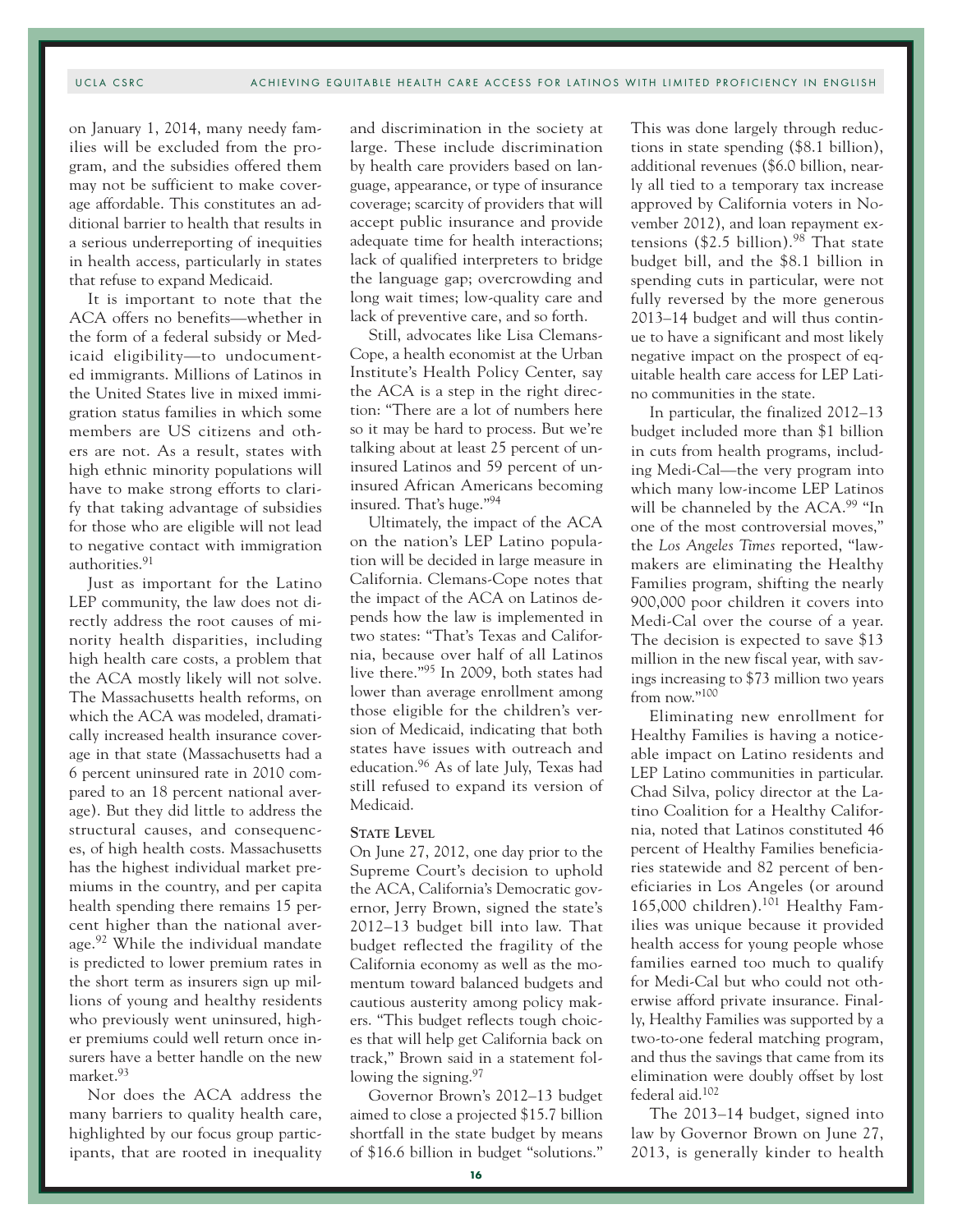and social services. As the California Budget Project points out, the budget "marks a significant turning point in California's fiscal outlook, thanks to additional revenues approved by voters last November as well as gradually improving economic conditions in the state," noting, however, that "poverty and long-term unemployment are still high in the wake of the Great Recession, while the social safety net and critical employment services remain weakened by recent years' spending cuts."103 In particular, the current budget offers expanded Medi-Cal eligibility and increased spending for K-12 schools, community colleges, the California State University, and the University of California. It also offers some modest improvements to public services that were severely cut in the 2012–13 budget and that directly impact the LEP Latino community. These services include child care and preschool as well as CalWORKS, which provides cash assistance to lowincome families while parents try to find work.

While an increasing number of Californians recognize that the state economy is beginning to rebound, more than seven in ten continue to describe the economy as being "in bad times" and only 38 percent say that the state is going in the right direction.<sup>104</sup> The massive cuts made in the 2012–13 budget shortened the time that poor Californians (who are disproportionately Latino) could remain in the workfare program and reduced payments for child care, preschool, and college. The 2012–13 budget reorganized Medi-Cal to cut costs and integrated the Healthy Families program into Medi-Cal. Whether these cuts can be offset in 2013–14 and beyond will rely primarily on how widely the state's economic recovery is shared.

# **Additional Focus: The ACA and California's LEP Latinos**

A timely joint study from the University of California, Berkeley, and UCLA focuses attention on the ACA's probable impact on California's LEP Latino communities. The report confirms that millions of previously uninsured Californians will gain coverage by 2019, primarily as a result of the predicted expansion of Medi-Cal and the availability of federally subsidized private coverage through Covered California, California's version of the state health exchanges, created under the ACA, that are designed to provide consumers with easy access to competitive health insurance plans.105

According to the UC Berkeley-UCLA study, the number of uninsured Californians under 65 will decrease by an estimated 1.8 to 2.7 million by 2019, depending on outreach efforts.106 Of those expected to gain coverage, similar numbers will be funneled into Medi-Cal and private plans. As a result of these coverage expansions, between 89 and 91 percent of nonelderly Californians are predicted to have health care under the ACA, compared to 84 percent without the law.107

However, 3 million to 4 million Californians under the age of 65 could remain uninsured even after the ACA is fully implemented. Of the Californians expected to remain uninsured, almost three-quarters will be US citizens or lawfully present immigrants, a staggering two-thirds (66 percent) will be Latino, and nearly three in five adults will be LEP.108 To place those figures in perspective, adults who speak English very well are expected to see a 44 percent reduction in uninsured rates, while LEP adults are expected to see a reduction of only 25 percent. Thus, while baseline insurance coverage among California's LEP communities (which are predominantly Latino) is set to improve by an impressive 25 percent, the share of uninsured people who are LEP is actually expected to increase, from 47 percent pre-ACA to 51 percent post-ACA.109 Thus, LEP Latinos may be disproportionately left behind when it comes to insurance gains under the ACA, just as they are currently disadvantaged in equitable access to insurance coverage.

It is also important to note that almost all of those expected to remain ineligible for coverage under the ACA due to immigration status will be Latino (95 percent) as well as LEP (80 percent). The Berkeley-UCLA model further predicts that a majority of uninsured Californians who will be eligible for no-cost or subsidized private coverage but fail to enroll will be Latino (64 percent) and LEP (54 percent). Of this group, 62 percent will be residents of Los Angeles and other Southern California counties, which is particularly relevant to our study. Likewise, 57 percent will have household incomes at or below 200 percent of the federal poverty level, a socioeconomic bracket that, as reported earlier, Latinos occupy at disproportionate levels both statewide and nationally.110

To conclude, under the baseline ACA the number of uninsured Californians is expected to fall from almost 6 million to barely over 4 million, an impressive improvement; with effective outreach and enrollment measures, that number can drop further to around 3 million. LEP adults, who are overwhelmingly Latino, are expected to see a 25 percent reduction in lack of insurance coverage. However, twothirds of Californians who remain uninsured will be Latino, and nearly three in five uninsured adults will be LEP. And regardless of language proficiency and ethnicity/race, the predicted 2.3 million Californians at or below 200 percent of the federal poverty level who will remain uninsured will continue to need a strong health safety net.<sup>111</sup>

As a reform, the Affordable Care Act is a meaningful improvement for ethnic minorities as measured in baseline access to health care. However, it appears to do less to actively reverse the cost trends that keep the United States spending around twice as much per capita as other wealthy countries, and it leaves many people—especially LEP people—behind. In addition, the 2013–14 state budget, while more generous to social and health spending than previously, does not promise an equitable recovery in income and wealth in California.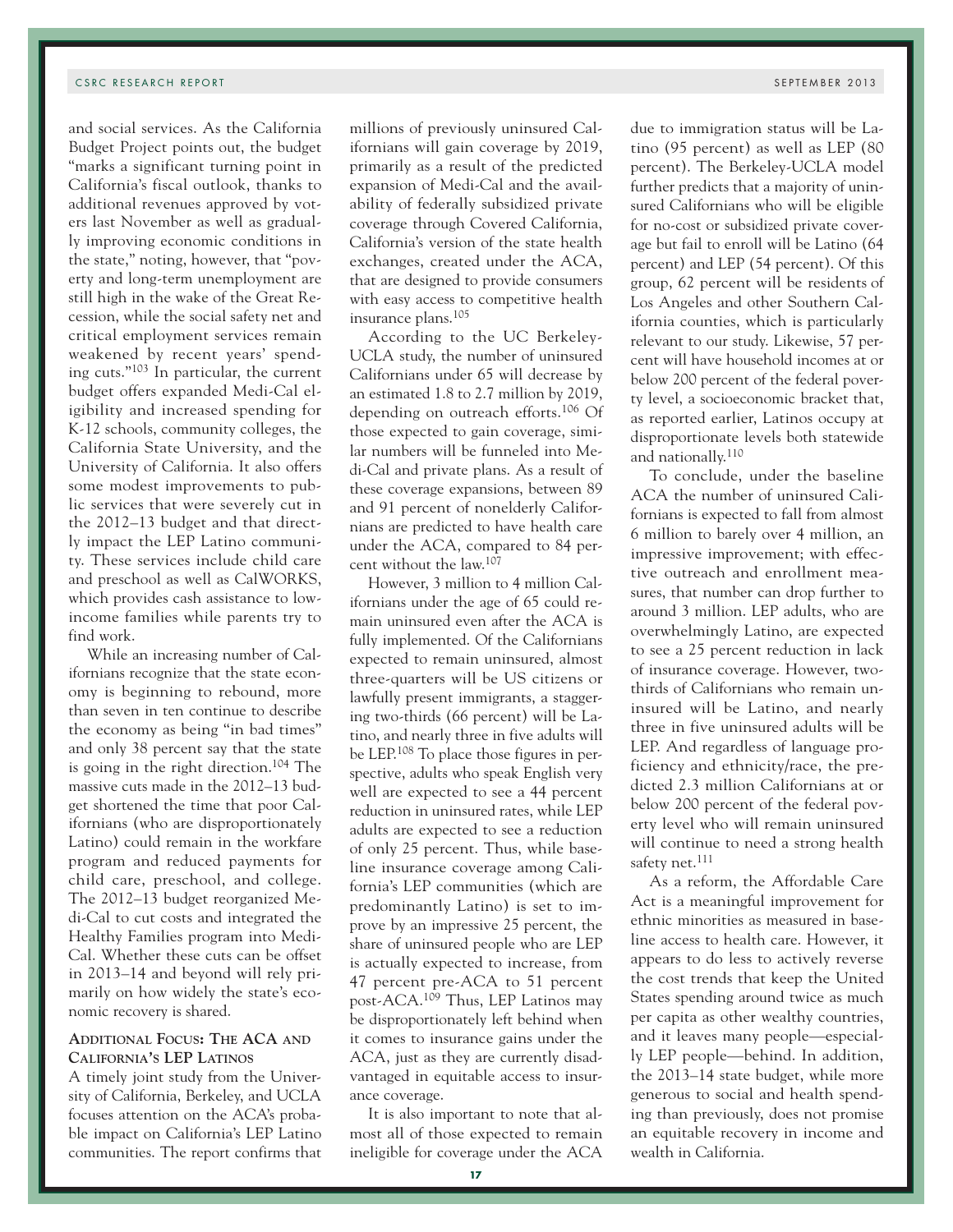# CONCLUSIONS AND RECOMMENDATIONS

"All Americans should have equal access to high-quality care." — *National Healthcare Disparities Report, 2012*<sup>112</sup>

Health care remains a fiscal albatross for many Americans. Over 60 percent of all personal bankruptcies in America involve medical bills, and a strong majority of those individuals are insured at the onset of their health crisis.<sup>113</sup> Unfortunately, despite predicted gains in basic health access under the ACA, the price of health care in America is projected to remain extremely high. According to the Centers for Medicare and Medicaid Services, health spending will continue to climb to \$4.6 trillion by 2020, far outpacing the growth of the US economy. If that happens, health spending will account for nearly 20 percent of US gross domestic product (GDP), far and away the highest such percentage among OECD nations.114 It is no coincidence that the Bureau of Labor Statistics notes that ten of the twenty fastest-growing occupations are related to health care,  $115$ or that the pharmaceutical and health care products industries, combined with organizations representing doctors, hospitals, nursing homes, health services, and health maintenance organizations, have spent over \$5.3 billion since 1998 on federal lobbying efforts, a figure that dwarfs the \$1.5 billion spent by the defense and aerospace industries.116

The high cost of health care has an especially severe impact on people in vulnerable, low-income communities, who are disproportionately likely to be Latino, and LEP Latino in particular. An analysis of census data by the Robert Wood Johnson Foundation found that "families in the lowest income quintile contributed more than 20 percent of their income to health care expenditures. All other families, regardless of their income group, contributed only 15–16 percent."117 This burden of cost often results in lower rates of insurance and increased reliance on state health

plans. Of our twenty-two focus group participants, of whom only four selfrated as having excellent English, ten were uninsured. Another ten relied on low-income, state-sponsored insurance plans. Major private insurers covered only two of our participants. One of the latter was born in the United States and the other arrived as a child; both had at least some college education and good or excellent English skills. The three barriers we focused on here—interpreter services, English language instruction, and the integrated system of socioeconomics and race—were chosen both for their redundancy within our focus groups and for their relevance in contemporary public health research. In telling their stories, our participants returned repeatedly to the question of cost, which research finds to be a key gatekeeper of the health care system (and a symptom indicating the need for major health service restructuring). Recent research has documented the high cost associated with hospitalization of LEP patients and neonatal care for LEP mothers and the costly and potentially dangerous realities of miscommunication in the emergency room, particularly for children.118 Providing context for our focus group findings, public health research therefore demonstrates the numerous ways in which we as a society already bear the consequences of denying equitable health care to LEP populations.

The long-term economic benefits of providing such care have already been noted, though more research on the cost-benefit relationship is needed. The OMB's 2002 Report to Congress assessed the benefits and costs of Executive Order 13166, which sought to improve access to institutions for people with limited English proficiency. The OMB states, "Almost all individuals, LEP and non-LEP, need to access the health care system at multiple points in their lives. Making these interactions more effective and more accessible for LEP persons may result in a multitude of benefits, including: increased patient satisfaction, decreased medical costs, improved health, sufficient

patient confidentiality in medical procedures, and true informed consent." The report concluded, "The benefits of language-assistance services for particular LEP individuals, while not readily quantifiable in dollar units, can be significant."119 Additional research indicates that provision of enhanced interpreter services does not significantly increase hospital operating costs, while it does reduce ER visits and costs and improves overall patient satisfaction.120

Ultimately, longitudinal health outcomes remain the most meaningful measure of a health system. We asked our participants to self-rate their health, and our data support existing research on the correlation between self-reported health and socioeconomics/ethnoracial discrimination. Of the twenty participants who relied on state-sponsored coverage or who had no insurance at all, seven reported their health as not good or poor, only three reported being in good health, and none reported excellent health. The human and economic cost of poor health affects not only these individuals and their families, but also their communities and the society at large.

Our focus group participants repeatedly stressed the importance of competent interpreter services and the potentially frightening consequences of inappropriate interpretation, not to mention the detrimental impact of long waits for such services. All participants indicated that language plays an important role in their health outcomes, and a majority of participants in one group specifically cited the issue of inaccurate interpretation as a major concern.

Participants also stressed their desire to improve their English skills, especially for the sake of their children, but they also noted the challenges of working toward that goal. Unfortunately, cutbacks in the provision of affordable English classes are making this even more difficult for participants and other LEP Latinos.

As we analyzed our focus group data, the significance of socioeconomic factors and ethnoracial discrimination surfaced again and again. A majority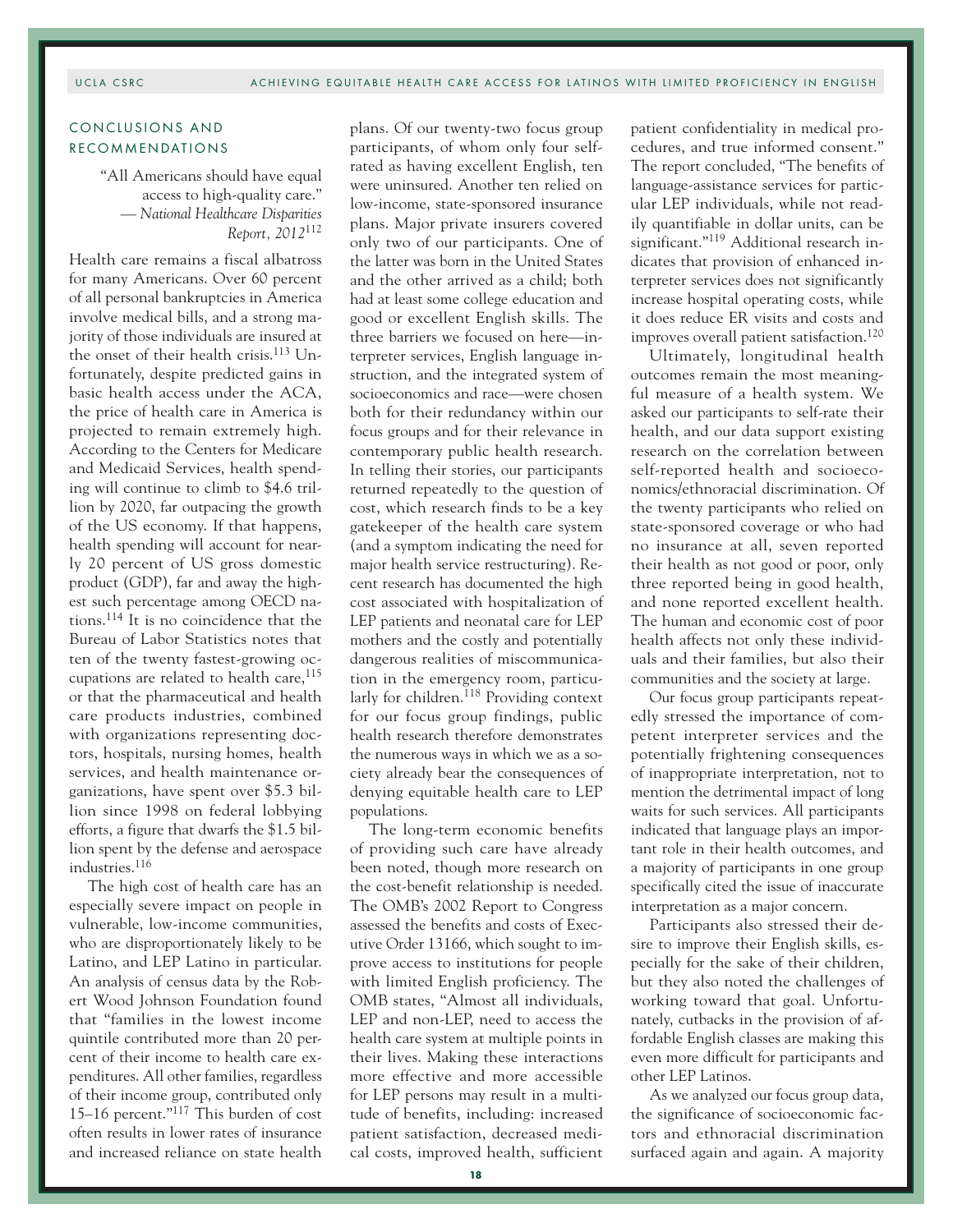of participants indicated that they were discriminated against when receiving medical services or had experienced a negative attitude on the part of health care providers toward Medi-Cal. This barrier was also evident in the participants' overreliance on ER care and in their widespread fear or reluctance to file complaints related to health care. Perhaps the simplest indicators of the importance of socioeconomics and ethnoracial discrimination was the universal declaration by our focus group members that language plays an important role in their health, and the near-universal belief that non-English speakers are not made aware of the services available.

Since inequality and discrimination are at the root of disparities in health, a complete and lasting solution must involve widespread efforts to close the growing income, wealth, and mobility gap and to erase discrimination based not only on race but also on ethnicity, language, and gender. This is of course a long-term proposition, touching on many facets of public policy. Meanwhile, several specific and more easily implemented steps can make a difference in the short term. They are:

- Establish state and federal mandates for stringent training and qualification of medical interpreters.
- Establish federal mandates for the appropriate provision of interpreter services.<sup>121</sup>
- Expand access to English as a second language classes at low or no cost, particularly for adults.

The National Health Law Program's statement of principles on language access in health care, endorsed by numerous national health organizations, includes the following principles that overlap closely with our own findings:

- "Mechanisms should be developed to establish the competency of those providing language services, including interpreters, translators, and bilingual staff/clinicians."122
- "Access to English as a second language instruction is an additional mechanism for eliminating the

language barriers that impede access to health care."123

• "The responsibility to fund language services for LEP individuals in health care settings is a societal one that cannot fairly be visited upon any one segment of the public health or health care community."124

We see tremendous opportunity in a future project that would create an innovative methodology to gauge Title VI compliance at the local level, and we are currently seeking grant funding for such a proposal. The project would develop a set of replicable indicators or metrics (akin to the health code letter grade system for California food establishments) that could help determine whether institutions such as health care providers are in compliance with the mandates of Title VI. Our proposed model borrows from the National Committee for Quality Assurance's Multicultural Health Care Distinction program, an evaluation program designed to help health care organizations monitor and reduce health care disparities among racial and ethnic minorities. The program highlights the activities of health plans that provide culturally and linguistically appropriate services aimed at reducing disparities in care. Our project would offer a "toolkit for compliance" that would place the implementation of the evaluative program into the hands of consumers. It could be used by nonprofit community groups and individuals to evaluate their local health providers based on standardized criteria. In the case of noncompliant providers, such a system would produce constructive negative publicity and a prompt to action; a failing grade could, for example, help constitute grounds for government-led discovery, that is, for legal action to induce appropriate compliance with Title VI. All hospitals and health centers receiving federal funds are supposed to be accountable to the public; this project could prove a useful tool for further improved accountability.

The development of such a scorecard system would require an intensive meta-analysis of available public health

research as well as programs and standards like those in the Multicultural Health Care Distinction program. It would be based on previous federal mandates from Democratic and Republican presidents as well as guidelines issued by the US Department of Justice, which outline four "reasonable measures" when it comes to addressing LEP concerns under Title VI: "the number or proportion of LEP persons in the eligible service population, the frequency with which LEP individuals come in contact with the program, the importance of the service provided by the program, and the resources available to the recipient."125 These policies, which resulted from community-led demands for equal access to health, voting, and education, reflect the United States' historic leadership in designing norms and standards for the recognition and protection of human rights.126 The United States was instrumental in the adoption of the Universal Declaration of Human Rights by the UN General Assembly in 1948. This document states that every person has "the right to a standard of living adequate for the health and well being of himself and of his family, including food, clothing, housing and *medical care* and necessary social services."127 Denial of equitable access to health care violates our core values as a nation, particularly in the context of America's rich immigrant past, and future Title VI enforcement guidelines—such as the scorecard system we propose—should explicitly incorporate support for universal human rights, particularly considering the transnational character of the United States' LEP population.128 In short, efforts in this arena should guarantee equal access to an inclusive and responsive democracy.

The National Health Law Program, like Executive Order 13166, specifically calls for stakeholder input in assessing and improving LEP services within the context of health care. It is our sincere hope that our focus group data and analysis provides such input and that it helps us move closer to the goal of equitable access to high-quality health care for all.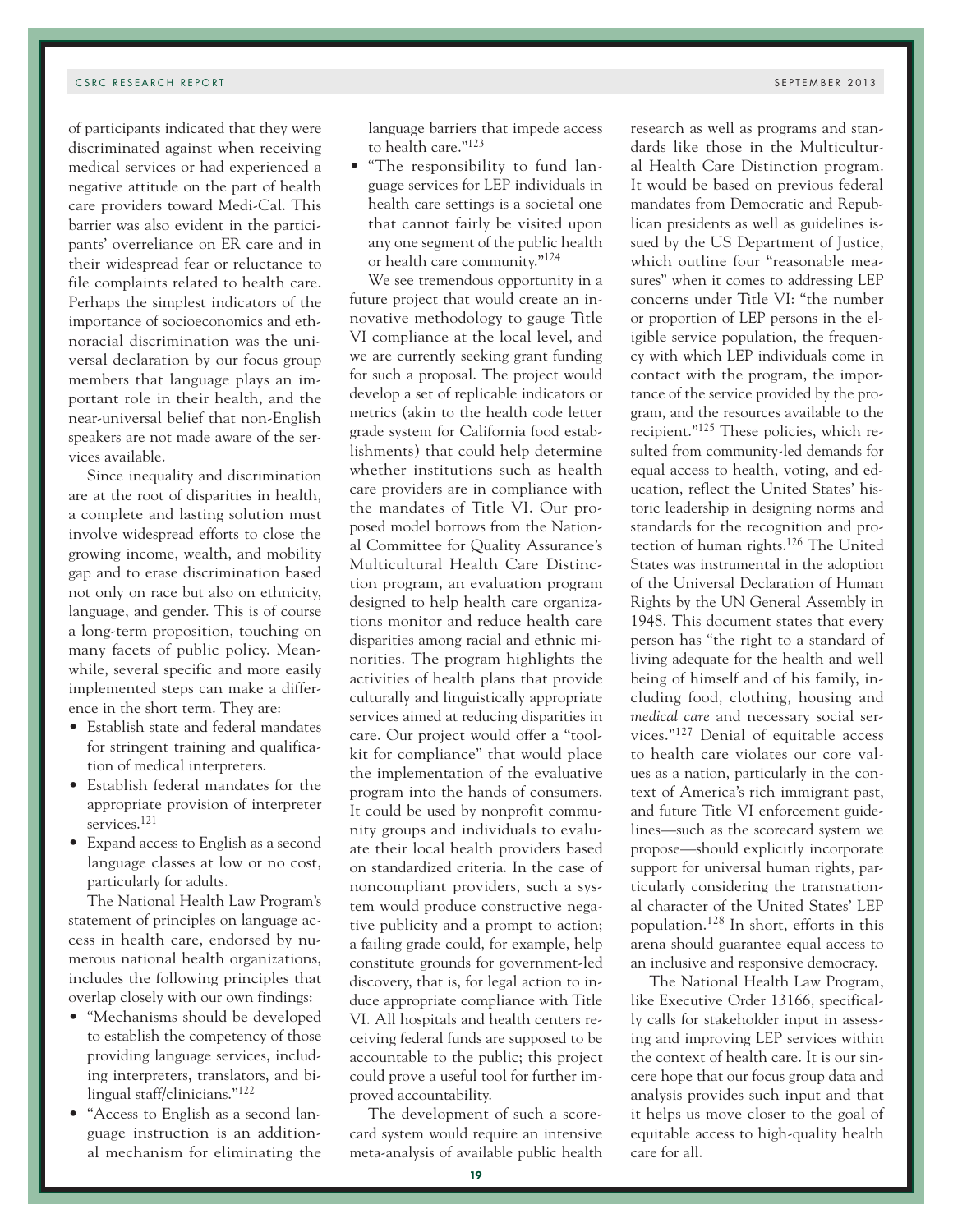#### APPENDIX

#### **Appendix Table 1. Findings and Statements Regarding Interpreter Services, Focus Group 1**

| <b>SELECTED QUOTES</b>                                                                                                                                                                                                                                                                                                                                                                                                                                                                                                                                                                                                                                                                                                                                                                                                                                                                                                                                                                                                                                                                                                                                                                                           |                                                                                                                                                                                                                                                                                                                                                            |
|------------------------------------------------------------------------------------------------------------------------------------------------------------------------------------------------------------------------------------------------------------------------------------------------------------------------------------------------------------------------------------------------------------------------------------------------------------------------------------------------------------------------------------------------------------------------------------------------------------------------------------------------------------------------------------------------------------------------------------------------------------------------------------------------------------------------------------------------------------------------------------------------------------------------------------------------------------------------------------------------------------------------------------------------------------------------------------------------------------------------------------------------------------------------------------------------------------------|------------------------------------------------------------------------------------------------------------------------------------------------------------------------------------------------------------------------------------------------------------------------------------------------------------------------------------------------------------|
| "When I take my 10-year-old with me, she interprets for me. When I don't take her with me, I ask for<br>an interpreter."                                                                                                                                                                                                                                                                                                                                                                                                                                                                                                                                                                                                                                                                                                                                                                                                                                                                                                                                                                                                                                                                                         | "Discrimination comes from the Latino doctors and staff themselves. When Americans hear us speak-<br>ing English, they say, 'I understand, I understand.' On the contrary, Latinos say, 'I don't understand.<br>What are you saying?' Then, we feel bad."                                                                                                  |
| "Once I had a doctor who was trying to speak Spanish, and I asked her, 'Do you want my daughter to<br>help you?' And the doctor said, 'No, no, no. I want to continue practicing Spanish.'"                                                                                                                                                                                                                                                                                                                                                                                                                                                                                                                                                                                                                                                                                                                                                                                                                                                                                                                                                                                                                      | "I speak Spanish and English. I took my girl to the [hospital] and waited an hour. The doctor was<br>talking and laughing with the nurse. Then, he came to see my daughter and he was mad like never<br>before. He asked me, 'Do you speak Spanish or English?' I replied, 'Both.' Then he rolled his eyes and<br>asked my why I had brought my daughter." |
| "About eight years ago, my mother died. I fainted. I had diabetes at that time. I was taken to a<br>hospital. They asked me if I spoke English. I didn't answer. I could hear what they were saying. They<br>said: '[She came] just because her mother died.' I told them that I spoke EnglishThey didn't check<br>my glucose. They didn't take my blood pressure I was going to sue the hospital because they<br>didn't do anything. When I got the bill, they were charging for checking my glucose and 'everything.'<br>I went back to the hospital and gave them a document showing that I was going to sue them. I told<br>them I was the one that checked my glucose with my own machine. I had a level of 570. I was seven<br>months and three weeks of pregnancy. Now my daughter was born with a pulmonary problem. I could<br>say that it was your fault. I told them I recorded when they were laughing. That was not true but I<br>told them I recorded it. Like I said in this country when they think that we don't speak English-I<br>mean—when I spoke English at that time, they wanted to transfer me to another hospital in helicop-<br>ter. I told them 'No, thank you. I will go driving.'" | "In general, thank God, in the places where I go the doctors speak Spanish. There was only one time<br>when my husband got sick, nobody spoke Spanish, and I didn't understand."                                                                                                                                                                           |
| "When I came to the U.S. they didn't provide me with services in Spanish." (9 people indicated that<br>they did not receive services in Spanish when they first arrived in the United States.)                                                                                                                                                                                                                                                                                                                                                                                                                                                                                                                                                                                                                                                                                                                                                                                                                                                                                                                                                                                                                   | "I asked my doctor, 'Why did you learn Spanish?' The doctor replied, 'Because I knew that I would<br>provide services to people like you.' In some cases doctors learn the language that is spoken in the<br>area they work. That is very important."                                                                                                      |
| "Approximately 20 years ago, one of the first things I experienced was that they changed my name.<br>In Mexico I am known by my middle name. When I came to the US, they called me by my first name.<br>One time, I waited more than an hour, not understanding that they were calling me by my first name.<br>Then, my doctor didn't speak Spanish. I didn't understand instructions like 'don't walk, 'rest,' or 'lie<br>down.' My nephew explained to me the meaning of those phrases."                                                                                                                                                                                                                                                                                                                                                                                                                                                                                                                                                                                                                                                                                                                       | "In my case, thank God, I didn't have any problem because my sister-in-law would go with me and<br>serve as my interpreter."                                                                                                                                                                                                                               |
| "One day a doctor told me that my daughter had 'roseola y chibolitas.' I told him that I didn't know<br>the meaning of roseola or chibolitas. The doctor said, screaming, 'I am talking to you in Spanish.'"                                                                                                                                                                                                                                                                                                                                                                                                                                                                                                                                                                                                                                                                                                                                                                                                                                                                                                                                                                                                     | "During pregnancy, for example, my doctor-I can't remember if he spoke Chinese or Japanese-<br>didn't speak Spanish or English. He only spoke his language. I don't know how I was able to under-<br>stand him, but I did. We used body language."                                                                                                         |
| "They thought I didn't understand what they were telling me. They told me that my barrier was the<br>language. They also said there was nothing else they could do for my daughter. My point is that they<br>thought I didn't understand. They thought I had a problem with the language."                                                                                                                                                                                                                                                                                                                                                                                                                                                                                                                                                                                                                                                                                                                                                                                                                                                                                                                       | "The first time I went to Holy Cross they sent me a nurse that spoke Spanish when I told them that I<br>didn't speak English. The second time I went they didn't send anybody."                                                                                                                                                                            |
| "The first time I went to Holy Cross they sent me a nurse that spoke Spanish when I told them that I<br>didn't speak English. The second time I went they didn't send anybody."                                                                                                                                                                                                                                                                                                                                                                                                                                                                                                                                                                                                                                                                                                                                                                                                                                                                                                                                                                                                                                  | "It is very common that [medical staff] say they don't speak Spanish even when they do. The recep-<br>tionists do that more than anybody else One day we went to a clinic with my sister-in-law [The<br>staff member] looked at me and said, 'Uhh, these little Mexicans' and left. She covered her badge so<br>that we couldn't see her name."            |
| "One problem is that the interpreter interprets whatever he or she wants."                                                                                                                                                                                                                                                                                                                                                                                                                                                                                                                                                                                                                                                                                                                                                                                                                                                                                                                                                                                                                                                                                                                                       | "They don't interpret everything we say. There are very few interpreters [who are excellent in relation<br>to interpreting everything we say]."                                                                                                                                                                                                            |
| "Every single time, I need a relative."                                                                                                                                                                                                                                                                                                                                                                                                                                                                                                                                                                                                                                                                                                                                                                                                                                                                                                                                                                                                                                                                                                                                                                          | "Sometimes I need an interpreter via telephone. I have called the Healthy Families Program. I made<br>many calls. The problem is that they told me to leave a message. They offered to call back in Spanish<br>but they didn't."                                                                                                                           |
| "It is uncomfortable [to use a relative as an interpreter] because we can't express ourselves in a<br>direct manner. We have to tell [our situation] to another person."                                                                                                                                                                                                                                                                                                                                                                                                                                                                                                                                                                                                                                                                                                                                                                                                                                                                                                                                                                                                                                         | "The fact that there is another person present means there is no confidentiality."                                                                                                                                                                                                                                                                         |
| "For me it's bad. They don't give me an interpreter. When I take my son [for medical care], they<br>don't do anything. I have to say 'bad' because my son continues the same [no improvement], but<br>they always send the bill."                                                                                                                                                                                                                                                                                                                                                                                                                                                                                                                                                                                                                                                                                                                                                                                                                                                                                                                                                                                | "Those who speak English get services first."                                                                                                                                                                                                                                                                                                              |
| "Yes, language plays an important role in our health outcomes." (All participants shared this opinion.)                                                                                                                                                                                                                                                                                                                                                                                                                                                                                                                                                                                                                                                                                                                                                                                                                                                                                                                                                                                                                                                                                                          | "Yes, they let us know" (about availability of language services).                                                                                                                                                                                                                                                                                         |
| "At the clinics, we don't receive this type of information [about services available]. We receive this<br>type of information from 'outside'—at schools or health fairs."                                                                                                                                                                                                                                                                                                                                                                                                                                                                                                                                                                                                                                                                                                                                                                                                                                                                                                                                                                                                                                        | "I believe that if we speak Spanish, they don't give us information. They don't want to waste their<br>time."                                                                                                                                                                                                                                              |
| "[The ability to write a complaint] is influenced by the language."                                                                                                                                                                                                                                                                                                                                                                                                                                                                                                                                                                                                                                                                                                                                                                                                                                                                                                                                                                                                                                                                                                                                              | "When they call me to pay the premium for Healthy Families, they have an interpreter. However,<br>when I need an interpreter at the clinic, they don't find anyone to help me."                                                                                                                                                                            |

# **GROUP FINDINGS**

When asked if they personally had experienced discrimination when seeking medical care, 10 of 13 participants raised their hands.

All participants said that they had received services from people who speak Spanish to some extent.

Most members of the focus group indicated that the issue of not interpreting everything a patient says has remained the same, even though provision of basic Spanish language services has improved significantly.

Most participants said that they use a friend or family member to interpret for them.

Some participants indicated that they have used a child under age 18 to interpret for them.

All participants agreed that the quality of services is related to the ability to speak English, and that this has not changed over the years even though language services have improved.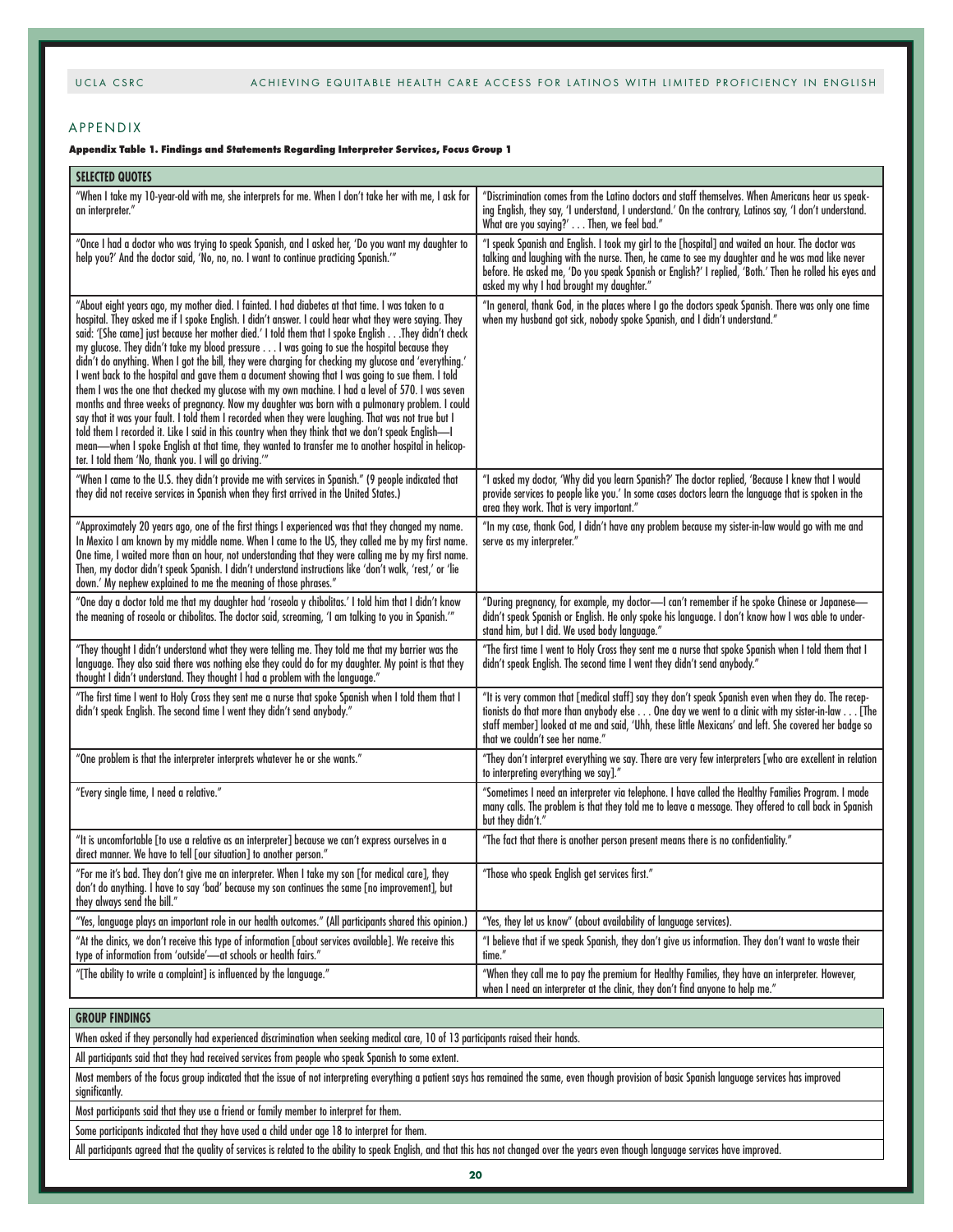# **Appendix Table 2. Findings and Statements Regarding Interpreter Services, Focus Group 2**

| <b>SELECTED QUOTES</b>                                                                                                                                                                                                                                                                                                                                                                                                      |                                                                                                                                                                                                                                                                                                                                                                                                  |  |
|-----------------------------------------------------------------------------------------------------------------------------------------------------------------------------------------------------------------------------------------------------------------------------------------------------------------------------------------------------------------------------------------------------------------------------|--------------------------------------------------------------------------------------------------------------------------------------------------------------------------------------------------------------------------------------------------------------------------------------------------------------------------------------------------------------------------------------------------|--|
| "I don't think about the language. That's because if the doctor doesn't speak Spanish, there's a nurse<br>"who interprets for me. If there is no nurse, then I try to make myself understood, in my own way.                                                                                                                                                                                                                | "Language is important, because if we don't speak English fluently, we can't explain what we feel.<br>Medical terms are very different from the terms we use daily. Sometimes the doctors start asking<br>questions and we don't understand what they're asking. For me, language is a barrier."                                                                                                 |  |
| "The clinic I go to always has an interpreter. But I had an experience that I didn't like I thought<br>that if I knew how to speak English, the doctor would have to pay attention to me [listen to what I<br>have to say]."                                                                                                                                                                                                | "Not all places offer interpreting services."                                                                                                                                                                                                                                                                                                                                                    |  |
| "There are cases in which the nurse does not interpret to the doctor all the exact words we want them<br>to say."                                                                                                                                                                                                                                                                                                           | "Here in San Fernando, I exercise my rights. I speak up. I don't know if I speak good English but I do<br>the best I can to defend myself."                                                                                                                                                                                                                                                      |  |
| "If there is no interpreter available right away, I have to wait."                                                                                                                                                                                                                                                                                                                                                          | "[Years ago] there were fewer doctors who spoke Spanish. Now there are more doctors who speak<br>Spanish."                                                                                                                                                                                                                                                                                       |  |
| "Now that there are more Latinos, they want us to speak 'English only.' That is what they want."                                                                                                                                                                                                                                                                                                                            | "First of all, when they answer the telephone, they don't speak Spanish."                                                                                                                                                                                                                                                                                                                        |  |
| "When they tell us to call to make an appointment, I call and get an answering machine (and always<br>in English)."                                                                                                                                                                                                                                                                                                         | "In general, it is not very common to find doctors who speak Spanish."                                                                                                                                                                                                                                                                                                                           |  |
| "We feel 'safe' [when a doctor or nurse speaks Spanish]. It feels good to know that the doctor under-<br>stands what we are saying. It helps to give the correct diagnosis. Can you imagine if the doctor doesn't<br>understand us? Or [worse], if the doctor says that he/she understands and in reality doesn't under-<br>stand what disease or symptoms we're talking about. He/she may give us the wrong prescription." | "About three weeks ago, I had to get some test done. I was seen by a nurse from the Philippines who<br>spoke English but I couldn't understand anything. I asked for help."                                                                                                                                                                                                                      |  |
| "I feel more comfortable with an interpreter [knowing that the doctor understands my medical condi-<br>tion better] I told [the doctor] about [the need for an interpreter] when he tried to explain about<br>the A1C test [for diabetes]."                                                                                                                                                                                 | "One day, there was a lady interpreting for me but I asked her not to do it. I said about 20 words and<br>she just interpreted three words. Also, she was going back and forth [in and out of the room] because<br>she needed to interpret for another person as well."                                                                                                                          |  |
| "I used an interpreter when I had health insurance. It was a good experience."                                                                                                                                                                                                                                                                                                                                              | "Now that they have more staff who speak Spanish, they offer better services."                                                                                                                                                                                                                                                                                                                   |  |
| "Sometimes I've used my daughters [as interpreters]. For me it's uncomfortable that my daughters<br>find out [about my condition] before I do. Sometimes I've used other interpreters, but I've noticed<br>that I'll be saying one thing and they're saying something else I have noticed several times that<br>what I say is not interpreted fully."                                                                       | "When the nurse comes in to interpret (supposedly), I don't like the way she interprets, so I try to<br>make myself understood."                                                                                                                                                                                                                                                                 |  |
| "The services have improved [over the years]."                                                                                                                                                                                                                                                                                                                                                                              | "The quality is the same. Physicians don't care whether patients speak English or not. They are profes-<br>sionals. At least, I haven't witnessed a difference."                                                                                                                                                                                                                                 |  |
| "In my case, the doctor who takes care of me at UCLA has a private office too. My son has private<br>insurance and the same doctor takes care of him. My son [who speaks English] receives a totally dif-<br>ferent type of care than what I receive."                                                                                                                                                                      | "Since I started using county services, those people have made me feel like I'm begging for those<br>services. Many times, I left [county facilities] crying They look down on us."                                                                                                                                                                                                              |  |
| "Even if the person speaks English, he or she may not understand the medical terminology that the<br>doctors use. Doctors should consider using simple terms."                                                                                                                                                                                                                                                              | "If we speak with somebody who speaks Spanish, we will keep asking [follow-up questions], depend-<br>ing on the answers we get. However, if [a provider] speaks English and there is an interpreter, the<br>interpreter doesn't look at you. He/she just turns at you and says, '[The doctor] says this and that.'<br>We don't have a chance to ask questions or express any doubt we may have." |  |
| "Language is important and it can have an effect on our health and everything."                                                                                                                                                                                                                                                                                                                                             | "Language is very important. I remember one of the Anglo nurses who didn't treat me right. If I knew<br>how to speak English, I would have defended myself."                                                                                                                                                                                                                                     |  |
| "I know that hospitals are not obligated to have staff who speak Spanish However, it would be<br>easier for hospitals to do that than for people to learn English because [learning English] is a very<br>long process."                                                                                                                                                                                                    |                                                                                                                                                                                                                                                                                                                                                                                                  |  |
| <b>GROUP FINDINGS</b>                                                                                                                                                                                                                                                                                                                                                                                                       |                                                                                                                                                                                                                                                                                                                                                                                                  |  |
| Only 1 participant reported having a primary care physician.                                                                                                                                                                                                                                                                                                                                                                |                                                                                                                                                                                                                                                                                                                                                                                                  |  |
| 4 of the 9 participants said their doctors speak Spanish. The rest said their doctors speak only English.                                                                                                                                                                                                                                                                                                                   |                                                                                                                                                                                                                                                                                                                                                                                                  |  |
| Half of the participants said that they are offered services in Spanish.                                                                                                                                                                                                                                                                                                                                                    |                                                                                                                                                                                                                                                                                                                                                                                                  |  |
| All the participants who need Spanish services said that they always get help.                                                                                                                                                                                                                                                                                                                                              |                                                                                                                                                                                                                                                                                                                                                                                                  |  |
| 1 participant stated that she had to wait for language assistance.                                                                                                                                                                                                                                                                                                                                                          |                                                                                                                                                                                                                                                                                                                                                                                                  |  |
| Participants said that they appreciate a doctor who tries to speak Spanish.                                                                                                                                                                                                                                                                                                                                                 |                                                                                                                                                                                                                                                                                                                                                                                                  |  |
| The participants believe that one of the differences is that years ago, there were many fewer doctors who spoke Spanish.                                                                                                                                                                                                                                                                                                    |                                                                                                                                                                                                                                                                                                                                                                                                  |  |
| All participants indicated that they worry about the quality of health services they receive because of their ability to communicate effectively.                                                                                                                                                                                                                                                                           |                                                                                                                                                                                                                                                                                                                                                                                                  |  |
| All participants agreed that language (knowing how to communicate in English) has always played an important role in health.                                                                                                                                                                                                                                                                                                |                                                                                                                                                                                                                                                                                                                                                                                                  |  |
| All participants agreed that non-English-speakers are not made aware of all the health services available to them.                                                                                                                                                                                                                                                                                                          |                                                                                                                                                                                                                                                                                                                                                                                                  |  |

All participants said that the availability of services is made known to those who speak English, however.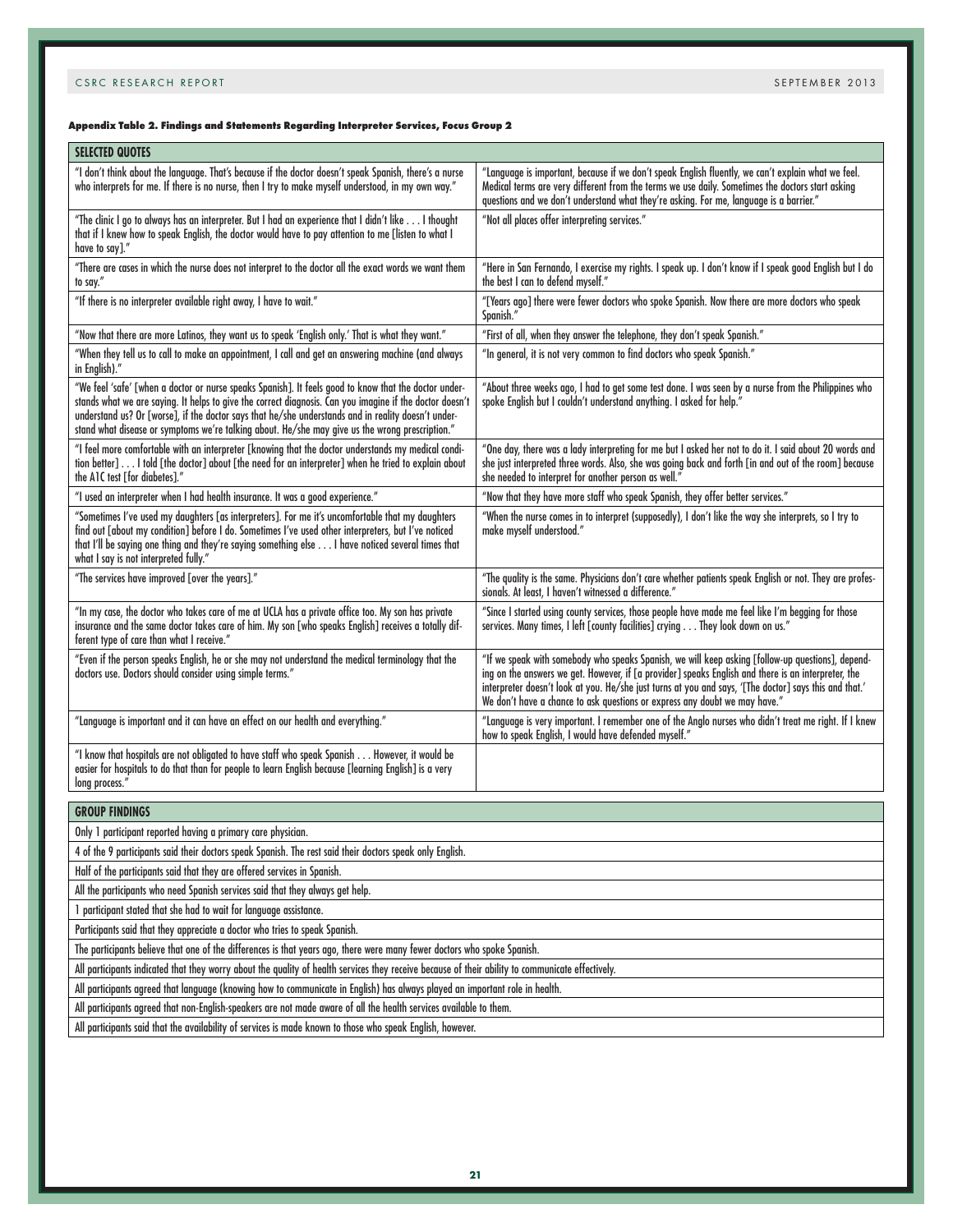#### **Appendix Table 3. Findings and Statements Regarding English Skills, Focus Group 1**

| <b>SELECTED QUOTES</b>                                                                                                                                          |                                                                                                                                                                                                                                                                                                                                                                                                                  |
|-----------------------------------------------------------------------------------------------------------------------------------------------------------------|------------------------------------------------------------------------------------------------------------------------------------------------------------------------------------------------------------------------------------------------------------------------------------------------------------------------------------------------------------------------------------------------------------------|
| "What about the doctor telling us, 'Oh good, you are speaking English'? I think that we also must do<br>our part [by learning English]."                        | "Of course it's a good thing that we have our language, but we live in this country. Sometimes our<br>community doesn't make an effort to learn English. This is not fair."                                                                                                                                                                                                                                      |
| "Well, for me [the language issue] is different. That's because I am learning English. I can now com-<br>municate a little better. I don't use an interpreter." | "I try to encourage families to learn English. This is good not just for them but for their children.<br>English is useful to help our children do homework, to be able to obtain other things. The best thing<br>we can do is to prepare ourselves to be able to help our children. This is the only way to prosper and<br>get a good job. We must learn English We must learn to be able to defend ourselves." |
|                                                                                                                                                                 |                                                                                                                                                                                                                                                                                                                                                                                                                  |
| <b>GROUP FINDINGS</b>                                                                                                                                           |                                                                                                                                                                                                                                                                                                                                                                                                                  |
| All participants agreed that the quality of services is related to the ability to speak English.                                                                |                                                                                                                                                                                                                                                                                                                                                                                                                  |

All participants said they were concerned about the quality of health care they receive because of their ability to communicate properly.

All participants agreed that language plays an important role in their health outcomes.

#### **Appendix Table 4. Findings and Statements Regarding English Skills, Focus Group 2**

| <b>SELECTED QUOTES</b>                                                                                                                                                                                                                                                                           |                                                                                                                                                                  |
|--------------------------------------------------------------------------------------------------------------------------------------------------------------------------------------------------------------------------------------------------------------------------------------------------|------------------------------------------------------------------------------------------------------------------------------------------------------------------|
| "Language is important, because if we don't speak English fluently, we can't explain what we<br>feel. Medical terms are very different from the terms we use daily. Sometimes the doctors start<br>asking questions and we don't understand what they're asking. For me, language is a barrier." | "I thought that if I knew how to speak English, the doctor would have to pay attention to me [listen to what<br>I have to say]."                                 |
| "Now that there are more Latinos, they want us to speak 'English only.' That is what they want."                                                                                                                                                                                                 | "The language is very important. I remember one of the Anglo nurses who didn't treat me right. If I knew<br>how to speak English, I would have defended myself." |
| "I know that hospitals are not obligated to have staff who speak Spanish. We have an obligation<br>to speak English. However, it would be easier for hospitals to do that than for people to learn<br>English because [learning English] is a very long process."                                | "I have four children, so I dedicated myself to work and taking care of my children. I would have loved to<br>go to school, but I didn't have that opportunity." |
| "I just want to say that, as others have said, I agree that English is important for facing our<br>needs."                                                                                                                                                                                       | "[Not knowing English] is a barrier for many of us."                                                                                                             |
| "I also agree that language [English] is the barrier that does not allow us to obtain information<br>about available services."                                                                                                                                                                  |                                                                                                                                                                  |
|                                                                                                                                                                                                                                                                                                  |                                                                                                                                                                  |
| <b>GROUP FINDINGS</b>                                                                                                                                                                                                                                                                            |                                                                                                                                                                  |
| There were mixed feelings among the participants as to whether the quality of services is related to the ability to speak English.                                                                                                                                                               |                                                                                                                                                                  |

All participants said they were concerned about the quality of health care they receive because of their ability to communicate properly.

All participants agreed that language plays an important role in their health outcomes.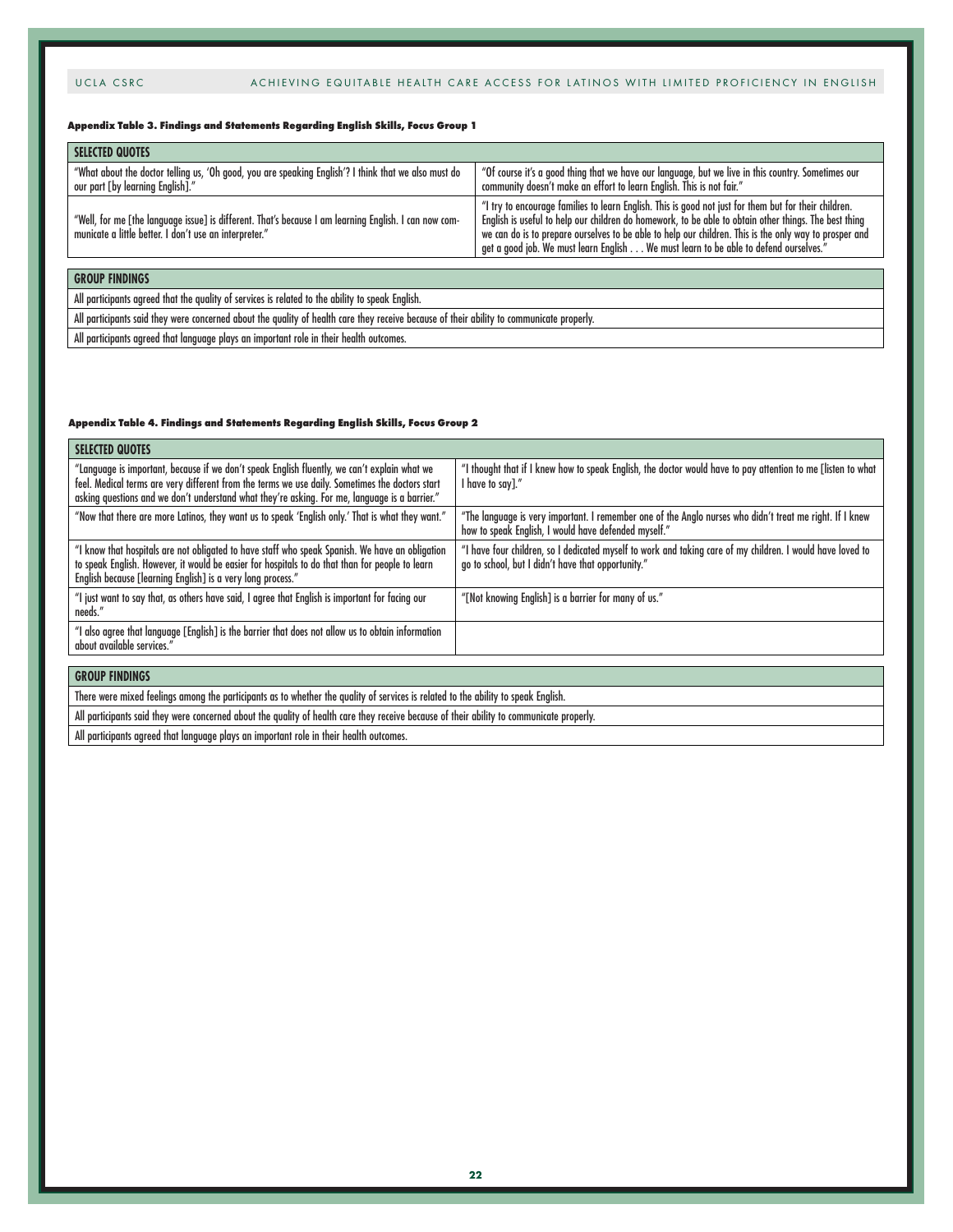# **Appendix Table 5. Findings and Statements Regarding Socioeconomic Factors and Race, Focus Group 1**

| <b>SELECTED QUOTES</b>                                                                                                                                                                                                                                                                                                                                                                                                                                                                                                                                                                                                                                                                                                                                                                                                                                        |                                                                                                                                                                                                                                                                                                                                                                                                                                                                                                                                                                                                                                                                                                                                                                                                                                                                                                                                                                                                                                                                                                                                                                                                                 |
|---------------------------------------------------------------------------------------------------------------------------------------------------------------------------------------------------------------------------------------------------------------------------------------------------------------------------------------------------------------------------------------------------------------------------------------------------------------------------------------------------------------------------------------------------------------------------------------------------------------------------------------------------------------------------------------------------------------------------------------------------------------------------------------------------------------------------------------------------------------|-----------------------------------------------------------------------------------------------------------------------------------------------------------------------------------------------------------------------------------------------------------------------------------------------------------------------------------------------------------------------------------------------------------------------------------------------------------------------------------------------------------------------------------------------------------------------------------------------------------------------------------------------------------------------------------------------------------------------------------------------------------------------------------------------------------------------------------------------------------------------------------------------------------------------------------------------------------------------------------------------------------------------------------------------------------------------------------------------------------------------------------------------------------------------------------------------------------------|
| "If it is an emergency, I go to the emergency room, but they ask me, "Do you have insurance?"<br>So sometimes I end up not going. I take Tylenol or something because I don't want to go to the<br>emergency room."                                                                                                                                                                                                                                                                                                                                                                                                                                                                                                                                                                                                                                           | "I have not used urgent care clinics. I have noticed that children or adults who don't have insurance<br>tend to 'prescribe for themselves."                                                                                                                                                                                                                                                                                                                                                                                                                                                                                                                                                                                                                                                                                                                                                                                                                                                                                                                                                                                                                                                                    |
| "In general the clinics are expensive If I get a cold, I just deal with it. I don't go to the clinic. I<br>simply go to Target and get Tylenol or something that can help."                                                                                                                                                                                                                                                                                                                                                                                                                                                                                                                                                                                                                                                                                   | "I have many friends who visit a curandero because they don't have money to pay [a medical doc-<br>tor]. Or they go to a <i>sobador</i> , because going to a chiropractor costs them \$200 instead of \$10–\$20<br>with the sobador." [A curandero is a traditional healer, and a sobador is a kind of lay chiropractor.]                                                                                                                                                                                                                                                                                                                                                                                                                                                                                                                                                                                                                                                                                                                                                                                                                                                                                       |
| "They should provide services-not free, because we don't value them-but low-cost, to prevent<br>diseases. If we can't afford medical care, we don't go to checkups. Then we go and find out that<br>we already have diabetes and it's too late. They should make it possible for those who have no<br>resources to get services Medi-Cal is cutting benefits. Before, Medi-Cal used to cover Tylenol; now<br>I have to pay for it. For the health of our children we buy it, no matter how hard it is. But for us<br>[adults] we always say, 'Later, later.' Then, we realize it's too late. I hope they will offer insurance<br>programs at low cost. We need opportunities for adults. My children have Medi-Cal but I don't. I only<br>have Medi-Cal for emergencies. So, I wonder, 'Should I throw myself under a truck so that they take<br>care of me?" | "I speak English, so I haven't had any issues with communication. Once I went to a hospital in the<br>San Fernando area. I had an emergency with my son, who had a fever of 103 degrees. After I had<br>waited a long time, I said in English, 'I'm leaving. Just because you see my Latina face and I didn't<br>speak English-but I do, and I also have insurance.' So the doctor came right away to help me<br>I thought, 'Too bad that when [these people] see patients who don't speak English, who look<br>different, of a different color, they value them less."                                                                                                                                                                                                                                                                                                                                                                                                                                                                                                                                                                                                                                         |
| "Discrimination comes from the Latino doctors and staff themselves. When Americans hear us speak-<br>ing English, they say, 'I understand, I understand.' On the contrary, Latinos say, 'I don't understand.<br>What are you saying?' Then, we feel bad."                                                                                                                                                                                                                                                                                                                                                                                                                                                                                                                                                                                                     | "They discriminate against us when they ask, 'What insurance do you have?' and we answer, 'Medi-<br>Cal.' Many times when I take my children to the clinics and I mention Medi-Cal, they don't provide<br>my children with the care that they should I took my daughter in July for a checkup; then, by<br>the end of the year, she started showing diabetes symptoms. So I took her back to the clinic and they<br>didn't want to do any tests because they had already done the physical exam. They said that Medi-<br>Cal would not cover [those tests]."                                                                                                                                                                                                                                                                                                                                                                                                                                                                                                                                                                                                                                                    |
| "The copayment [influences my decision of where to go for medical care]. Like she said, I prefer to<br>go to urgent care and pay \$20 than to the emergency room where I would have to pay \$100."                                                                                                                                                                                                                                                                                                                                                                                                                                                                                                                                                                                                                                                            | "I speak Spanish and English. I took my girl to the [hospital] and waited an hour. The doctor was<br>talking and laughing with the nurse. Then he came to see my daughter and he was mad like never<br>before. He asked me, 'Do you speak Spanish or English?' I replied, 'Both.' Then he rolled his eyes<br>and asked me why I had brought my daughter."                                                                                                                                                                                                                                                                                                                                                                                                                                                                                                                                                                                                                                                                                                                                                                                                                                                       |
| "One day my neighbor took my husband to the hospital. They found my husband on the street, so it<br>was an emergency When I arrived at the hospital they still had not taken care of him. I told the<br>staff that he had Emergency Medi-Cal. The lady that was checking in the computer said, 'This Medi-<br>Cal coverage is not good for you because he works. He must have his own insurance." She then<br>told us, 'You know what? You come to this country to steal. You have no right to have Medi-Cal.' I<br>was shaking and very mad. She turned to her coworker and said, 'These Latinos come here to create<br>a nuisance.' [Later the secretary at Human Resources] confirmed that we had Medi-Cal."                                                                                                                                               | "About eight years ago, my mother died. I fainted. I had diabetes at that time. I was taken to a<br>hospital. They asked me if I spoke English. I didn't answer. I could hear what they were saying. They<br>said: '[She came] just because her mother died.' I told them that I spoke English They didn't<br>check my glucose. They didn't take my blood pressure I was going to sue the hospital because<br>they didn't do anything. When I got the bill, they were charging for checking my glucose and<br>everything.' I went back to the hospital and gave them a document showing that I was going to sue'<br>them. I told them I was the one that checked my glucose with my own machine. I had a level of 570.<br>I was seven months and three weeks of pregnancy. Now my daughter was born with a pulmonary<br>problem. I could say that it was your fault. I told them I recorded when they were laughing. That<br>was not true but I told them I recorded it. Like I said in this country when they think that we don't<br>speak English—I mean—when I spoke English at that time, they wanted to transfer me to another<br>hospital in helicopter. I told them 'No, thank you. I will go driving.'" |
| "In general, thank God, in the places where I go the doctor speaks Spanish. There was only one time<br>when my husband got sick, nobody spoke Spanish, and I didn't understand."                                                                                                                                                                                                                                                                                                                                                                                                                                                                                                                                                                                                                                                                              | "When I came to the US, my son was seven months old. I then got pregnant. They [medical person-<br>nel] wanted me to abort the second baby. I was feeling tired. I wasn't feeling really bad, I was just<br>tired. I was four months pregnant. They gave me a paper and told me to go to a clinic. When I<br>arrived, they told me to lie down. I asked why? And they told me that I needed to lie down because<br>they needed to perform an abortion. I told them they were crazy and left."                                                                                                                                                                                                                                                                                                                                                                                                                                                                                                                                                                                                                                                                                                                   |
| "I take my son to Kaiser. They take excellent care of him. But I take my other four children to<br>another place [where I have] to make an appointment in person. In this place, the staff are busy,<br>answering the telephone and so forth. If I call on the telephone, I end up waiting an hour and I have<br>to hang up."                                                                                                                                                                                                                                                                                                                                                                                                                                                                                                                                 | "One time I was feeling very sad. I guess I was depressed. Everything hurt me. I went to the doctor<br>and checked my glucose, my liver, the pap smear, and everything. They told me that I had to pay<br>for certain tests because Medi-Cal didn't cover everything. So I paid, and the doctor told me, 'You<br>are sick in the head.' Why couldn't the doctor say that I had a problem with my nerves, that I was<br>stressed? Sometimes we go to the doctor as a preventive measure and they interpret that as an<br>exaggeration on our part This clinic is one block from my house but I don't want to go there. I'd<br>rather go to another clinic that is farther but provides me better service."                                                                                                                                                                                                                                                                                                                                                                                                                                                                                                       |
| "Two years ago, my husband was diagnosed with cancer. He started going to clinics. He has insur-<br>ance from his job but he had to cover part of the total cost When he went to his appointments,<br>he would be told, 'The doctor did not come to work today' or 'The machine broke down.' Time<br>passed. The cancer advanced When they decided to do the biopsy, it was too late. The cancer<br>had spread in his body. There was nothing they could do. If they had treated him when he started<br>to feel bad, maybe they could have done something. But they didn't take care of him because of his<br>insurance. When he was hospitalized, nobody made an effort to communicate with me So I think<br>there is still negligence because of language and because of insurance."                                                                        | "I think that it is prohibited for the medical staff to provide information about the availability of<br>programs. They say, 'Go to this place or that place but don't say I told you.' Then, we find out and<br>receive help from other places. Doctors don't talk about the different types of assistance. That's why<br>bad things can happen to us, because we don't have money."                                                                                                                                                                                                                                                                                                                                                                                                                                                                                                                                                                                                                                                                                                                                                                                                                           |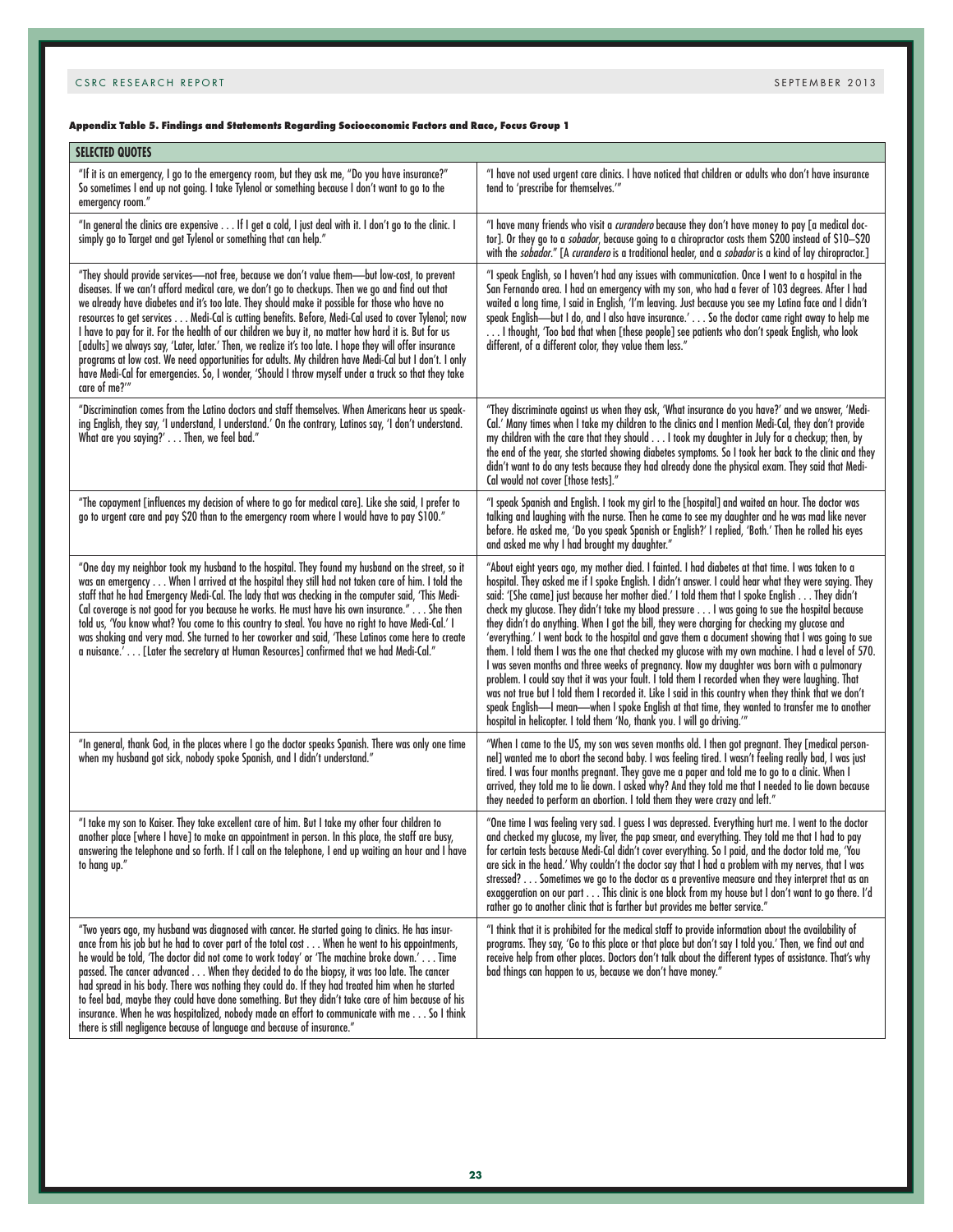#### **Appendix Table 5. (cont.)**

| <b>SELECTED QUOTES</b>                                                                                                                                                                                                                                                                                                                                                                                                                                                                                                                                                                                                                                                                                                                                                                                                                                  |                                                                                                                                                                                                                                                                                                                                                                                                                                                                                                         |
|---------------------------------------------------------------------------------------------------------------------------------------------------------------------------------------------------------------------------------------------------------------------------------------------------------------------------------------------------------------------------------------------------------------------------------------------------------------------------------------------------------------------------------------------------------------------------------------------------------------------------------------------------------------------------------------------------------------------------------------------------------------------------------------------------------------------------------------------------------|---------------------------------------------------------------------------------------------------------------------------------------------------------------------------------------------------------------------------------------------------------------------------------------------------------------------------------------------------------------------------------------------------------------------------------------------------------------------------------------------------------|
| "As far as insurance, I believe there must be some reforms. My father-in-law has a truck business.<br>He had an accident in downtown LA and one of his arms was completely destroyed. They took him<br>to a hospital. He couldn't talk due to his pain. They didn't give him any painkillers. They wanted to<br>see his insurance first. They had him sitting in a wheelchair and did nothing. He was bleeding and<br>they were ready to cut his hand because it was the less expensive thing to do. They didn't know that<br>he had good insurance, Blue Cross The reason why they didn't help him in the first place was<br>because they saw he was Latino. He looked so dirty due to his work they discriminated due to<br>his appearance. They didn't look in his pockets. There should be a reform so that everybody has the<br>same opportunity." | "Now we hear that doctors can see you even if you don't have insurance. That is a lie. They tell us<br>to sign attesting that we have insurance. For example, if I didn't sign stating that we had insurance,<br>they wouldn't take care of my husband."                                                                                                                                                                                                                                                |
| "My father had an experience with a doctor from Asia. Before saying anything to my father, just by<br>looking at him, the doctor said, 'Can we get an interpreter?'"                                                                                                                                                                                                                                                                                                                                                                                                                                                                                                                                                                                                                                                                                    | "It is very common that [medical staff] say they don't speak Spanish even when they do. The recep-<br>tionists do that more than anybody else One day we went to a clinic with my sister-in-law. I knew<br>that this [staff member] spoke Spanish but she denied it. I heard her talking in Spanish with another<br>person. I told her to give me her name to report her. She looked at me and said, 'Uhh, these little<br>Mexicans' and left. She covered her badge so that we couldn't see her name." |
| "I try to encourage some families to learn English We must learn to be able to defend<br>ourselves."                                                                                                                                                                                                                                                                                                                                                                                                                                                                                                                                                                                                                                                                                                                                                    | "Years ago, [we received] excellent services because my children had private insurance.<br>Unfortunately, my husband changed his job and we couldn't pay the private insurance. It was too<br>expensive. My children then got Medi-Cal. My oldest son was moved to Kaiser. Each of them goes to<br>a different clinic. The service is not so satisfactory."                                                                                                                                             |
| "[The quality of services is related not only to] the language but to our appearance."                                                                                                                                                                                                                                                                                                                                                                                                                                                                                                                                                                                                                                                                                                                                                                  | When asked about whether services are made known: "At the clinics, we don't receive this type of<br>information. We receive this type of information from 'outside'-at schools or health fairs."                                                                                                                                                                                                                                                                                                        |
| "I believe that if we speak Spanish, they don't give us information. They don't want to waste their<br>time."                                                                                                                                                                                                                                                                                                                                                                                                                                                                                                                                                                                                                                                                                                                                           | "We are aware [of available services] through other places or our relatives, but not through the<br>clinics."                                                                                                                                                                                                                                                                                                                                                                                           |
| "I haven't really had issues with the services However, one time I had an appointment for my<br>son and we needed to register. There was a very long line to sign in I told the supervisor that we<br>had been waiting for 15 minutes and the line was long. I told her that two of her staff had gone to<br>lunch. I also said that we pay enough money through the insurance for them to take care of us. Very<br>quickly, four people came to assist us."                                                                                                                                                                                                                                                                                                                                                                                            | "[Communication is the] problem with our community. It's not that they don't listen to us. We have<br>to write letters, but some people don't want to take the time to do that. Yes, they listen. Yes, they<br>implement the changes. We must insist and not back down They listen because it is not to their<br>advantage to have a bad record." Another participant: "Yes, but again [the ability to write a com-<br>plaint] is influenced by language."                                              |
| "The reason I filed a complaint is because I need to show them that just because I don't speak<br>English, this doesn't mean I don't know as much as they do. They think they know too much."                                                                                                                                                                                                                                                                                                                                                                                                                                                                                                                                                                                                                                                           | "We should not stop with one opinion from one provider. We should look for different opinions. We<br>should not let the language stop us."                                                                                                                                                                                                                                                                                                                                                              |
| "I haven't had much of a problem with the language. My problem has always been that I don't have<br>a lot of time I would rather prescribe for myself than go to the clinic where I will waste three<br>hours."                                                                                                                                                                                                                                                                                                                                                                                                                                                                                                                                                                                                                                         | "[We would like to have] a telephone line where we can complain."                                                                                                                                                                                                                                                                                                                                                                                                                                       |
| "Providers should not be good to us just to bill us. They should be able to provide good services, to<br>help us in an emergency. I notice that when they call me to pay the premium for Healthy Families,<br>they have an interpreter. However, when I need an interpreter at the clinic, they don't find anyone<br>to help me."                                                                                                                                                                                                                                                                                                                                                                                                                                                                                                                       | "There are many children without insurance. If they go to the doctor, they are denied services. They<br>should help those people who live on the street [the indigent/homeless]."                                                                                                                                                                                                                                                                                                                       |
| <b>GROUP FINDINGS</b>                                                                                                                                                                                                                                                                                                                                                                                                                                                                                                                                                                                                                                                                                                                                                                                                                                   |                                                                                                                                                                                                                                                                                                                                                                                                                                                                                                         |

At least half the participants reported that they use urgent care clinics.

10 of 13 participants raised their hands when asked, "Have you personally experienced some kind of discrimination when you seek medical services?"

At least 8 participants agreed that some providers have a negative attitude toward Medi-Cal.

At least 4 participants reported having chosen an urgent care clinic over the emergency room because of cost and, moreover, selecting a specific clinic based on its copayment cost.

All participants agreed that the quality of the services is related to the ability to speak English.

All participants agreed they were concerned about the quality of health care they receive because of their ability to communicate properly.

At least 3 participants said that they had taken the time to submit a complaint about the quality of their health services.

At least 10 participants had a complaint but never expressed or filed it.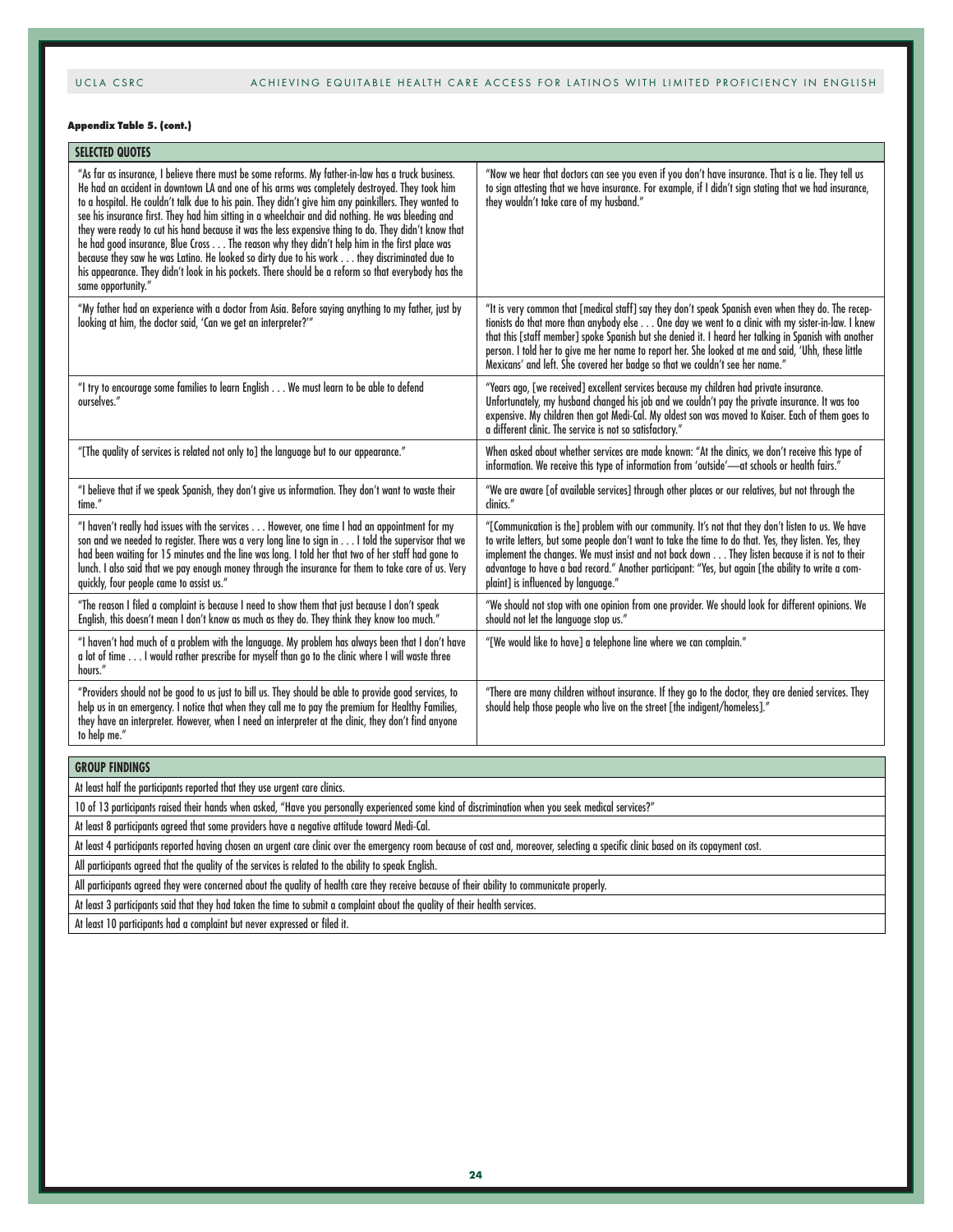#### **Appendix Table 6. Findings and Statements Regarding Socioeconomic Factors and Race, Focus Group 2**

| <b>SELECTED QUOTES</b>                                                                                                                                                                                                                                                                                                                                                                                                           |                                                                                                                                                                                                                                                                                                                                                                                                                                                                                                                                                                                                    |
|----------------------------------------------------------------------------------------------------------------------------------------------------------------------------------------------------------------------------------------------------------------------------------------------------------------------------------------------------------------------------------------------------------------------------------|----------------------------------------------------------------------------------------------------------------------------------------------------------------------------------------------------------------------------------------------------------------------------------------------------------------------------------------------------------------------------------------------------------------------------------------------------------------------------------------------------------------------------------------------------------------------------------------------------|
| "I have several conditions: high blood pressure, high cholesterol, and my heart. I already had open<br>heart surgery. It has been very difficult for me to obtain assistance from the government."                                                                                                                                                                                                                               | "I go to private clinics. I pay I won't be able to continue because I have been unemployed for<br>about six months."                                                                                                                                                                                                                                                                                                                                                                                                                                                                               |
| "I also couldn't continue with an eye surgery I needed because I couldn't afford to pay."                                                                                                                                                                                                                                                                                                                                        | "I have always paid for my care and for my medicine. But my husband had a stroke. Neither of us<br>has a job, so it's not possible for us to go to a hospital. It would be too expensive."                                                                                                                                                                                                                                                                                                                                                                                                         |
| "I have a son with depression He is 23 and can't get help. I can't help him because I am not<br>working."                                                                                                                                                                                                                                                                                                                        | "I go to places [where] I have to wait eight hours. It's an emergency! But they still make me wait<br>eight hours. I ask them, 'Why do I have to wait eight hours?' It's the system I don't want to have<br>emergencies."                                                                                                                                                                                                                                                                                                                                                                          |
| "I believe the way they treat us and the services we receive determine where to go. If we receive bad<br>service [and] have to wait 8, 10, 12 hours at the emergency room, feeling bad [this is not a good<br>thing]."                                                                                                                                                                                                           | "I exercise my rights. I speak up. I don't know if I speak good English but I do the best I can to<br>defend myself."                                                                                                                                                                                                                                                                                                                                                                                                                                                                              |
| "My brother had insurance with Kaiser. He got really sick, so I took him to Kaiser. He had lost his job<br>and there were only 21 more days left on his insurance coverage. They said that my brother didn't<br>qualify because he needed a long treatment. I told them he still had 21 days, so they could still see<br>him. They said, 'No, this is not the county. We don't have [social] programs. This is a private place." | "I have always suffered from sinusitis. A private doctor told me, 'You have a serious problem; you<br>need surgery; you have cysts inside your nose.' She told me this in less than three minutes. She told<br>me she needed to perform the surgery immediately. I asked her how much the surgery would cost<br>and she said \$6,000. I said, 'No, I'll be back.' I left and went for a second opinion. They [the second<br>provider] told me nothing."                                                                                                                                            |
| "Now that there are more Latinos, they want us to speak 'English only.' That is what they want."                                                                                                                                                                                                                                                                                                                                 | "When they answer the telephone [when one calls to set up an appointment] they don't speak<br>Spanish. Second, to get an appointment, it takes at least three months."                                                                                                                                                                                                                                                                                                                                                                                                                             |
| "Besides the problem with the language, we have another problem: they don't care about us. I believe<br>that those who answer the telephone should receive a course in human relations. Also, the people who<br>are at the front desk, they think that we go to the clinics or hospitals to beg. They treat us as if we<br>are objects."                                                                                         | "When they tell us to call to make an appointment, I call and get an answering machine (and always<br>in English). I am having a problem right now. My husband needs a doctor who speaks Spanish. He has<br>Blue Cross. I called and a young lady helped me. She tried to find a doctor who speaks Spanish and<br>could not find any. How is that possible?"                                                                                                                                                                                                                                       |
| "I had insurance. I called and they gave me an appointment but I had to wait 30 days. [I decided] to<br>go to the emergency room. They were upset with me. They told me not to do that again."                                                                                                                                                                                                                                   | "I was waiting to pick up my medicine at Olive View [county hospital]. Usually there is a long wait. We<br>have to wait a couple of hours I was in pain. I told them I couldn't wait I sat down but I felt<br>bad, bad. Finally, I fainted. I lost consciousness I had not eaten anything. So they took me to the<br>emergency room. My son and I were so disappointed to see that the staff from the pharmacy didn't<br>move at all."                                                                                                                                                             |
| "I have had bad experiences with the county. Since I started using county services, those people have<br>made me feel like I'm begging for those services. Many times, I left [county facilities] crying. They<br>don't understand that their salaries come out of the same funds that the government uses to provide<br>us health assistance. They underestimate us. They look down on us."                                     | "I have had a complaint about a health program. As I mentioned before, I have received medical bills.<br>I sent the application for the program and I am still waiting. I got a call from a social worker. She<br>told me to go to the office to do this and that I told her that I knew about the bill and that I have<br>already applied The social worker replied in a rude manner I actually went to the office to let<br>them know that a person had called me They confirmed that I had to wait So, this is a case of<br>very bad communication. I was upset with the person who called me." |
| "I believe the reason why we don't [file complaints] is because we don't use this system in the coun-<br>tries that we come from We don't exercise our right because of lack of information, not knowing,<br>or choosing not to arque."                                                                                                                                                                                          | "When I had my first baby, 11 years ago, they treated me very badly. I complained but it didn't go<br>beyond that I felt that I was ignored."                                                                                                                                                                                                                                                                                                                                                                                                                                                      |
| "[Not knowing English] is a barrier for many of us. However, I have seen some changes. Those<br>changes are due to the fact that there are many Latinos in this country. There are more than 50 mil-<br>lion Latinos, approximately-30 million who are Mexican and more from other countries. Let us hope<br>that Spanish continues 'growing' for the well-being of all of us."                                                  | "I also agree that the language [English] is the barrier that does not allow us to obtain information<br>about available services I think that there are politicians in control of resources that they don't<br>want to share. They just want to advance in their political careers. Some people are selfish. There are<br>people [in the community] with different needs."                                                                                                                                                                                                                        |
| "Sometimes, we feel bad and they tell us to call [to set up an appointment] at 7:30 a.m., but nobody<br>answers. So it's better to go to the emergency room."                                                                                                                                                                                                                                                                    |                                                                                                                                                                                                                                                                                                                                                                                                                                                                                                                                                                                                    |
| <b>GROUP FINDINGS</b>                                                                                                                                                                                                                                                                                                                                                                                                            |                                                                                                                                                                                                                                                                                                                                                                                                                                                                                                                                                                                                    |

At least 6 participants indicated that they use public clinics run by Los Angeles County.

Only 1 participant reported having a primary care physician.

All participants agreed that doctors often allow too little time for visits.

All participants agreed they were concerned about the quality of health care they receive because of their ability to communicate.

All participants agreed that language (knowing how to communicate in English) has always played an important role in their health.

All participants said they thought that non-English-speakers are not made aware of all the services that are available to them, while the availability of services is made known to those who speak English.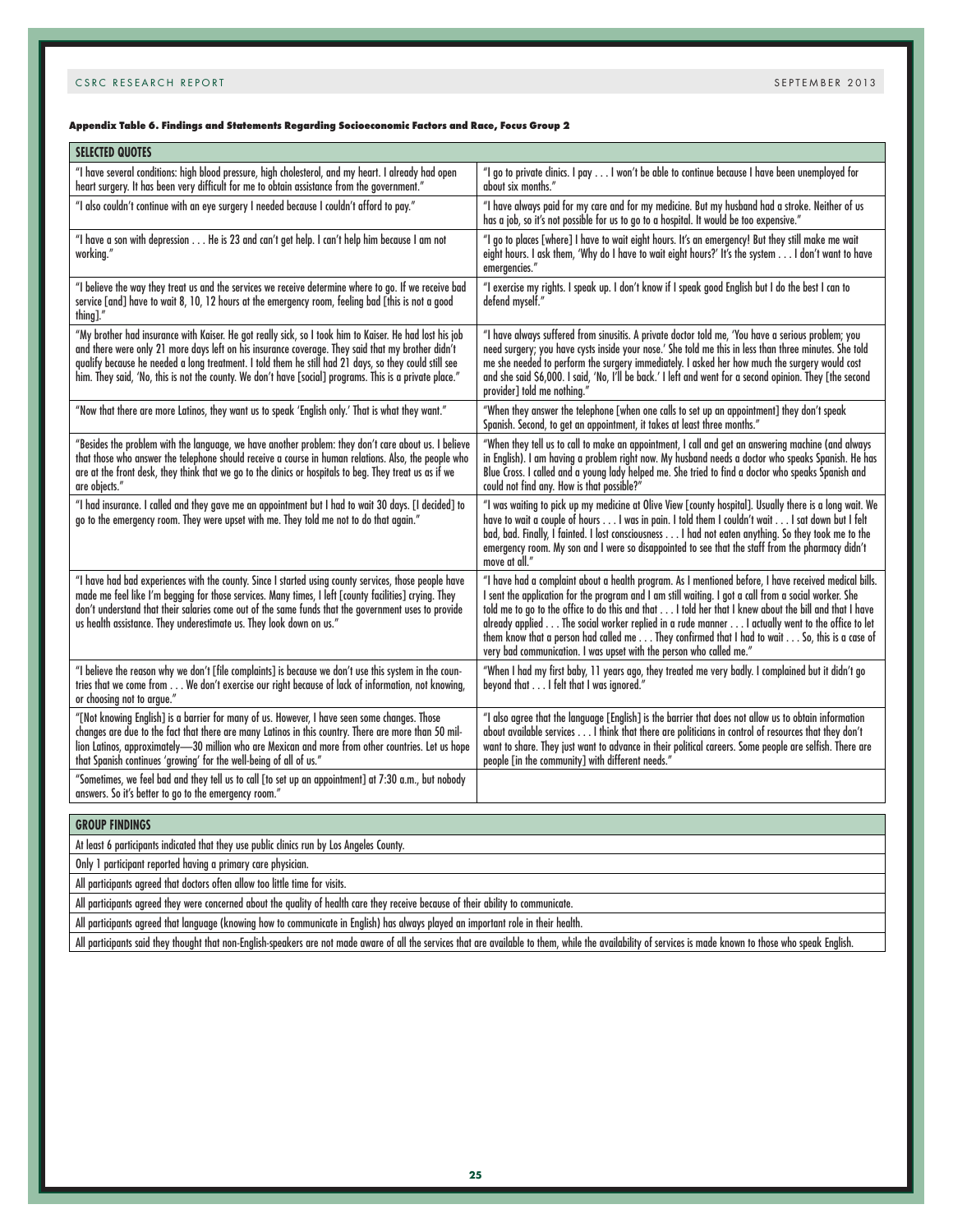### NOTES

This research project was made possible by generous support from the California Endowment.

1. See, for example, Organisation for Economic Co-operation and Development, OECD Health Data 2012: How Does the United States Compare? (Paris: OECD, 2012), 1; and Centers for Medicare and Medicaid Services, "National Health Expenditure Fact Sheet," January 9, 2013.

2. According to a December 2008 report from the McKinsey Global Institute, the United States overspends on health care by \$650 billion per year. Roughly two-thirds of the excess spending is a result of outpatient care (e.g., visits to physicians, same-day hospital care, emergency room care, and expensive diagnostic tests like MRIs and CT scans), as well as unnecessary "more is better" care. Another 15 percent is due to high pharmaceutical costs, 14 percent is due to high health administration and insurance costs, and nearly 10 percent is due to overspending on the salaries of medical professionals, who tend to be paid less in other industrial nations. Diana Farrell et al., Accounting for the Cost of US Health Care: A New Look at Why Americans Spend More (New York: McKinsey & Company, 2008). United Nations statistician and health economist Howard Steven Friedman further shows that the United States receives a comparatively low return on its investment in terms of health expenditure per capita versus life expectancy. Howard Steven Friedman, The Measure of a Nation: How to Regain America's Competitive Edge and Boost Our Global Standing (New York: Prometheus Books, 2012). See also Organisation for Economic Co-operation and Development, Health at a Glance 2011: OECD Indicators (Paris: OECD, 2011).

3. When one major health poll recently asked, "If the federal government could do one thing to improve the nation's health care system in the next few years, what do you think it should be?" the public's leading suggestion was "make health care more affordable and lower costs." Kaiser Family Foundation, Robert Wood Johnson Foundation, and Harvard School of Public Health, The Public's Health Care Agenda for the 113th Congress (Washington, DC: Henry J. Kaiser Family Foundation, 2013), 9. For the status of health in the United States, see Christopher J. L. Murray, "The State of US Health, 1990– 2010: Burden of Diseases, Injuries, and Risk Factors," JAMA, July 10, 2013.

4. Kaiser Commission on Medicaid and the Uninsured, Overview of Health Coverage for Individuals with Limited English Proficiency (Washington, DC: Henry J. Kaiser Family Foundation, 2012).

5. For the influence of language, see: C. A. Dubard and Z. Gizlice, "Languages Spoken and Differences in Health Status, Access to Care, and Receipt of Preventive Services among US Hispanics," American Journal of Public Health 98, no. 11 (2008): 2021–28; Glenn Flores, "Language Barriers to Health Care in the United States," New England Journal of Medicine 355 (2006): 229–31; Ninez Ponce, Ron Hays, and William Cunningham, "Linguistic Disparities in Health Care Access and Health Status Among Older Adults," Journal of General Internal Medicine 21, no. 7 (2006): 786–91. For the LEP population, see: Migration Policy Institute, National Center on Immigrant Integration Policy, Limited English Proficient Individuals in the United States: Number, Share, Growth, and Linguistic Diversity, LEP Data Brief (Washington, DC: Migration Policy Institute, December 2011).

6. In 1963 President John F. Kennedy called for the bill in a landmark speech on civil rights, stating, "Simple justice requires that public funds, to which all taxpayers of all races contribute, not be spent in any fashion which encourages, entrenches, subsidizes or results in racial discrimination." Title VI expanded Kennedy's formulation of "racial" discrimination to include color and national origin: "No person in the United States shall, on the ground of race, color, or national origin, be excluded from participation in, be denied the benefits of, or be subjected to discrimination under any program or activity receiving Federal financial assistance." Title VI of the 1964 Civil Rights Act, 42 U.S.C., sec. 2000d.

7. US Department of Justice, "Overview of Title VI of the Civil Rights Act of 1964," May 14, 2013.

8. The "universal regulatory language" of Title VI has been challenged repeatedly in the courts. In Lau v. Nichols, 414 U.S. 563 (1974), the Supreme Court faced a challenge by Chinese-speaking students to a school district's policy of offering instruction only in English. Siding with the students, the Court ruled that a failure to provide information and services in languages other than English could result in discrimination on the basis of national origin in cases where this failure resulted in a significant number of LEP beneficiaries from the same language minority being unable to fully realize the intended benefits of a federally assisted program or activity. According to the Justice Department, "The core holding in Lau-that the failure to address limited English proficiency among beneficiary classes could constitute national origin discrimination has equal vitality with respect to any federally assisted program or activity providing services to the public." US Department of Justice, Civil Rights Division, Title VI Legal Manual (Washington, DC: US Department of Justice, 2001).

In August 2000, an order by President Bill Clinton reaffirmed and clarified the obligation to eliminate limited English proficiency as an artificial barrier to full and meaningful participation in all federally assisted programs and activities (Executive Order 13166, 65 Fed. Reg. 50121). Although the Supreme Court's 2001 decision in Alexander v. Sandoval, 532 U.S. 275, held that there is no private right of action to enforce Title VI's disparate impact regulations (that is, only the funding agency issuing the disparate impact regulation has the authority to challenge a recipient's actions), the assistant attorney general for the Justice Department's Civil Rights Division established that Sandoval did not undermine the validity of those regulations or otherwise limit the authority and responsibility of federal grant agencies to enforce their own implementing regulations. Thus, recipients of federal funds are still reasonably required to address, consistent with the core objectives of the federally assisted programs or activities, the specific language needs of their LEP beneficiaries that operate as artificial barriers to full and meaningful participation. US Department of Justice, Title VI Legal Manual. 9. Ibid.

10. US Department of Justice, "Executive Order 13166: Improving Access to Services for Persons with Limited English Proficiency," news release, August 11, 2000.

11. Seth Motel and Eileen Patten, Statistical Portrait of Hispanics in the United States, 2011 (Washington, DC: Pew Research Hispanic Center, 2013).

12. Mark Hugo Lopez and D'Vera Cohn, Hispanic Poverty Rate Highest in New Supplemental Census Measure (Washington, DC: Pew Research Hispanic Center, 2011).

13. Motel and Patten, Statistical Portrait of Hispanics in the United States, 2011.

14. Josep Figueras and Martin McKee, eds., Health Systems, Health, Wealth and Societal Well-Being: Assessing the Case for Investing in Health Systems, European Observatory on Health Systems and Policies (Berkshire, UK: Open University Press, 2012); US Bureau of the Census, "Income, Poverty, and Health Insurance Coverage in the United States: 2011," September 2012.

15. Centers for Disease Control and Prevention, "Perspectives in Disease Prevention and Health Promotion: Report of the Secretary's Task Force on Black and Minority Health," Morbidity and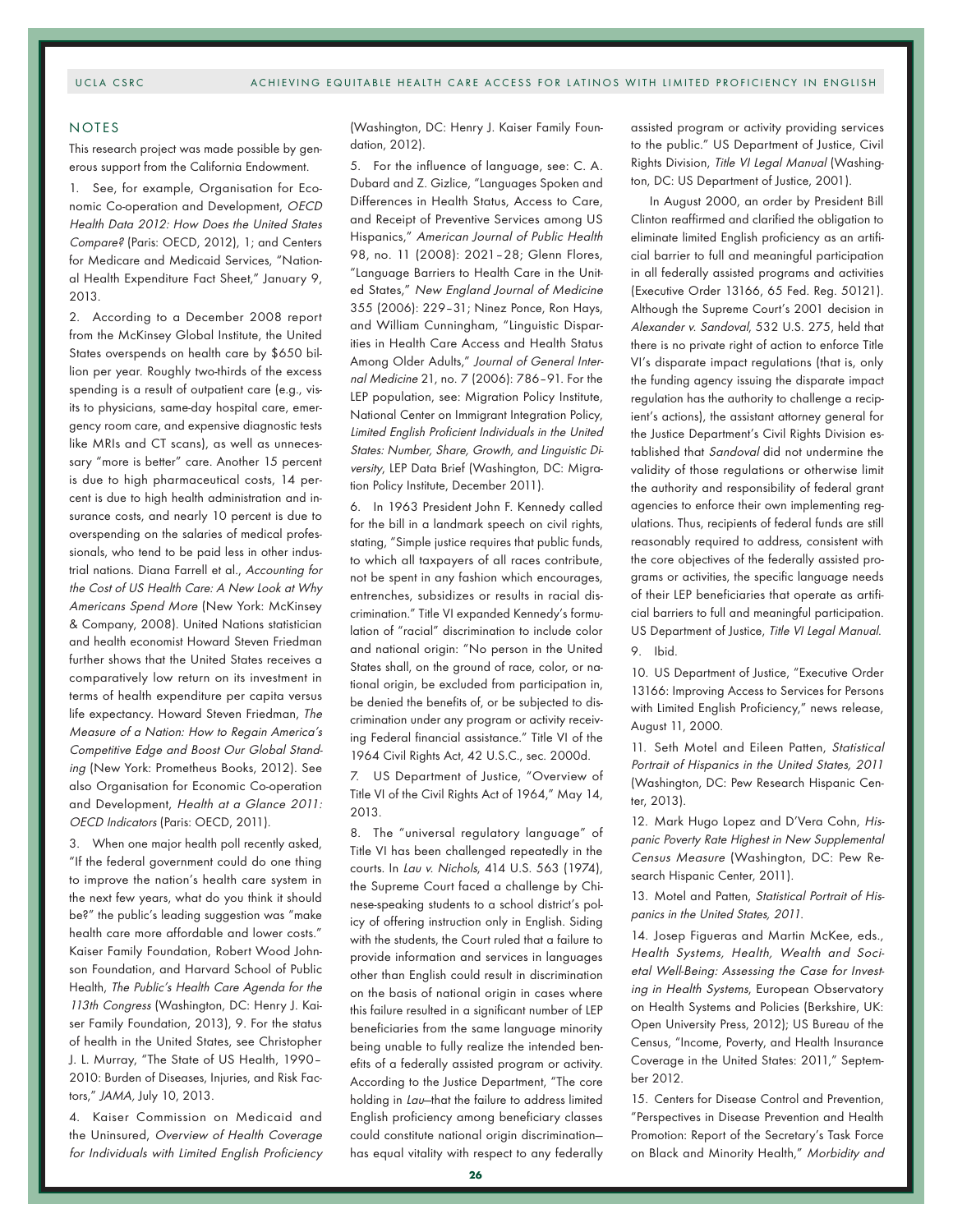Mortality Weekly Report 35, no. 8 (February 28, 1986): 109–12.

16. Guillermina Jasso et al., "Immigrant Health: Selectivity and Acculturation," in Critical Perspectives on Racial and Ethnic Differences in Health in Late Life, ed. N. B. Anderson, R. Bulatao, and B. Cohen (Washington DC: National Research Council of the National Academies, 2004), 227–66; Kathryn Pitkin Derose, José J. Escarce, and Nicole Lurie, "Immigrants and Health Care: Sources of Vulnerability," Health Affairs 26, no. 5 (2007): 1258–68.

17. Karen R. Flórez et al., "Mexico–United States Migration and the Prevalence of Obesity: A Transnational Perspective," Archive of Internal Medicine 172, no. 22 (2012): 1760–62. Latinos born abroad have also been found to have a significantly lower risk of stroke than US-born Latinos. J. Robin Moon et al., "Stroke Incidence in Older US Hispanics: Is Foreign Birth Protective?" Stroke 43, no. 5 (2012): 1224–29. Public health researchers have hypothesized a web of factors to explain these Latino immigrant health trends, including the food environment in US society, the stress that accompanies acculturation, and the loss of support networks available in an immigrant's native country.

18. Gopal K. Singh and Barry A. Miller, "Health, Life Expectancy, and Mortality Patterns among Immigrant Populations in the United States," Canadian Journal of Public Health 95, no. 3 (2004): 14–21. Latino immigrant men and women had, respectively, 7.8 and 3.0 years' longer life expectancy than their US-born counterparts.

19. Office of Minority Health, US Department of Health and Human Services, "Hispanic/Latino Profile," September 7, 2012.

20. Ana Gonzalez-Barrera et al., The Path Not Taken: Two-thirds of Legal Mexican Immigrants Are Not US Citizens (Washington, DC: Pew Research Hispanic Center, 2013).

21. Migration Policy Institute, National Center on Immigrant Integration Policy, Limited English Proficient Individuals in the United States.

22. Ibid. Fifty percent of US Latinos lived in California and Texas in 2000; by 2010, that share had fallen to 46.5 percent. Jeffrey Passel, D'Vera Cohn and Mark Hugo Lopez, Hispanics Account for More than Half of Nation's Growth in Past Decade (Washington, DC: Pew Research Hispanic Center, 2011).

23. Seth Motel and Eileen Patten, Characteristics of the 60 Largest Metropolitan Areas by Hispanic Population (Washington, DC: Pew Research Hispanic Center, 2012).

24. Mary Masland and Lonnie Snowden, California's Limited English Proficient Population (LEP) and Strategies to Promote Health Care Access (Berkeley, CA: California Program on Access to Care, University of California at Berkeley School of Public Health, August 2009).

25. Los Angeles County Department of Public Health, Office of Health Assessment and Epidemiology, Key Indicators of Health by Service Planning Area (Los Angeles: County Department of Public Health, March 2013). The County Department of Public Health publishes its Key Indicators of Health report based on the Los Angeles County Health Survey.

26. Masland and Snowden, California's Limited English Proficient Population.

27. Emily Feinberg et al., "Language Proficiency and the Enrollment of Medicaid-Eligible Children in Publicly Funded Health Insurance Programs," Maternal and Child Health Journal 6, no. 1 (2002): 5–18.

28. Kaiser Commission on Medicaid and the Uninsured, Overview of Health Coverage for Individuals with Limited English Proficiency.

# 29. Ibid.

30. On July 2, 2013, it was announced that there would be a one-year delay in the implementation of the so-called "employer mandate" component of the ACA, which penalizes employers with more than fifty employees if they fail to provide a minimum standard of affordable health insurance for employees who work more than thirty hours per week. However, research indicates that the employer mandate has far less effect on both health care coverage and cost than the individual mandate component of the ACA. Linda J. Blumberg, John Holahan, and Matthew Buettgens, It's No Contest: The ACA's Employer Mandate Has Far Less Effect on Coverage and Costs Than the Individual Mandate (Washington, DC: Urban Institute, 2013), 1.

31. California Budget Project, Final 2013–14 Budget Agreement Signals a New Chapter for California, With More Work to Be Done (Sacramento: California Budget Project, 2013).

32. Because the 2013–14 budget has not had time to fully take effect, and because the 2012– 13 budget reflects the ongoing fragility of California (and the nation's) economic recovery, we focus on last year's budget in this report.

33. The health summit, "Achieving Equitable Health Care Access for Latinos with Limited Proficiency in the English Language," convened experts, including a number of UCLA faculty, representing different areas relevant to this issue: law, direct service delivery, academic research, and public policy.

34. Mission Community Hospital is the recipient of a California Endowment grant, "Community

Engagement for Sustainable Healthier City Environments." Focus groups were conducted through the research infrastructure facilitated by that earlier grant. This arrangement was made possible by the existing partnership between the CSRC and Mission Community Hospital, as well as by the involvement of UCLA faculty also involved with community health projects in San Fernando.

35. Agency for Healthcare Research and Quality, US Department of Health and Human Services, "Defining Language Need and Categories for Collection," chap. 4 of Race, Ethnicity, and Language Data: Standardization for Health Care Quality Improvement, Institute of Medicine Report (Rockville, MD: AHRQ, 2010).

36. Philipp Mayring, "Qualitative Content Analysis," Forum: Qualitative Social Research 1, no. 2 (June 2000).

37. J. R. Barrett, "The Researcher as Instrument: Learning to Conduct Qualitative Research through Analyzing and Interpreting a Choral Rehearsal," Music Education Research 9, no. 3 (2007): 417–33.

38. Mayring, "Qualitative Content Analysis."

39. Barrett, "The Researcher as Instrument."

40. Agency for Healthcare Research and Quality, US Department of Health and Human Services, "Living in Hispanic or Black Communities Increases Risk for Obesity," December 2012; Office of Minority Health, US Department of Health and Human Services, "Diabetes and Hispanic Americans," March 12, 2013.

41. For lifespan and health see Michelle Brandt, "Social Factors Better Indicators of Early Death Risk than Skin Color, Geography, Study Shows," Stanford School of Medicine, April 17, 2012. For education see Centers for Disease Control and Prevention, "Higher Education and Income Levels Keys to Better Health, According to Annual Report on Nation's Health," news release, May 16, 2012.

42. For a practitioner-based perspective on how language barriers contribute to health disparities, see Lisa C. Diamond and Elizabeth A. Jacobs, "Let's Not Contribute to Disparities: The Best Methods for Teaching Clinicians How to Overcome Language Barriers to Health Care," Journal of General Internal Medicine 25, suppl. 2 (2010): 189–93.

43. National Health Law Program, Language Access in Health Care: Statement of Principles (Washington, DC: National Health Law Program, 2010); Agency for Healthcare Research and Quality, US Department of Health and Human Services, National Healthcare Disparities Report, 2012 (Rockville, MD: AHRQ, 2013).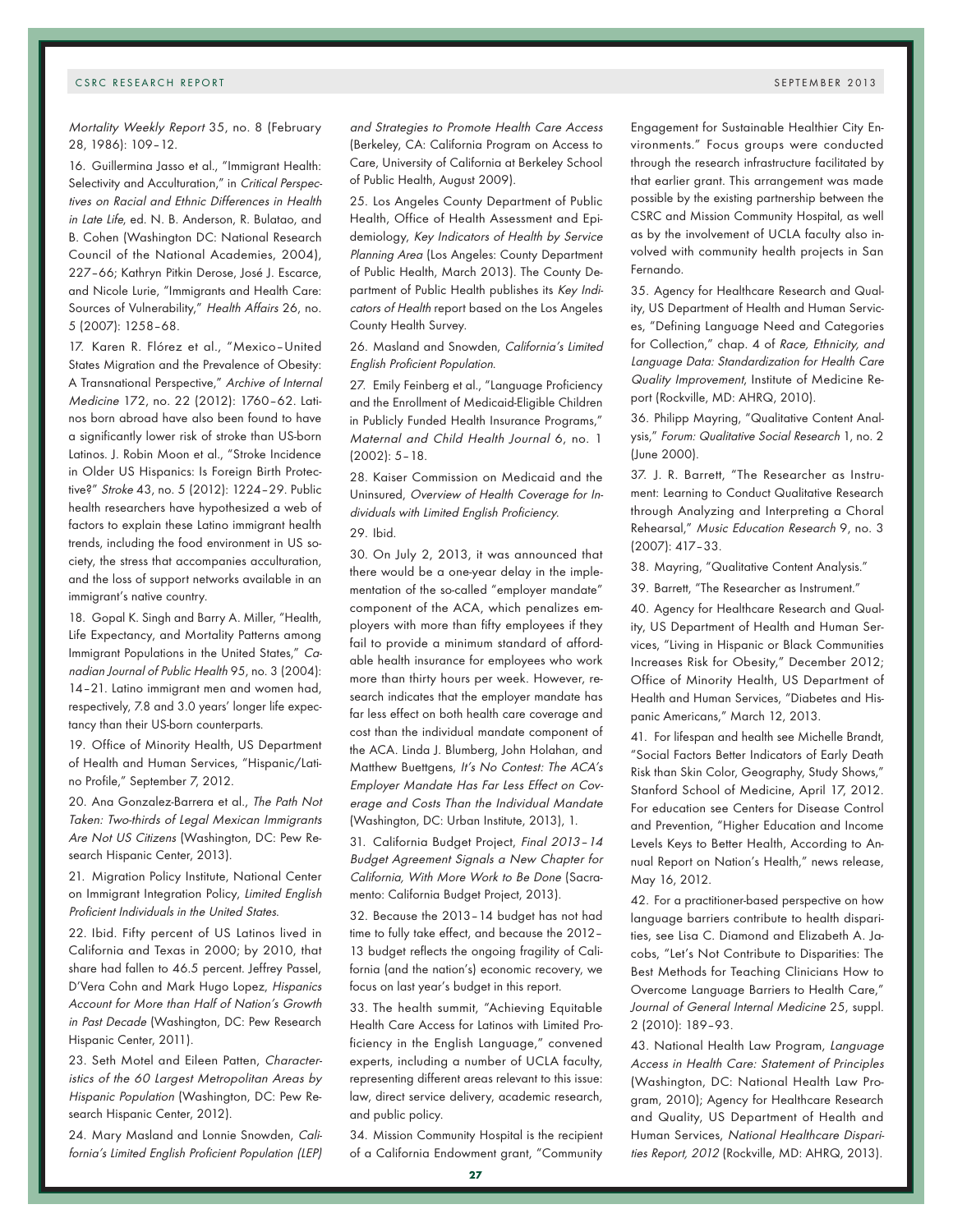#### UCLA CSRC ACHIEVING EQUITABLE HEALTH CARE ACCESS FOR LATINOS WITH LIMITED PROFICIENCY IN ENGLISH

44. A more complete summary of the findings and more extensive quotes are included in the appendix. Tables 1 through 6 in the main text highlight a few selected quotes, no more than 10 for each thematic area.

45. Jane Perkins and Mara Youdelman, Addressing Language Needs in Health Care: Summary of State Law Requirements (National Health Law Program, January 2008), 4.

46. Glenn Flores et al., "Errors of Medical Interpretation and Their Potential Clinical Consequences: A Comparison of Professional Versus Ad Hoc Versus No Interpreters," Annals of Emergency Medicine 60, no. 5 (2012): 545–53.

47. This figure is based on an estimate of 66.1 million health care interactions. The OMB assumed that 20 percent of interpreting encounters would be provided by volunteers, including family and friends, and further assumed that 95 percent of total encounters would be face-to-face, with the remaining 5 percent provided via commercial telephonic contracted interpreter services (at a more expensive rate). Office of Management and Budget, Report to Congress: Assessment of the Total Benefits and Costs of Implementing Executive Order No. 13166: Improving Access to Services for Persons with Limited English Proficiency (Washington, DC: OMB, 2002).

48. Leighton Ku and Glenn Flores, "Pay Now or Pay Later: Interpreter Services in Health Care," Health Affairs 24, no. 2: 435–44 (2005).

49. Kelvin Quan and Jessica Lynch, The High Costs of Language Barriers in Medical Malpractice (Berkeley: University of California, Berkeley, School of Public Health; Washington, DC: National Health Law Program, 2010), 40.

50. Deborah J. Schildkraut, "Defining American Identity in the Twenty-First Century: How Much 'There' Is There?" Journal of Politics 69, no. 3 (2007): 597–615.

51. Jiménez, Tomás R., Immigrants in the United States: How Well Are They Integrating into Society? (Washington, DC: Migration Policy Institute, 2011).

52. Gonzalez-Barrera et al., "The Path Not Taken."

53. Lucy Tse, Why Don't They Learn English? Separating Fact from Fallacy in the U.S. Language Debate (New York: Teachers College Press, 2001).

54. The notion that earlier immigrants groups all learned English quickly is to some extent myth. German immigrants, who represented the biggest immigration wave to the Midwest during the mid-nineteenth century, continued for decades speaking mainly or exclusively German. German remained the primary language

of commerce, education, and religion in their communities well into the twentieth century, and some members of the US-born second and third generations still spoke only German as adults. Miranda Wilkerson and Joseph Salmons, "'Good Old Immigrants of Yesteryear' Who Didn't Learn English: Germans in Wisconsin," American Speech 83, no. 3 (2008): 259–83.

55. Public health literature points to the detrimental effects of racism on both physical and mental health. See Kathryn Freeman Anderson, "Diagnosing Discrimination: Stress from Perceived Racism and the Mental and Physical Health Effects," Sociological Inquiry 83, no. 1 (2013): 55–81; Pamela J. Sawyer et al., "Discrimination and the Stress Response: Psychological and Physiological Consequences of Anticipating Prejudice in Interethnic Interactions," American Journal of Public Health 102, no. 5 (2012): 1020–26. A 2010 Pew survey found that 61 percent of Latinos felt that discrimination is a "major problem" that prevents Latinos in general from succeeding in America (up 7 percentage points from 2007). Mark Hugo Lopez, Rich Morin, and Paul Taylor, Illegal Immigration Backlash Worries, Divides Latinos (Washington, DC: Pew Research Hispanic Center, 2010). Studies have further shown that immigrants with psychiatric disorders may be at particular risk, given that mental health treatment relies on direct verbal communication. Tetine Sentell, Martha Shumway, and Lonnie Snowden, "Access to Mental Health Treatment by English Language Proficiency and Race/Ethnicity," Journal of General Internal Medicine 22, suppl. 2 (2007): 289–93. Being LEP significantly decreases the odds that Latino immigrants will use mental health services, and limited English skills thus constitute a substantial barrier to mental health service use among Latino immigrants with psychiatric disorders. Giyeon Kim et al., "Limited English Proficiency as a Barrier to Mental Health Service Use: A Study of Latino and Asian Immigrants with Psychiatric Disorders." Journal of Psychiatric Research 45, no. 1 (2011): 104–10.

56. Jiménez, Immigrants in the United States, 5. "Third and higher generations" include individuals who are born in the United States to USborn parents.

57. Rubén G. Rumbaut, Douglas S. Massey, and Frank D. Bean, "Linguistic Life Expectancies: Immigrant Language Retention in Southern California," Population and Development Review 32, no. 3 (2006): 447–60.

58. Hoyt Bleakley and Aimee Chin, "Age at Arrival, English Proficiency, and Social Assimilation among U.S. Immigrants," American Economics Journal: Applied Economics 2, no. 1 (2010): 165–92.

59. A February 2013 Pew report noted that a greater percentage of Latino adults hold a high school degree today than in 2000. According to census data, 52 percent of Latino adults had at least a high school or equivalent degree in 2000, while 63 percent did in 2011. Furthermore, while 20 percent of Latinos aged 18–24 were enrolled in some level of higher education in 2000, that age-specific percentage had increased to 33 percent in 2011. Motel and Patten, Statistical Portrait of Hispanics in the United States.

60. California Budget Project, "A Decade of Disinvestment: California Education Spending Nears the Bottom," School Finance Facts, October 2011.

61. California Budget Project, Final 2013–14 Budget Agreement, 4.

62. Michael Romero, "Division of Adult and Career Education: Academic Achievement for All Students," presentation to the Board of Education, Los Angeles Unified School District, February 12, 2013.

63. EdSource, At Risk: Adult Schools in California (Mountain View, CA: EdSource, Inc., 2012). 64. California Budget Project, Final 2013–14

Budget Agreement, 4.

65. Migration Policy Institute, Limited English Proficient Individuals in the United States.

66. According to HHS, "LEP Hispanic adults were more likely to report worse general physical health (fair or poor) than that of English-proficient Hispanic adults." Agency for Healthcare Research and Quality, US Department of Health and Human Services, Research Findings #28: Demographics and Health Care Access and Utilization of Limited-English-Proficient and English-Proficient Hispanics (Rockville, MD: AHRQ, 2008), 3.

67. Such classes may be cost-saving measures in the long run, as education increases earning potential and lowers the chances of unemployment. Bureau of Labor Statistics, US Department of Labor, "Earnings and Unemployment Rate by Educational Attainment," May 22, 2013.

68. For the effect of socioeconomic factors, see Brandt, "Social Factors Better Indicators." A growing literature shows that racial/ethnic discrimination raises the risk of many mental and physical problems. Indeed, two journals dedicated entire issues to the subject in recent years. See the American Journal of Public Health 102, no. 5 (2012) and the Du Bois Review: Social Science Research on Race 8, no. 1 (2011).

69. Centers for Disease Control and Prevention, "Higher Education and Income Levels Keys to Better Health."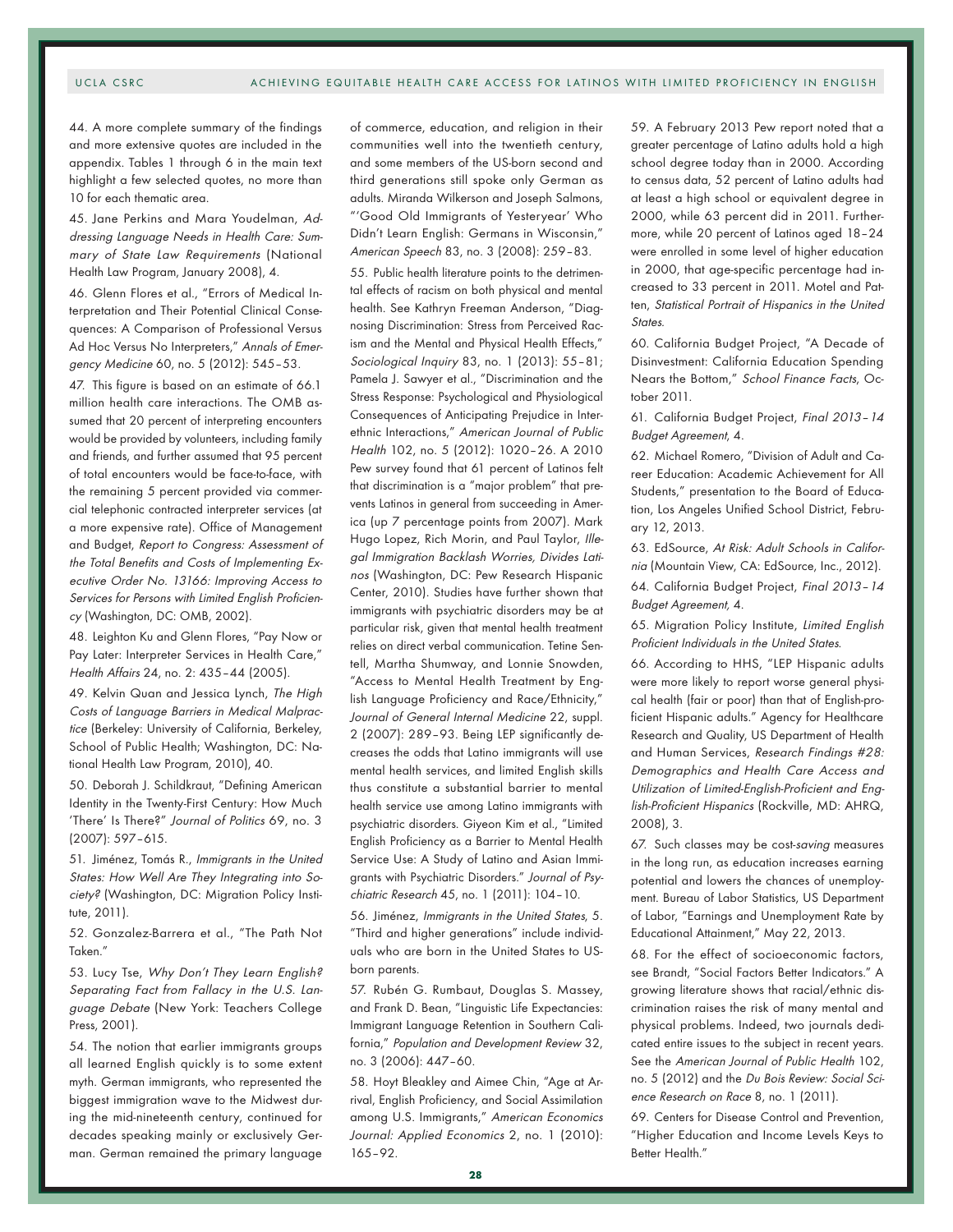70. Thomas Piketty and Emmanuel Saez, "Top Incomes and the Great Recession: Recent Evolutions and Policy Implications," paper presented at the 13th Jacques Polak Annual Research Conference, International Monetary Fund, Washington, DC, November 8–9, 2012.

71. Orsetta Causa and Åsa Johansson, "Intergenerational Social Mobility in OECD Countries," OECD Journal: Economic Studies, vol. 2010: 9.

72. S. V. Subramanian and Ichiro Kawachi, "Income Inequality and Health: What Have We Learned So Far?" Epidemiologic Reviews 26, no. 1 (2004): 78–91; Susan L. Ettner, "New Evidence on the Relationship between Income and Health," Journal of Health Economics 15, no. 1 (1996): 67–85; Anne Case, "Health, Income and Economic Development," paper prepared for the ABCDE Conference, World Bank, Washington, DC, May 1–2, 2000.

73. Martin Gilens, "Under the Influence," Boston Review, July-August 2012. It should be noted that, as Gilens demonstrates, affluent Americans tend to favor the protection or expansion of government support in the case of health care. Health may thus be a situation in which existing institutional structures, such the private insurance and pharmaceutical industries, are able to overcome individual attitudes, even of the affluent. Wendell Potter, a healthcare whistleblower and former executive at CIGNA and Humana, points to this possibility in his book Deadly Spin: An Insurance Company Insider Speaks Out on How Corporate PR Is Killing Health Care and Deceiving Americans (New York: Bloomsbury Press, 2011).

74. Rich Morin and Seth Motel, A Third of Americans Now Say They Are in the Lower Classes, Pew Research Social and Demographic Trends (Washington, DC: Pew Research Center, 2012). 75. Ibid.

76. "Upper secondary school" in Mexico is equivalent to US "high school" (grades 9–12). A 1992 federal initiative in Mexico required "lower secondary" education (through grade 9) for all students.

77. One of these participants was female and the other was male. Future focus groups would benefit from having more gender diversity in order to better reveal gender trends in education and health.

78. Agency for Healthcare Research and Quality, US Department of Health and Human Services, "Defining Language Need and Categories for Collection."

79. Only one participant attained a lessthan-secondary education but spoke excellent

English. This participant emigrated to the United States before turning eighteen.

80. Los Angeles County Department of Public Health, Office of Health Assessment and Epidemiology, Key Indicators of Health by Service Planning Area, 6. Demographic and health figures on the San Fernando Valley and South LA in this section are drawn from this report.

81. US Bureau of the Census, "Poverty Rates for Selected Detailed Race and Hispanic Groups by State and Place: 2007–2011," February 2013.

82. Andrea Bellavia et al., "Fruit And Vegetable Consumption and All-Cause Mortality: A Dose-Response Analysis," The American Journal of Clinical Nutrition 98, no. 2 (2013): 454–59.

83. US Environmental Protection Agency, Children's Environmental Health Disparities: Hispanic and Latino American Children and Asthma, fact sheet, April 2008.

84. US Department of Health and Human Services, "Health Care Reform Law Helps 1.3 Million Minority Young Adults Obtain Health Insurance," news release, March 7, 2012.

85. National Council of La Raza, "Community Service Providers Cite a Complex Process and Lack of Information and Resources as Obstacles to Prepare Latinos to Enroll in January 2014," news release, July 18, 2013.

86. Lisa Clemans-Cope et al., "The Affordable Care Act's Coverage Expansions Will Reduce Differences in Uninsurance Rates by Race and Ethnicity," Health Affairs 31, no. 5 (2012): 920– 30. See also Janell Ross, "Supreme Court Upholds Affordable Care Act, a Boon to Minority Health in the U.S.," Huffington Post, June 28, 2012.

87. January Angeles, "How Health Reform's Medicaid Expansion Will Impact State Budgets," Center on Budget and Policy Priorities, July 25, 2012.

88. California Endowment, "California Continues with Full Implementation of the Affordable Care Act," fact sheet, 2012.

89. Congressional Budget Office, "Estimates for the Insurance Coverage Provisions of the Affordable Care Act Updated for the Recent Supreme Court Decision," July 2012.

90. Kaiser Commission on Medicaid and the Uninsured, Where Are the States Today? Medicaid and CHIP Eligibility Levels for Children and Non-disabled Adults (Washington, DC: Henry J. Kaiser Family Foundation, 2013), 1.

91. Jeffrey Passel and Paul Taylor, Unauthorized Immigrants and Their U.S.-Born Children (Washington, DC: Pew Research Hispanic Center, 2010), 4.

92. Kaiser Family Foundation, Massachusetts Health Care Reform: Six Years Later (Washington, DC: Henry J. Kaiser Family Foundation, 2012).

93. Roni Caryn Rabin, "Analysis: N.Y. Insurance Market Called 'Poster Child' for Individual Mandate," Kaiser Health News, July 19, 2013; and Russ Britt, "Obamacare Pricing May Be Low Now, But Wait for Market to Shake Out," Wall Street Journal, July 19, 2013.

94. Quoted in Ross, "Supreme Court Upholds Affordable Care Act."

95. Ibid.

96. Genevieve M. Kenney et al., Gains for Children: Increased Participation in Medicaid and CHIP in 2009 (Washington, DC: Urban Institute, 2011), 23.

97. Chris Megerian, "Jerry Brown Signs Budget that Relies on Voter-Backed Tax Hikes," Los Angeles Times, June 28, 2012.

98. California Budget Project, Governor Signs 2012–13 Spending Plan (Sacramento: California Budget Project, 2012), 1.

99. Approximately two-thirds of this \$1 billion in savings stems from a plan to move 1.4 million seniors and people with disabilities who receive benefits from both Medicare and Medi-Cal into less costly (for the state) managed care plans.

100. Megerian, "Jerry Brown Signs Budget."

101. Jonah Most, "Latino Care at Risk with End to Healthy Families," New America Media, June 27, 2012.

102. Most, "Latino Care at Risk."

103. California Budget Project, Final 2013–14 Budget Agreement, 1.

104. Mark DiCamillo and Mervin Field, "Greater than Seven in Ten Continue to Describe California's Economy as Being in Bad Times," The Field Poll, no. 2477, March 1, 2013; Greenberg Quinlan Rosner Research, "New University of Southern California Dornsife College of Letters, Arts and Sciences/Los Angeles Times Poll," June 5, 2013.

105. Laura Lucia et al., After Millions of Californians Gain Health Coverage Under the Affordable Care Act, Who Will Remain Uninsured? (Berkeley, CA: UC Berkeley Center for Labor Research and Education; Los Angeles: UCLA Center for Health Policy Research, September 2012), 4. 106. Ibid. National surveys show that a lack of language-appropriate materials hinders Medicaid enrollment among Spanish-speaking parents. Kaiser Commission on Medicaid and the Uninsured, Medicaid and Children: Overcoming Barriers to Enrollment (Washington, DC: Kaiser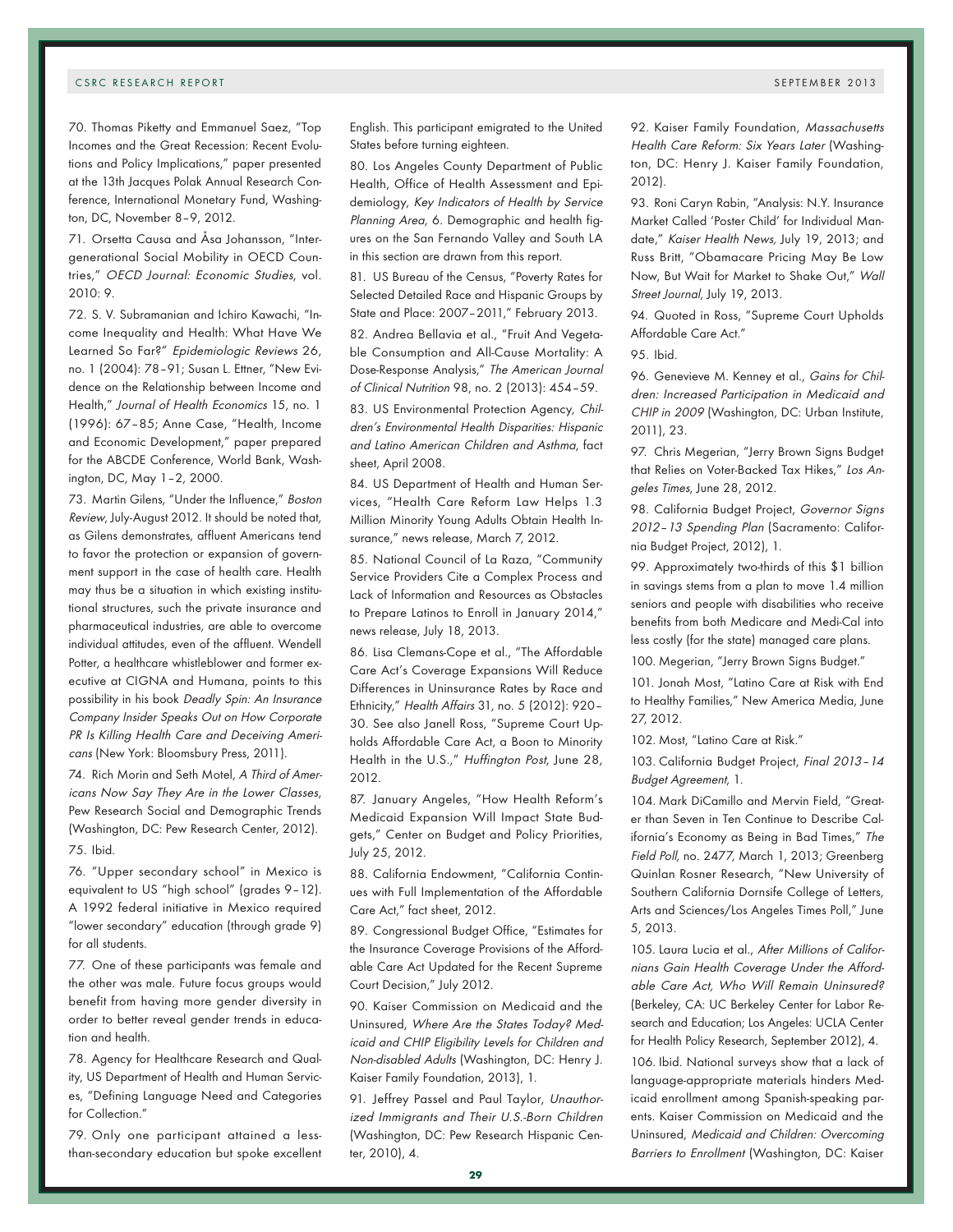Commission on Medicaid and the Uninsured, 2000).

107. Lucia et al., After Millions of Californians Gain Health Coverage, 8.

108. Ibid., 5. By comparison, Latinos are projected to account for approximately 45 percent of the nonelderly population of California in 2020.

109. Ibid., 11. As the Berkeley/UCLA study shows, this disproportionate outcome can be significantly reduced with massive, coordinated outreach efforts to target communities.

110. Ibid., 13.

111. Ibid.

112. Agency for Healthcare Research and Quality, US Department of Health and Human Services, National Healthcare Disparities Report, <sup>2012</sup>, H2.

113. David Himmelstein et al., "Medical Bankruptcy in the United States, 2007: Results of a National Study," American Journal of Medicine 122, no. 8 (2009): 741–46.

114. Centers for Medicare and Medicaid Services, "National Health Expenditure Projections 2011–2021." According to the World Bank, health expenditures accounted for 17.9 percent of the United States GDP in 2011. By comparison, our nearest industrial competitors, the Netherlands and France, spent 12.0 and 11.6 percent, respectively. World Bank, "Health Expenditure, Total (% of GDP)," accessed June 10, 2013.

115. C. Brett Lockard and Michael Wolf, "Occupational Employment Projections to 2020," Monthly Labor Review (Bureau of Labor Statistics) 135, no. 1 (January 2012): 84–108.

116. Center for Responsive Politics, "Lobbying: Top Industries," OpenSecrets.org, 2013.

117. Changes in Health Care Financing and Organization, Findings Brief: In Health Care Spending, Americans Who Make the Least Contribute the Greatest Share of Income (Robert Wood Johnson Foundation, October 2012).

118. For hospitalization and neonatal care, see Mary Lindholm et al., "Professional Language Interpretation and Inpatient Length of Stay and Readmission Rates," Journal of General Internal Medicine 27, no. 10 (2012): 1294–99; Franscesca Miquel-Verges, Pamela K. Donohue, and Renee D. Boss, "Discharge of Infants from NICU to Latino Families with Limited English Proficiency," Journal of Immigrant and Minority Health 13, no. 2 (2011): 309–14. For emergency room miscommunication, see Flores et al., "Errors of Medical Interpretation and Their Potential Clinical Consequences." Language barriers extend to homecare treatment as well. A 2012 report in the Annals of Allergy, Asthma and Immunology describes how older people with asthma in the United States have a "tougher time controlling the condition if they have poor English skills." Juan P. Wisnivesky et al., "The Association Between Language Proficiency and Outcomes of Elderly Patients with Asthma," Annals of Allergy, Asthma and Immunology 193, no. 3 (2012): 179–84. Another study on the effects of the LEP on hospital length-of-stay and home healthcare referral for children with infections concluded that "among pediatric inpatients with infections requiring long-term antibiotics, a primary caregiver with limited English proficiency was identified as an important independent risk factor for both increased LOS [length of stay] and decreased number of home health care referrals." Michael N. Levas, John D. Cowden, and M. Denise Dowd, "Effects of the Limited English Proficiency of Parents on Hospital Length of Stay and Home Health Care Referral for Their Home Health Care–Eligible Children with Infections," Archives of Pediatrics and Adolescent Medicine 165, no. 9 (2011): 831–36.

119. Office of Management and Budget, Report to Congress, 3.

120. Elizabeth A. Jacobs, Laura S. Sadowski, and Paul J. Rathouz, "The Impact of an Enhanced Interpreter Service Intervention on Hospital Costs and Patient Satisfaction," Journal of General Internal Medicine 22, suppl. 2 (2007): 306–11.

121. The US Department of Justice, in Title VI Legal Manual, outlines four factors to be considered when determining what are "reasonable steps" to ensure LEP access to federally assisted programs. "Title VI and its regulations require recipients to take reasonable steps to ensure 'meaningful' access to the information and services they provide. What constitutes reasonable steps to ensure meaningful access will be contingent on a number of factors. Among the factors to be considered are the number or proportion of LEP persons in the eligible service population, the frequency with which LEP individuals come in contact with the program, the importance of the service provided by the program, and the resources available to the recipient."

122. National Health Law Program, Language Access in Health Care: Statement of Principles,  $23$ 

124. Ibid., 2.

125. U.S. Department of Justice, Title VI Legal Manual.

126. Phillip M. Guerty, "Human Rights," Organization of American Historians Magazine of History 22, no. 2 (2008): 3.

127. Universal Declaration of Human Rights, Article 25(1), emphasis added. Eleanor Roosevelt was the US representative on the drafting committee and the driving force for the document's adoption, as noted on the UN's website (www.un.org). The World Health Organization (WHO) defines health as "a state of complete physical, mental and social well-being and not merely the absence of disease or infirmity" (preamble to the Constitution of the World Health Organization, 1948). The WHO also measures health as the "extent to which an individual or group is able . . . to realise aspirations and satisfy needs [and] to change or cope with the environment. Health is, therefore, seen as a resource for everyday life, not the objective of living; it is a positive concept emphasising social and personal resources as well as physical capacities." World Health Organization, Milestones in Health Promotion: Statements from Global Conferences (Geneva: WHO, 2009). The US Global Health Initiative defines health as "the heart of human progress," indicating that health "determines whether parents can work to support their families, children can attend school, women can survive childbirth, and infants can grow and thrive. Where health services are strong and accessible, families and communities flourish. Where health services are inaccessible, weak, or nonexistent, families suffer, adults die prematurely, and communities unravel." US Global Health Initiative, United States Government Global Health Initiative Strategy (Washington, DC: US Global Health Initiative, 2009).

128. Adelaida Castillo's theory of "social citizenship" is also relevant. Castillo and other internationally minded human rights advocates directly challenge the belief that legal citizenship, or nationhood, is vital to the practice of full rights. They instead suggest a prioritization of "social" citizenship in which basic social entitlements, including health care, are deemed legal birthrights. Adelaida Castillo, "Illegal Status and Social Citizenship: Thoughts on Mexican Immigrants in a Postnational World," Aztlán: A Journal of Chicano Studies 27, no. 2 (2002): 9–32.

#### BIBLIOGRAPHY

Agency for Healthcare Research and Quality, US Department of Health and Human Services. "Defining Language Need and Categories for Collection." Chap. 4 of Race, Ethnicity, and Language Data: Standardization for Health Care Quality Improvement. Institute of Medicine Report. Rockville, MD: AHRQ, 2010. http://www.ahrq.gov/ research/iomracereport/reldata4a.htm.

<sup>123.</sup> Ibid.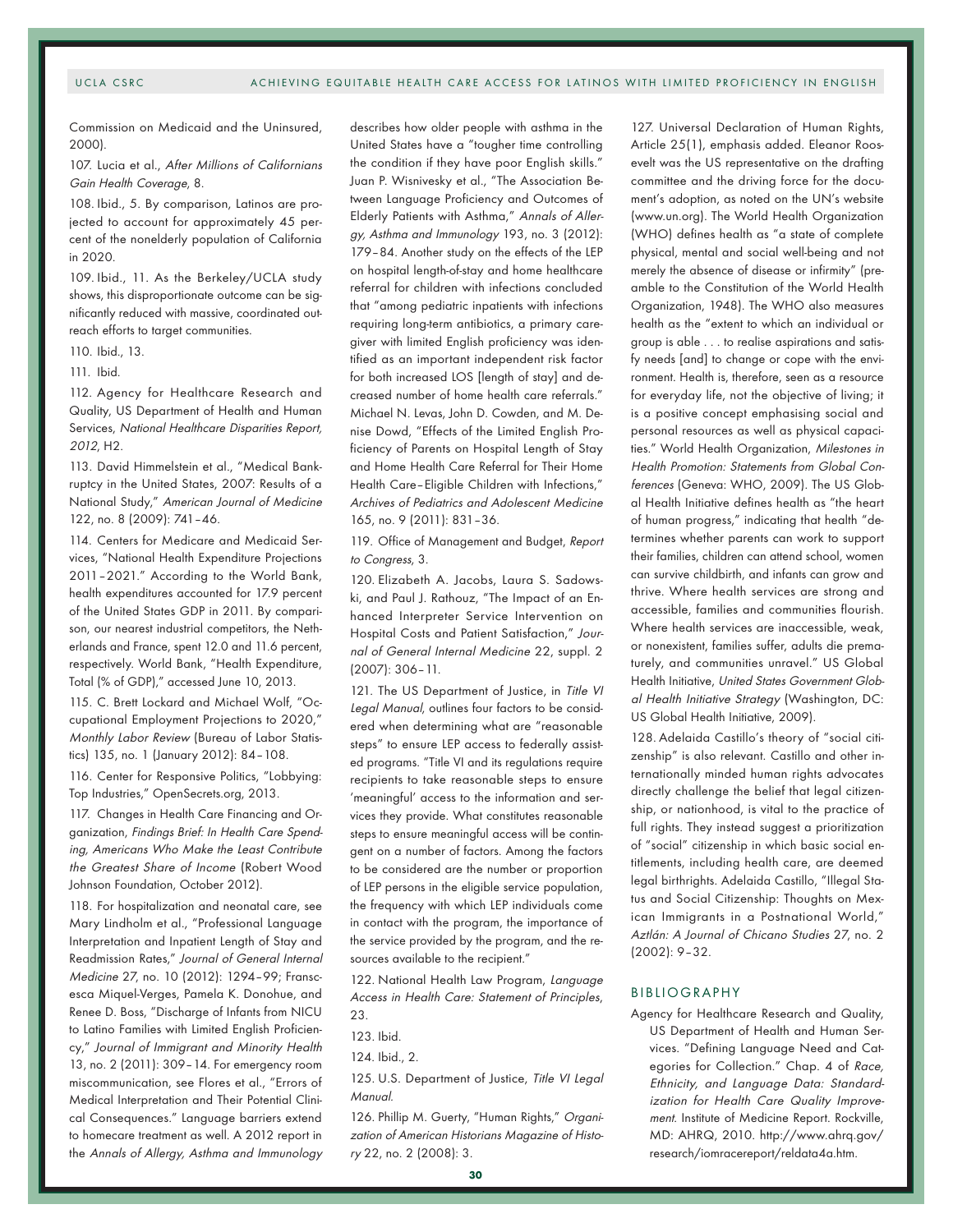- -. "Living in Hispanic or Black Communities Increases Risk for Obesity." December 2012. http://www.ahrq.gov/research/ dec12/1212RA31.htm.
- . National Healthcare Disparities Report, <sup>2012</sup>. Rockville, MD: AHRQ, 2013. http:// www.ahrq.gov/research/findings/nhqrdr/ nhdr12/nhdr12\_prov.pdf.
- ———. Research Findings #28: Demographics and Health Care Access and Utilization of Limited-English-Proficient and English-Proficient Hispanics. Rockville, MD: AHRQ, 2008. http:// meps.ahrq.gov/data\_files/publications/ rf28/rf28.pdf.
- Anderson, Kathryn Freeman. "Diagnosing Discrimination: Stress from Perceived Racism and the Mental and Physical Health Effects." Sociological Inquiry 83, no. 1 (2013): 55–81.
- Angeles, January. "How Health Reform's Medicaid Expansion Will Impact State Budgets." Center on Budget and Policy Priorities, July 25, 2012. http://www.cbpp.org/cms/ index.cfm?fa=view&id=3801.
- Barrett, J. R. "The Researcher as Instrument: Learning to Conduct Qualitative Research through Analyzing and Interpreting a Choral Rehearsal." Music Education Research 9, no. 3 (2007): 417–33.
- Bellavia, Andrea, Susanna C. Larsson, Matteo Bottai, Alicja Wolk, and Nicola Orsini. "Fruit And Vegetable Consumption and All-Cause Mortality: A Dose-Response Analysis." The American Journal of Clinical Nutrition 98, no. 2 (2013): 454–59. http://ajcn .nutrition.org/content/early/2013/06/26/ ajcn.112.056119.full.pdf+html
- Bleakley, Hoyt, and Aimee Chin. "Age at Arrival, English Proficiency, and Social Assimilation Among U.S. Immigrants." American Economics Journal: Applied Economics 2, no. 1 (2010): 165-92.
- Blumberg, Linda J., John Holahan, and Matthew Buettgens. It's No Contest: The ACA's Employer Mandate Has Far Less Effect on Coverage and Costs Than the Individual Mandate. Washington, DC: Urban Institute, 2013.
- Brandt, Michelle. "Social Factors Better Indicators of Early Death Risk Than Skin Color, Geography, Study Shows." Stanford School of Medicine, April 17, 2012. http://med .stanford.edu/ism/2012/april/cullen.html.
- Britt, Russ. "Obamacare Pricing May Be Low Now, But Wait for Market to Shake Out." Wall Street Journal, July 19, 2013.
- Bureau of Labor Statistics, US Department of Labor. "Earnings and Unemployment Rate by Educational Attainment." May 22, 2013.

http://www.bls.gov/emp/ep\_chart\_001. htm.

- California Budget Project. A Decade of Disinvestment: California Education Spending Nears the Bottom. School Finance Facts. Sacramento: California Budget Project, 2011. http://www.cbp.org/pdfs/2011/111012 \_Decade\_of\_Disinvestment\_%20SFF.pdf.
- ———. Final 2013-14 Budget Agreement Signals a New Chapter for California, With More Work to Be Done. Sacramento: California Budget Project, 2013. http://www.cbp.org/ pdfs/2013/130628\_Final\_Budget\_Agreement.pdf.
- Governor Signs 2012-13 Spending Plan. Sacramento: California Budget Project, 2012. http://www.cbp.org/documents/120629\_Final\_Budget\_Agreement. pdf.
- California Endowment. "California Continues with Full Implementation of the Affordable Care Act." Fact sheet, 2012. http://www1. calendow.org/uploadedFiles/Publications/ Publications\_Stories/ACA%20Fact%20 Sheet%20-%20Full%20Implementation.pdf.
- Case, Anne. "Health, Income and Economic Development." Paper prepared for the ABCDE Conference, World Bank, Washington, DC, May 1–2, 2000. https://www.princeton .edu/~accase/downloads/Health\_Income \_and\_Economic\_Development.pdf.
- Castillo, Adelaida. "Illegal Status and Social Citizenship: Thoughts on Mexican Immigrants in a Postnational World." Aztlán: A Journal of Chicano Studies 27, no. 2 (2002): 9–32.
- Causa, Orsetta, and Åsa Johansson. "Intergenerational Social Mobility in OECD Countries." OECD Journal: Economic Studies, vol. 2010. http://www.oecd.org/eco/productivityandlongtermgrowth/49849281.pdf.
- Center for Responsive Politics. "Lobbying: Top Industries." OpenSecrets.org, 2013. http://www.opensecrets.org/lobby/top .php?indexType=i.
- Centers for Disease Control and Prevention. "Higher Education and Income Levels Keys to Better Health, According to Annual Report on Nation's Health." News release, May 16, 2012. http://www.cdc.gov/media/releases/2012/p0516\_higher\_education.html.
- ———. "Perspectives in Disease Prevention and Health Promotion: Report of the Secretary's Task Force on Black and Minority Health." Morbidity and Mortality Weekly Report 35, no. 8 (February 28, 1986): 109–12. http:// www.cdc.gov/mmwr/preview/mmwrhtml/ 00000688.htm.
- Centers for Medicare and Medicaid Services. "National Health Expenditure Fact Sheet." January 9, 2013. http://www.cms.gov/ Research-Statistics-Data-and-Systems/Statistics-Trends-and-Reports/NationalHealthExpendData/NHE-Fact-Sheet.html.
- ———. "National Health Expenditure Projections 2011–2021." http://www.cms.gov/ Research-Statistics-Data-and-Systems/Statistics-Trends-and-Reports/NationalHealthExpendData/Downloads/Proj2011PDF.pdf.
- Changes in Health Care Financing and Organization. Findings Brief: In Health Care Spending, Americans Who Make the Least Contribute the Greatest Share of Income. Robert Wood Johnson Foundation, October 2012. http://www.academyhealth.org/ files/HCFO/HCFOBriefOctober2012FINAL. pdf.
- Clemans-Cope, Lisa, Genevieve M. Kenney, Matthew Buettgens, Caitlin Carroll, and Fredric Blavin. "The Affordable Care Act's Coverage Expansions Will Reduce Differences in Uninsurance Rates by Race and Ethnicity." Health Affairs 31, no. 5 (2012): 920–30. http://content.healthaffairs.org/ content/31/5/920.full.html.
- Congressional Budget Office. "Estimates for the Insurance Coverage Provisions of the Affordable Care Act Updated for the Recent Supreme Court Decision." July 2012. http:// www.cbo.gov/sites/default/files/cbofiles/ attachments/43472-07-24-2012-CoverageEstimates.pdf.
- Derose, Kathryn Pitkin, José J. Escarce, and Nicole Lurie. "Immigrants and Health Care: Sources of Vulnerability." Health Affairs 26, no. 5 (2007): 1258–68. http://content .healthaffairs.org/content/26/5/1258.full.
- Diamond, Lisa C., and Elizabeth A. Jacobs. "Let's Not Contribute to Disparities: The Best Methods for Teaching Clinicians How to Overcome Language Barriers to Health Care." Journal of General Internal Medicine 25, suppl. 2 (2010): 189–93. http:// www.ncbi.nlm.nih.gov/pmc/articles/ PMC2847098/.
- DiCamillo, Mark, and Mervin Field. "Greater than Seven in Ten Continue to Describe California's Economy as Being in Bad Times." The Field Poll, no. 2477, March 1, 2013. http://www.field.com/fieldpollonline/subscribers/Rls2444.pdf
- Dubard, C. A., and Z. Gizlice. "Languages Spoken and Differences in Health Status, Access to Care, and Receipt of Preventive Services among US Hispanics." American Journal of Public Health 98, no. 11 (2008):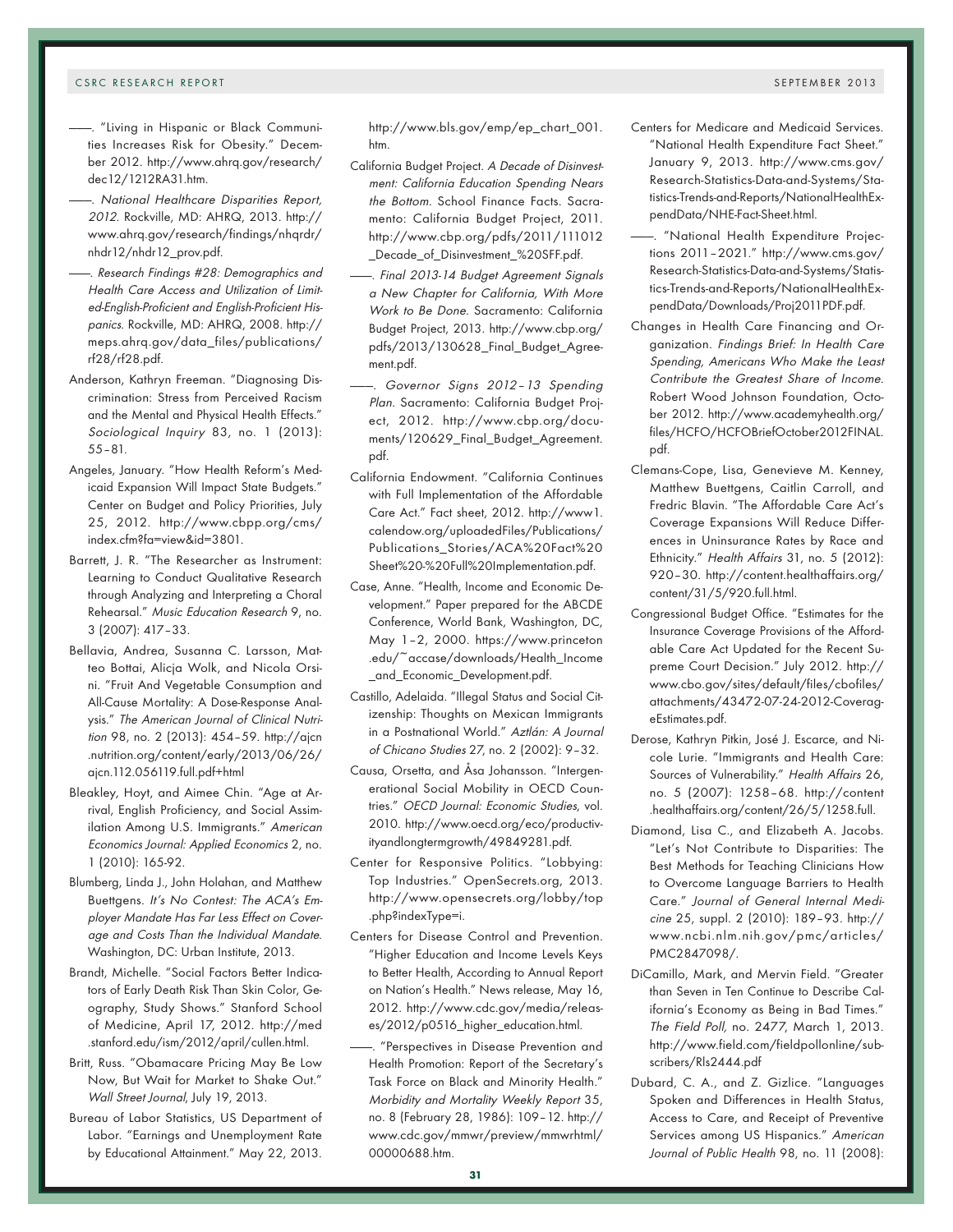2021–28. http://www.ncbi.nlm.nih.gov/ pubmed/18799780.

- EdSource. At Risk: Adult Schools in California. Mountain View, CA: EdSource, Inc, 2012. http://www.edsource.org/pub12-adultschool-california.html.
- Ettner, Susan L. "New Evidence on the Relationship between Income and Health." Journal of Health Economics 15, no. 1 (1996): 67–85.
- Farrell, Diana, Eric Jensen, Bob Kocher, Nick Lovegrove, Fareed Melhem, Lenny Mendonca, and Beth Parish. Accounting for the Cost of US Health Care: A New Look at Why Americans Spend More. McKinsey Global Institute, 2008. http://www.mckinsey.com/insights/mgi/research/americas/ accounting\_for\_the\_cost\_of\_us\_health\_care.
- Feinberg, Emily, Katherine Swartz, Alan M. Zaslavsky, Jane Gardner, and Deborah Klein Walker. "Language Proficiency and the Enrollment of Medicaid-Eligible Children in Publicly Funded Health Insurance Programs." Maternal and Child Health Journal 6, no. 1 (2002): 5–18. http://www.ncbi.nlm.nih .gov/pubmed/11926255.
- Figueras, Josep, and Martin McKee, eds. Health Systems, Health, Wealth and Societal Well-Being: Assessing the Case for Investing in Health Systems. European Observatory on Health Systems and Policies. Berkshire, UK: Open University Press, 2012. http:// apps.who.int/medicinedocs/documents/ s19262en/s19262en.pdf.
- Flores, Glenn. "Language Barriers to Health Care in the United States." New England Journal of Medicine 355 (2006): 229–31.
- Flores, Glenn, Milagros Abreu, Cara Pizzo Barone, Richard Bachur, and Hua Lin. "Errors of Medical Interpretation and Their Potential Clinical Consequences: A Comparison of Professional Versus Ad Hoc Versus No Interpreters." Annals of Emergency Medicine 60, no. 5 (2012): 545–53.
- Flórez, Karen R., Tamara Dubowitz, Naomi Saito, Guilherme Borges, and Joshua Breslau. "Mexico–United States Migration and the Prevalence of Obesity: A Transnational Perspective." Archive of Internal Medicine 172, no. 22 (2012):1760–62.
- Friedman, Howard Steven. The Measure of a Nation: How to Regain America's Competitive Edge and Boost Our Global Standing. New York: Prometheus Books, 2012.
- Gilens, Martin. "Under the Influence." Boston Review, July–August 2012. http://www.bostonreview.net/BR37.4/ndf\_martin\_gilens \_money\_politics\_democracy.php.
- Gonzalez-Barrera, Ana, Mark Hugo Lopez, Jeffrey Passel, and Paul Taylor. The Path Not Taken: Two-thirds of Legal Mexican Immigrants Are Not US Citizens. Washington, DC: Pew Research Hispanic Center, 2013. http://www.pewhispanic .org/2013/02/04/the-path-not-taken/.
- Greenberg Quinlan Rosner Research. "New University of Southern California Dornsife College of Letters, Arts and Sciences/Los Angeles Times Poll," June 5, 2013. http://gqrr .com/articles/2013/06/05/new-university -of-southern-california-dornsife-college-ofletters-arts-and-sciences-los-angeles-times -poll-7.
- Himmelstein, David, Deborah Thorne, Elizabeth Warren, and Steffie Woolhandler. "Medical Bankruptcy in the United States, 2007: Results of a National Study." American Journal of Medicine 122, no. 8 (2009): 741–46. http://www.washingtonpost.com/wp-srv/ politics/documents/american\_journal\_of \_medicine\_09.pdf.
- Jacobs, Elizabeth A., Laura S. Sadowski, and Paul J. Rathouz. "The Impact of an Enhanced Interpreter Service Intervention on Hospital Costs and Patient Satisfaction." Journal of General Internal Medicine 22, suppl. 2 (2007): 306–11.
- Jasso, Guillermina, Douglas S. Massey, Mark R. Rosenzweig, and James P. Smith. "Immigrant Health: Selectivity and Acculturation." In Critical Perspectives on Racial and Ethnic Differences in Health in Late Life, edited by N. B. Anderson, R. Bulatao, and B. Cohen. Washington DC: National Research Council of the National Academies, 2004. http:// www.ncbi.nlm.nih.gov/books/NBK25533/.
- Jiménez, Tomás R. Immigrants in the United States: How Well Are They Integrating into Society? Washington, DC: Migration Policy Institute, 2011. http://www.migrationpolicy .org/pubs/integration-Jimenez.pdf.
- Kaiser Commission on Medicaid and the Uninsured. Medicaid and Children: Overcoming Barriers to Enrollment. Washington, DC: Kaiser Family Foundation, 2000. http://www .kff.org/medicaid/upload/Medicaid-and -Children-Overcoming-Barriers-to-Enrollment -Report.pdf.
- -. Overview of Health Coverage for Individuals with Limited English Proficiency. Washington, DC: Kaiser Family Foundation, 2012. http://www.kff.org/uninsured/upload/8343.pdf.
- . Where Are the States Today? Medicaid and CHIP Eligibility Levels for Children and Non-disabled Adults. Washington, DC: Henry J. Kaiser Family Foundation, 2013.

http://kaiserfamilyfoundation.files.wordpress.com/2013/04/7993-03.pdf

- Kaiser Family Foundation. Massachusetts Health Care Reform: Six Years Later. Washington, DC: Kaiser Family Foundation, 2012. http:// www.kff.org/healthreform/upload/8311. pdf.
- Kaiser Family Foundation, Robert Wood Johnson Foundation, and Harvard School of Public Health. The Public's Health Care Agenda for the 113th Congress. Washington, DC: Henry J. Kaiser Family Foundation, 2013. http://kaiserfamilyfoundation.files.wordpress.com/2013/03/8405-t1.pdf
- Kenney, Genevieve M., Victoria Lynch, Jennifer Haley, Michael Huntress, Dean Resnick, and Christine Coyer. Gains for Children: Increased Participation in Medicaid and CHIP in 2009. Washington, DC: Urban Institute, 2011. http://www.urban.org/ UploadedPDF/412379-Gains-for-Children .pdf.
- Kim, Giyeon, Claudia X. Aguado Loi, David A. Chiriboga, Yuri Jang, Patricia Parmelee, and Rebecca Allen. "Limited English Proficiency as a Barrier to Mental Health Service Use: A Study of Latino and Asian Immigrants with Psychiatric Disorders." Journal of Psychiatric Research 45, no. 1 (2011): 104–10.
- Kim, Mina. "Low-Income Parents Brace for End of 'Healthy Families.'" KQED Public Radio, September 14, 2012. http://blogs.kqed.org/ stateofhealth/2012/09/14/low-income -families-brace-for-end-of-healthy-families/.
- Ku, Leighton, and Glenn Flores. "Pay Now or Pay Later: Interpreter Services in Health Care." Health Affairs 24, no. 2 (2005): 435- 44. http://content.healthaffairs.org/content/24/2/435.full.
- Levas, Michael N., John D. Cowden, and M. Denise Dowd. "Effects of the Limited English Proficiency of Parents on Hospital Length of Stay and Home Health Care Referral for Their Home Health Care–Eligible Children with Infections." Archives of Pediatrics and Adolescent Medicine 165, no. 9 (2011): 831–36.
- Lin, Judy. "California's Budget Deal Cuts Welfare, Health Care." Associated Press, June 21, 2012. http://bigstory.ap.org/article/ gov-democrats-reach-deal-remaining-ca -budget.
- Lindholm, Mary, J. Lee Hargraves, Warren J. Ferguson, and George Reed. "Professional Language Interpretation and Inpatient Length of Stay and Readmission Rates." Journal of General Internal Medicine 27, no. 10 (2012): 1294–99.
- Lockard, C. Brett, and Michael Wolf. "Occupational Employment Projections to 2020."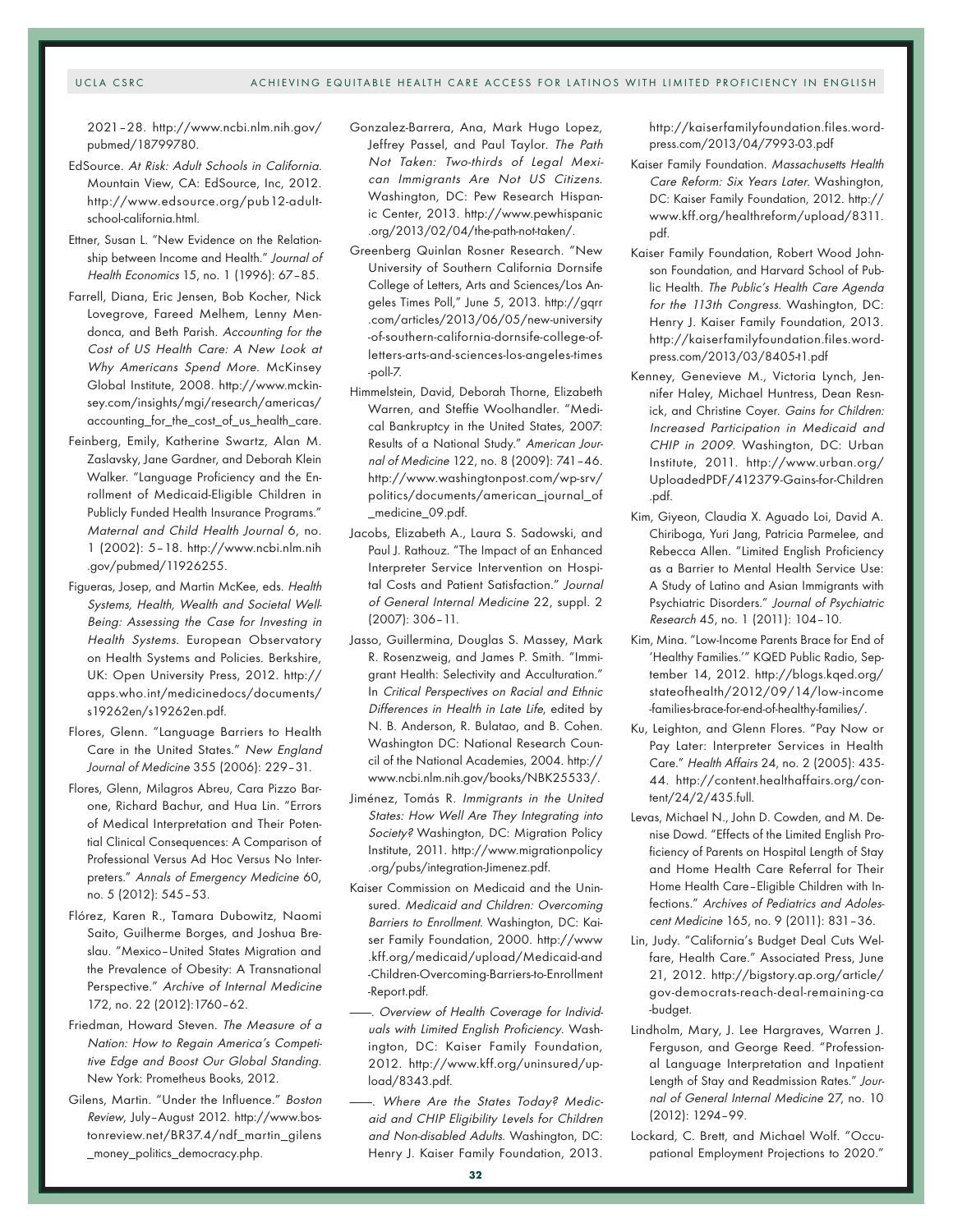Monthly Labor Review (Bureau of Labor Statistics) 135, no. 1 (January 2012): 84–108. http://www.bls.gov/opub/mlr/2012/01/ art5full.pdf.

- Lopez, Mark Hugo, and D'Vera Cohn. Hispanic Poverty Rate Highest in New Supplemental Census Measure. Washington, DC: Pew Research Hispanic Center, 2011. http://www. pewhispanic.org/2011/11/08/hispanicpoverty-rate-highest-in-new-supplemental-census-measure.
- Lopez, Mark Hugo, Rich Morin, and Paul Taylor. Illegal Immigration Backlash Worries, Divides Latinos. Washington, DC: Pew Research Hispanic Center, 2010. http://www .pewhispanic.org/2010/10/28/iii-discrimination-deportation-detainment-and-satisfaction/.
- Los Angeles County Department of Public Health, Office of Health Assessment and Epidemiology. Key Indicators of Health by Service Planning Area. Los Angeles: County Department of Public Health, March 2013. http://publichealth.lacounty.gov/ha/docs/ KIR\_2013\_FinalS.pdf.
- Lucia, Laura, Ken Jacobs, Miranda Dietz, Dave Graham-Squire, Nadereh Pourat, and Dylan H. Roby. After Millions of Californians Gain Health Coverage Under the Affordable Care Act, Who Will Remain Uninsured? Berkeley, CA: UC Berkeley Center for Labor Research and Education; Los Angeles: UCLA Center for Health Policy Research, September 2012. http://laborcenter.berkeley.edu/healthcare/ aca\_uninsured12.pdf.
- Masland, Mary, and Lonnie Snowden. California's Limited English Proficient Population (LEP) and Strategies to Promote Health Care Access. Berkeley, CA: California Program on Access to Care, University of California at Berkeley School of Public Health, August 2009. http://cpac.berkeley.edu/ documents/snowden\_proof.pdf.
- Mayring, Philipp. 2000. "Qualitative Content Analysis." Forum: Qualitative Social Research 1, no. 2 (June 2000). http://www.qualitative-research.net/index.php/fqs/article/ view/1089/2385.
- Megerian, Chris. "Jerry Brown Signs Budget that Relies on Voter-Backed Tax Hikes." Los Angeles Times, June 28, 2012. http:// articles.latimes.com/2012/jun/28/local/ la-me-state-budget-20120628.
- Migration Policy Institute, National Center on Immigrant Integration Policy. Limited English Proficient Individuals in the United States: Number, Share, Growth, and Linguistic Diversity. LEP Data Brief. Washington, DC: Migration Policy Institute, December 2011. http://

www.migrationinformation.org/integration/ LEPdatabrief.pdf.

- Miquel-Verges, Franscesca, Pamela K. Donohue, and Renee D. Boss. "Discharge of Infants from NICU to Latino Families with Limited English Proficiency." Journal of Immigrant and Minority Health 13, no. 2 (2011): 309–14.
- Moon, J. Robin, Benjamin D. Capistrant, Ichiro Kawachi, Mauricio Avendaño, S. V. Subramanian, Lisa M. Bates, and M. Maria Glymour. "Stroke Incidence in Older US Hispanics: Is Foreign Birth Protective?" Stroke 43, no. 5 (2012): 1224–29.
- Morin, Rich, and Seth Motel. A Third of Americans Now Say They Are in the Lower Classes. Pew Research Social and Demographic Trends. Washington, DC: Pew Research Center, 2012. http://www.pewsocialtrends .org/2012/09/10/a-third-of-americans -now-say-they-are-in-the-lower-classes.
- Most, Jonah. "Latino Care at Risk With End to Healthy Families." New America Media, June 27, 2012. http://newamericamedia .org/2012/06/latino-care-at-risk-with-end-to -healthy-families.php.
- Motel, Seth, and Eileen Patten. Characteristics of the 60 Largest Metropolitan Areas by Hispanic Population. Washington, DC: Pew Research Hispanic Center, 2012. http://www .pewhispanic.org/2012/09/19/characteristics-of-the-60-largest-metropolitan-areas-by -hispanic-population/.
- ———. Statistical Portrait of Hispanics in the United States, 2011. Washington, DC: Pew Research Hispanic Center, 2013. http://www.pewhispanic.org/2013/02/15/statistical-portrait -of-hispanics-in-the-united-states-2011/.
- Murray, Christopher J. L. "The State of US Health, 1990–2010: Burden of Diseases, Injuries, and Risk Factors." JAMA, July 10, 2013. http://jama.jamanetwork.com/article .aspx?articleid=1710486.
- Nagourney, Adam. "California Faces a New Quandary, Too Much Money." New York Times, May 25, 2013. http://www.nytimes .com/2013/05/26/us/californias-new -problem-too-much-money.html.
- National Archives. "Teaching with Documents: The Civil Rights Act of 1964 and the Equal Employment Opportunity Commission." http://www.archives.gov/education/ lessons/civil-rights-act/.
- National Council of La Raza. "Community Service Providers Cite a Complex Process and Lack of Information and Resources as Obstacles to Prepare Latinos to Enroll in January 2014." News release, July 18, 2013. http:// www.nclr.org/index.php/about\_us/news/

nclr\_in\_the\_news/nclr\_survey\_finds\_community\_organizations\_not\_ready\_to\_assist\_latinos\_in\_obtaining\_health\_insurance.

- National Health Law Program. Language Access in Health Care: Statement of Princi<sup>p</sup>les. Washington, DC: National Health Law Program, 2010. http://www.healthlaw .org/index.php?option=com\_content&id =239&Itemid=196.
- Office of Management and Budget. Report to Congress: Assessment of the Total Benefits and Costs of Implementing Executive Order No. 13166: Improving Access to Services for Persons with Limited English Proficiency. Washington, DC: OMB, 2002. http://www. whitehouse.gov/sites/default/files/omb/assets/omb/inforeg/lepfinal3-14.pdf.
- Office of Minority Health, US Department of Health and Human Services. "Diabetes and Hispanic Americans." March 12, 2013. http://minorityhealth.hhs.gov/templates/ content.aspx?ID=3324.
- ———. "Hispanic/Latino Profile." September 7, 2012. http://minorityhealth.hhs.gov/templates/browse.aspx?lvl=2&lvlID=54.
- Organisation for Economic Co-operation and Development. Health at a Glance 2011: OECD Indicators. Paris: OECD, 2011. http:// www.oecd-ilibrary.org/social-issues-migration-health/health-at-a-glance-2011\_health \_glance-2011-en.
- -. OECD Health Data 2012: How Does the United States Compare? Paris: OECD, 2012. http://www.oecd.org/unitedstates/Briefing-NoteUSA2012.pdf.
- Passel, Jeffrey, D'Vera Cohn, and Mark Hugo Lopez. Hispanics Account for More than Half of Nation's Growth in Past Decade. Washington, DC: Pew Research Hispanic Center, 2011. http://www. pewhispanic.org/2011/03/24/hispanics-account-for-more-than-half-of-nationsgrowth-in-past-decade/.
- Passel, Jeffrey and Paul Taylor. Unauthorized Immigrants and Their U.S.-Born Children. Washington, DC: Pew Research Hispanic Center, 2010. www.pewhispanic.org/files/reports/125.pdf.
- Perkins, Jane, and Mara Youdelman. Addressing Language Needs in Health Care: Summary of State Law Requirements. National Health Law Program, January 2008. http:// sites.lawhelp.org/documents/383231nhelp .lep.state.law.chart.final.pdf.
- Piketty, Thomas, and Emmanuel Saez. "Top Incomes and the Great Recession: Recent Evolutions and Policy Implications." Paper presented at the 13th Jacques Polak Annual Research Conference, International Monetary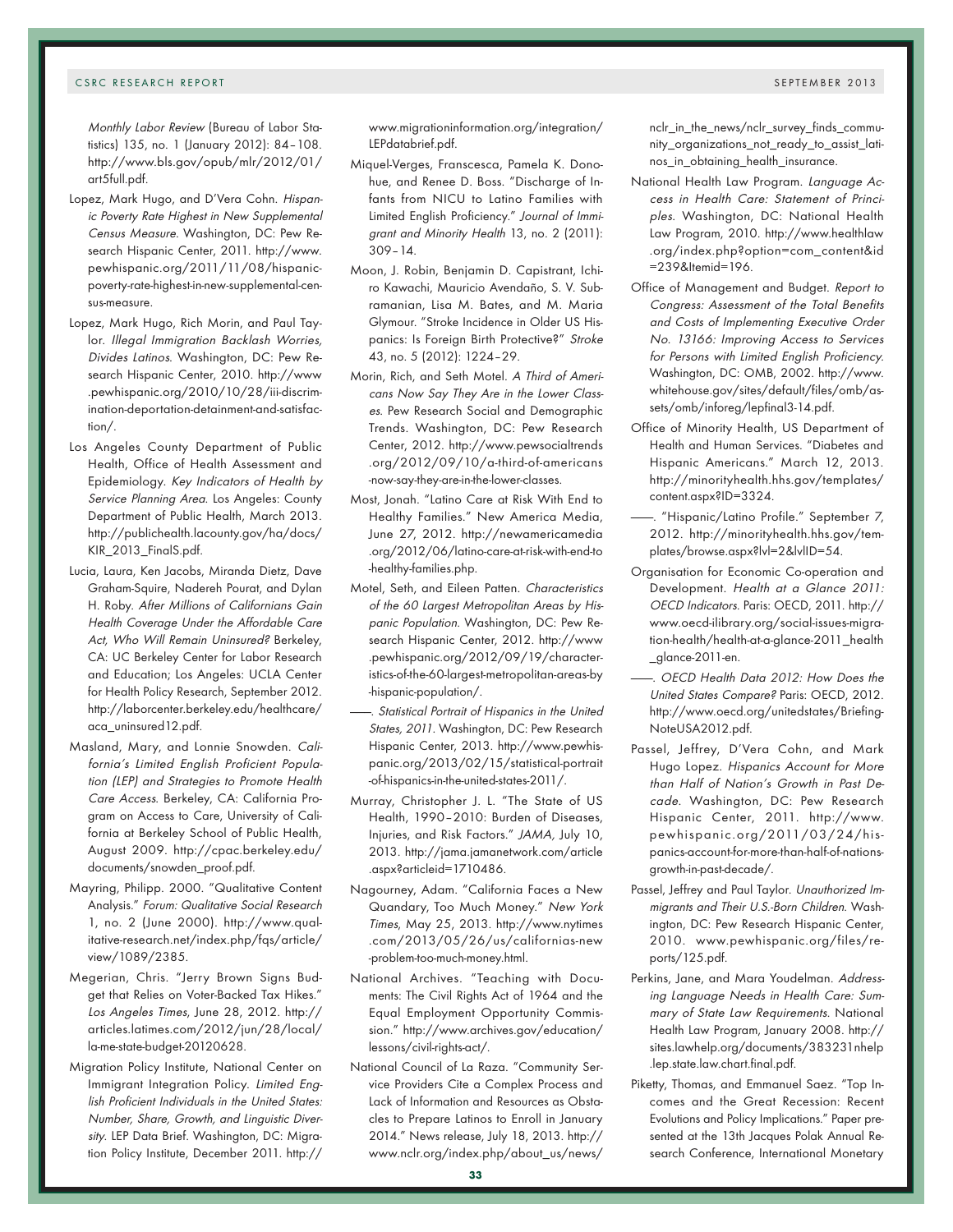#### UCLA CSRC ACHIEVING EQUITABLE HEALTH CARE ACCESS FOR LATINOS WITH LIMITED PROFICIENCY IN ENGLISH

Fund, Washington, DC, November 8–9, 2012. http://www.imf.org/external/np/res/ seminars/2012/arc/pdf/PS.pdf.

- Ponce, Ninez, Ron Hays, and William Cunningham. "Linguistic Disparities in Health Care Access and Health Status among Older Adults." Journal of General Internal Medicine 21, no. 7 (2006): 786–91.
- Potter, Wendell. Deadly Spin: An Insurance Company Insider Speaks Out on How Corporate PR Is Killing Health Care and Deceiving Americans. New York: Bloomsbury Press, 2011.
- Quan, Kelvin, and Jessica Lynch. The High Costs of Language Barriers in Medical Malpractice. Berkeley: University of California, Berkeley, School of Public Health; Washington, DC: National Health Law Program, 2010. http:// www.pacificinterpreters.com/docs/resources/high-costs-of-language-barriers-in-malpractice\_nhelp.pdf.
- Rabin, Roni Caryn. "Analysis: N.Y. Insurance Market Called 'Poster Child' for Individual Mandate." Kaiser Health News, July 19, 2013.
- Romero, Michael. "Division of Adult and Career Education: Academic Achievement for All Students." Presentation to the Board of Education, Los Angeles Unified School District, February 12, 2013. http://www.lausd.net/ lausd/offices/Office\_of\_Communications/ adulteducation.pdf.
- Ross, Janell. "Supreme Court Upholds Affordable Care Act, a Boon to Minority Health in the U.S." Huffington Post, June 28, 2012. http://www.huffingtonpost .com/2012/06/28/supreme-court-minorityhealth-affordable-care-act\_n\_1634336.html.
- Rumbaut, Rubén G., Douglas S. Massey, and Frank D. Bean. "Linguistic Life Expectancies: Immigrant Language Retention in Southern California." Population and Development Review 32, no. 3 (2006): 447–60.
- Sawyer, Pamela J., Brenda Major, Bettina J. Casad, Sarah S. M. Townsend, and Wendy Berry Mendes. "Discrimination and the Stress Response: Psychological and Physiological

Consequences of Anticipating Prejudice in Interethnic Interactions." American Journal of Public Health 102, no. 5 (2012): 1020–26.

- Schildkraut, Deborah J. "Defining American Identity in the Twenty-First Century: How Much 'There' Is There?" Journal of Politics 69, no. 3 (2007): 597–615.
- Sentell, Tetine, Martha Shumway, and Lonnie Snowden, "Access to Mental Health Treatment by English Language Proficiency and Race/Ethnicity." Journal of General Internal Medicine 22, suppl. 2 (2007): 289–93.
- Singh, Gopal K., and Barry A. Miller. "Health, Life Expectancy, and Mortality Patterns among Immigrant Populations in the United States." Canadian Journal of Public Health 95, no. 3 (2004): 14–21.
- Subramanian, S. V., and Ichiro Kawachi. "Income Inequality and Health: What Have We Learned So Far?" Epidemiologic Reviews 26, no. 1 (2004): 78-91. http://epirev.oxfordjournals.org/content/26/1/78.full.
- Tse, Lucy. Why Don't They Learn English? Separating Fact from Fallacy in the US Language Debate. New York: Teachers College Press, 2001.
- United Nations. United Nations Millennium Declaration. A/RES/55/2. September 18, 2000. http://www.un.org/millennium/declaration/ares552e.pdf.
- ———. Universal Declaration of Human Rights. 1948. http://www.un.org/en/documents/ udhr/index.shtml#a25.
- US Bureau of the Census. "Income, Poverty, and Health Insurance Coverage in the United States: 2011." September 2012. http://www .census.gov/prod/2012pubs/p60-243.pdf.
- -. "Poverty Rates for Selected Detailed Race and Hispanic Groups by State and Place: 2007–2011." February 2013. https://www. census.gov/prod/2013pubs/acsbr11-17.pdf.
- US Department of Health and Human Services. "Health Care Reform Law Helps 1.3 Million Minority Young Adults Obtain Health Insurance." News release, March

7, 2012. http://www.hhs.gov/news/ press/2012pres/03/20120307a.html.

- US Department of Justice. "Executive Order 13166: Improving Access to Services for Persons with Limited English Proficiency." News release, August 11, 2000. http://www.justice.gov/crt/about/cor/Pubs/eolep.php.
- "Overview of Title VI of the Civil Rights Act of 1964." http://www.justice.gov/crt/ about/cor/coord/titlevi.php.
- US Department of Justice, Civil Rights Division. Title VI Legal Manual. Washington, DC: USDOJ, 2001. http://1.usa.gov/V2gt4a.
- US Environmental Protection Agency. Children's Environmental Health Disparities: Hispanic and Latino American Children and Asthma. Fact sheet, April 2008. http://www.epa. gov/epahome/sciencenb/asthma/HD\_Hispanic\_Asthma.pdf.
- US Global Health Initiative. United States Government Global Health Initiative Strategy. Washington, DC: US Global Health Initiative, 2009. 2009.http://www.ghi.gov/documents/organization/157796.pdf.
- Wilkerson, Miranda, and Joseph Salmons. "'Good Old Immigrants of Yesteryear' Who Didn't Learn English: Germans in Wisconsin." American Speech 83, no. 3 (2008): 259–83.
- Wisnivesky, Juan P., Katherine Krauskopf, Michael S. Wolf, Elizabeth A. H. Wilson, Anastasia Sofianou, Melissa Martynenko, Ethan A. Halm, Howard Leventhal, and Alex D. Federman. "The Association between Language Proficiency and Outcomes of Elderly Patients with Asthma." Annals of Allergy, Asthma and Immunology 193, no. 3 (2012): 179–84.
- World Bank. "Health Expenditure, Total (% of GDP)," accessed June 10, 2013. http://data .worldbank.org/indicator/SH.XPD.TOTL.ZS.
- World Health Organization. Milestones in Health Promotion: Statements from Global Conferences. Geneva: WHO, 2009.
- ———. "WHO Definition of Health." Preamble to the Constitution of the World Health Organization, 1948. http://www.who.int/about/ definition/en/print.html.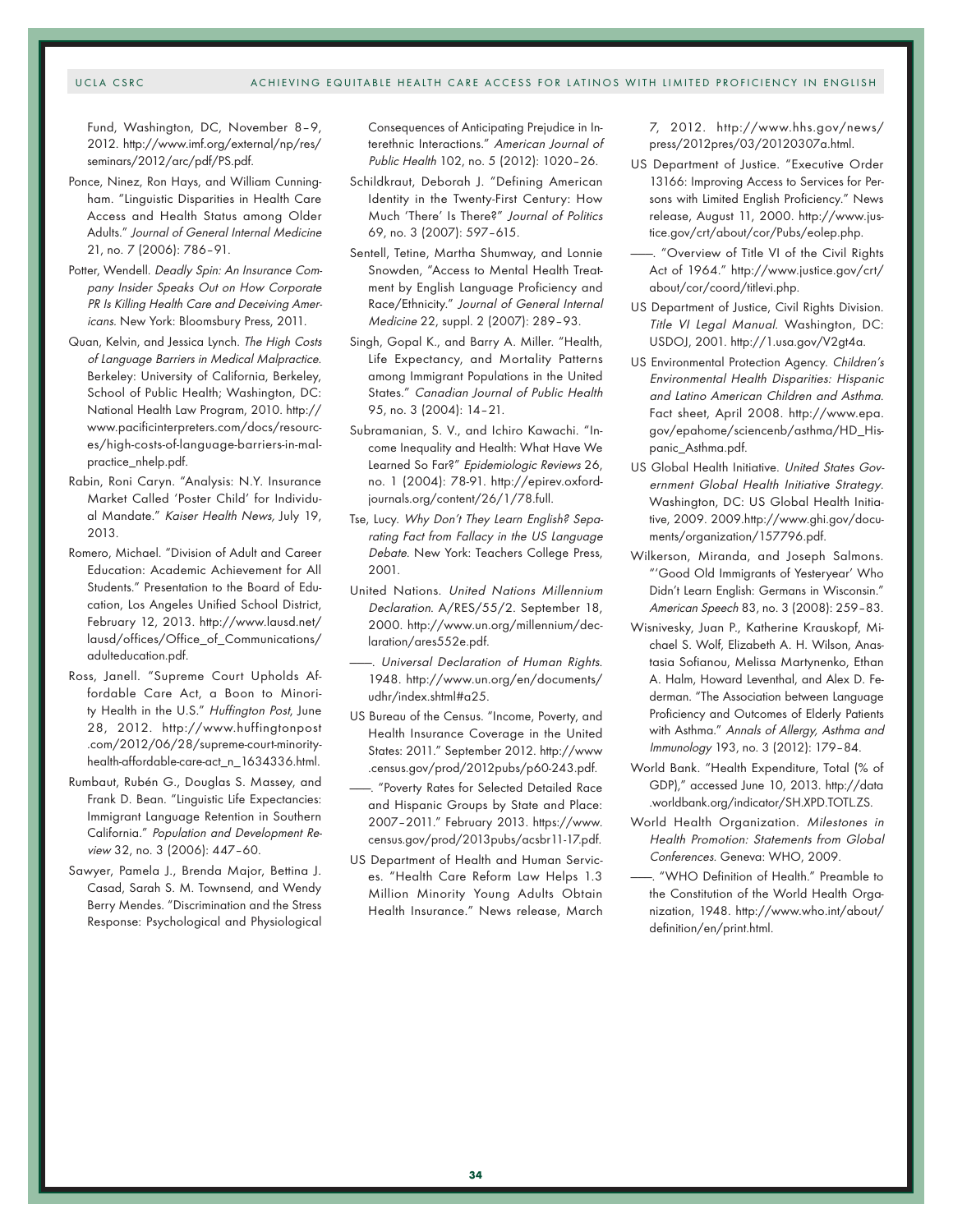# ABOUT THE AUTHORS

Francisco Javier Iribarren is assistant director at the UCLA Chicano Studies Research Center (CSRC). He holds a doctorate in clinical psychology and a master's degree in social welfare. He is also a member of the UCLA Spanish Speaking Psychosocial Clinic.

Ross Lenihan is pursuing a master's degree in public policy at UCLA beginning in Fall 2013. He contributed to the CSRC's working paper on the social networks for hate speech in commercial media.

Roberto Belloso holds a master's degree in public health.